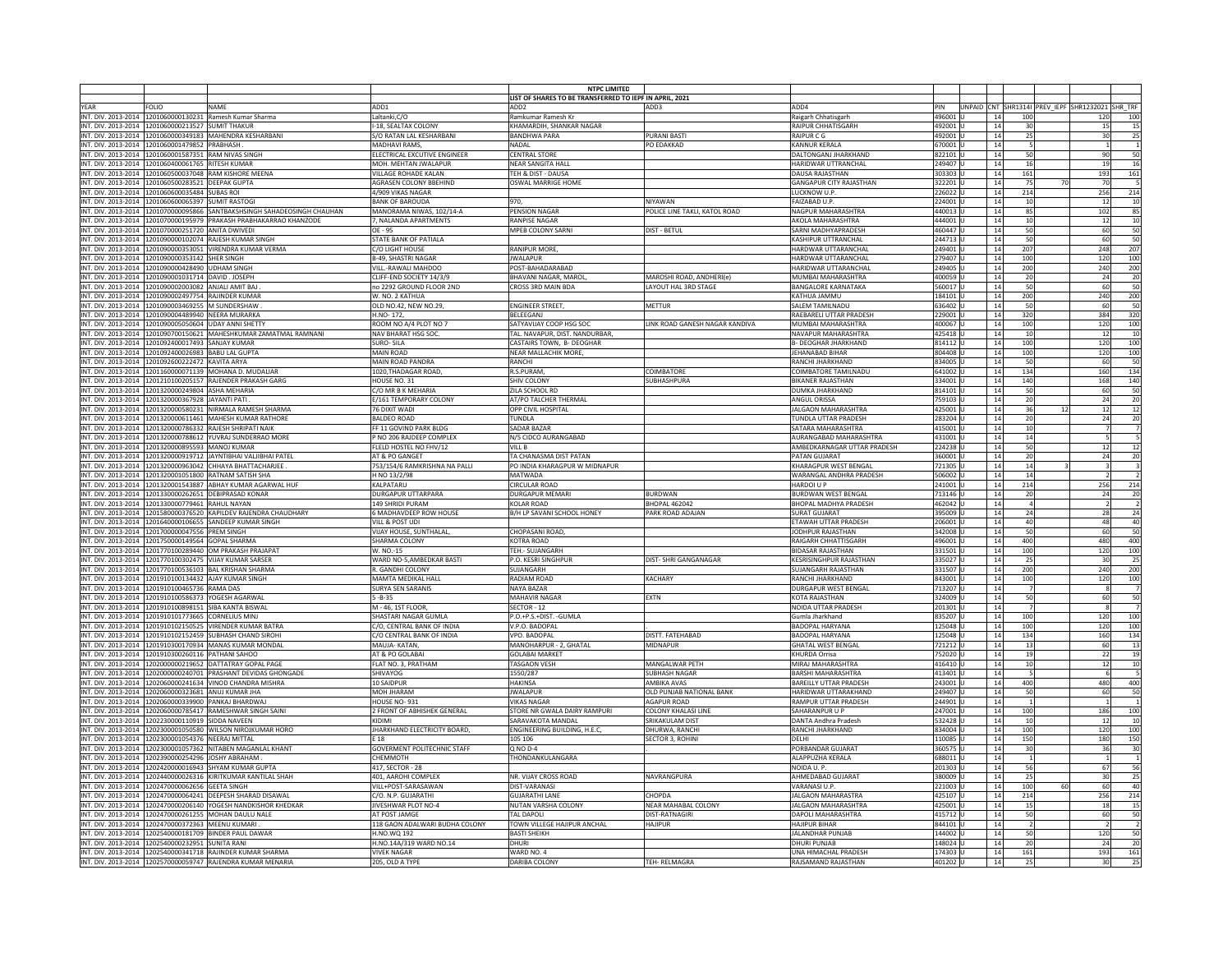|                                                    | INT. DIV. 2013-2014 1202700000006417 BALDEVCHAND KANAYYALAL BAJAJ                                           | PLOT NO 54,                                   | S. NO.511,                              | T.M. NAGAR                            | JALGAON MAHARASHTRA                                    | 425001 <sub>U</sub> | 14       | 75              |     | 90                      | 75                                                                                                                  |
|----------------------------------------------------|-------------------------------------------------------------------------------------------------------------|-----------------------------------------------|-----------------------------------------|---------------------------------------|--------------------------------------------------------|---------------------|----------|-----------------|-----|-------------------------|---------------------------------------------------------------------------------------------------------------------|
|                                                    | INT. DIV. 2013-2014 1202770000354020 DEEPAK ARADHYAMATH NANJUNDAIAH                                         | NO.73 8TH A MAIN RD TURAMALA                  | NAGAR ATTUR LAYOUT YECHANKA             |                                       | <b>BANGALORE KARNATAKA</b>                             | 560084 L            | 14       | 50              |     | 60                      | 50                                                                                                                  |
|                                                    |                                                                                                             |                                               |                                         |                                       |                                                        |                     |          |                 |     |                         |                                                                                                                     |
|                                                    | INT. DIV. 2013-2014 1202850100015261 RAJESH KUMAR JAIN                                                      | B-71/F-1, KAVITA, APPT.                       | SARWDHARM COLONY, KOLAR ROAD,           |                                       | BHOPAL M.P.                                            | 162042              | 14       | 100             |     | 120                     | 100                                                                                                                 |
|                                                    | INT. DIV. 2013-2014 1202890000441678 KAVITA BHARAT SONAWANE                                                 | HUDCO COLONY                                  | JAMNER ROAD                             |                                       | BHUSAWAL MAHARASHTRA                                   | 425201              | 14       | 35              |     | 42                      | 35                                                                                                                  |
|                                                    | INT. DIV. 2013-2014 1202890000699697 KAILASHIYA DEVI                                                        | 273, CO-OPERATIVE COLONY                      | <b>BOKARO STEEL CITY</b>                |                                       | <b>BOKARO JHARKHAND</b>                                | 827001              | 14       | 20              |     | 24                      | 20                                                                                                                  |
|                                                    | INT. DIV. 2013-2014 1202890000810366 KRISHAN KUMAR DUA                                                      | $D - 1532,$                                   | ANSAL SUSANT CITY,                      | (BICHPARI)                            | PANIPAT HARYANA                                        | 131001 l            | 14       | $\overline{2}$  |     | $\overline{2}$          | $\overline{2}$                                                                                                      |
| NT. DIV. 2013-2014 1202890001060587 RITESH KUMAR   |                                                                                                             | MOH. MEHTAN                                   | <b>IWAI APUR</b>                        |                                       | HARIDWAR UTTARANCHAL                                   | 249407              | 14       | 20              |     | 24                      | 20                                                                                                                  |
|                                                    |                                                                                                             |                                               |                                         |                                       |                                                        |                     |          |                 |     |                         |                                                                                                                     |
|                                                    | IT. DIV. 2013-2014 1202990000141213 SANJAY KUMAR JAIN                                                       | <b>HOTEL SATKAR</b>                           | PARASIA ROAD                            |                                       | HHINDWARA M.P.                                         | 80001               | 14       | 250             |     | 300                     | 250                                                                                                                 |
|                                                    | INT. DIV. 2013-2014 1202990000826058 MOHINI MOHAN WAGULE                                                    | ROOM NO 11 NILESH SOL GURU                    | MANDIR ROAD SARSWAT COLONY              | DOMBIVLI THANE WEST                   | THANE MAHARASHTRA                                      | 421201              | 14       | 20              |     | 24                      | 20                                                                                                                  |
|                                                    | NT. DIV. 2013-2014 1202990002001142 SUYOG GOPALAN SHRINIVASAN                                               | <b>G 1 BLDG C SONIGARA RESIDENCY</b>          | NADENAGAR KALEWADI PIMRI                |                                       | PUNF MAHARASHTRA                                       | 411017              | 14       | $\overline{1}$  |     | $\overline{1}$          | $\overline{1}$                                                                                                      |
|                                                    | INT. DIV. 2013-2014 1202990002141609 VENKATA BAPA RAO JALLURI                                               | FNO <sub>2</sub>                              | <b>GRANDHI PLAZ</b>                     | <b>TILAK ROAD</b>                     | RAJAHMUNDRY ANDHRA PRADESH                             | 533101              | 14       | 50              |     | 60                      | 50                                                                                                                  |
|                                                    |                                                                                                             |                                               |                                         |                                       |                                                        |                     |          |                 |     |                         |                                                                                                                     |
|                                                    | INT. DIV. 2013-2014 1202990003113454 MEERA SHARMA                                                           | D 19 SEC 55                                   |                                         |                                       | NOIDA UTTAR PRADESH                                    | 201301              | 14       | 50              |     | 60                      | 50                                                                                                                  |
|                                                    | VT. DIV. 2013-2014 1202990003590675 CHANDRA SHEKHAR TRIPATHI                                                | LIC OF INDIA                                  | BEEJPUR MODE                            | SONEBHADRA                            | RENUKOOT UTTAR PRADESH                                 | 31217               | 14       | 40              |     | 48                      | 40                                                                                                                  |
|                                                    | INT. DIV. 2013-2014 1202990003650037 NAVEEN KUMAR                                                           | 215 DDA FLATS JAIDEV PARK                     | <b>EAST PUNJABI BAGH</b>                | <b>NFW DFI HI</b>                     | NEW DELHI                                              | 110026              | 14       | $10\,$          |     | $\mathbf{1}$            | $\overline{1}$                                                                                                      |
|                                                    | INT. DIV. 2013-2014 1202990003651216 HFM LATA HANDA                                                         | 29/3 NFW TYPF III                             | OF D ESTATE RAIPUR                      |                                       | DEHRADUN UTTARANCHAL                                   | 248001              | 14       | 25              |     | 30                      | 25                                                                                                                  |
|                                                    |                                                                                                             | QRT NO JR 45A                                 | <b>RENUSAGAR COLONY</b>                 | DIST SONEBHADRA                       |                                                        | 231218              | 14       |                 |     | 60                      |                                                                                                                     |
| INT. DIV. 2013-2014 1202990003773070 ASHA PANDEY   |                                                                                                             |                                               |                                         |                                       | RENUSAGAR UTTAR PRADESH                                |                     |          | 50              |     |                         | 50                                                                                                                  |
|                                                    | NT. DIV. 2013-2014 1202990003946536 TARLOCHAN SINGH                                                         | OPPOSITE GRAIN MARKET                         | NEAR NEW INDIA INSURANCE CO             | <b>GT ROAD</b>                        | KHANNA PUNJAB                                          | 141401              | 14       | 10              |     | 12                      | 10                                                                                                                  |
|                                                    | VT. DIV. 2013-2014 1202990004082804 PANKAJ WADHWA                                                           | 284 TYPE 2 SECTOR 1                           | BHEL RANIPUR                            |                                       | HARDWAR UTTARANCHAL                                    | 49403               | 14       | 30              |     | 36                      | 30                                                                                                                  |
|                                                    | INT. DIV. 2013-2014 1202990004148571 SAURABH RAJVAIDYA                                                      | 90 SILVEROAK COLONY                           | <b>ANNAPURNA ROAD</b>                   | INDORE                                | <b>INDORE MADHYA PRADESH</b>                           | 452001              | 14       | 89              |     | 106                     | 89                                                                                                                  |
|                                                    | INT. DIV. 2013-2014 1202990004254491 RAJENDRA PRASAD                                                        | I 988 HINDALCO COLONY                         | <b>RENUKOOT</b>                         |                                       | RENUKOOT UTTAR PRADESH                                 | 231217              | 14       | 100             |     | 120                     | 100                                                                                                                 |
|                                                    |                                                                                                             |                                               |                                         |                                       |                                                        |                     |          |                 |     |                         |                                                                                                                     |
|                                                    | INT. DIV. 2013-2014 1202990004833770 ANUJ PRAMODKUMAR JAIN                                                  | 702 GOPAL TARRACE GOPAL PARK                  | NR SVAMI VIVEKANAND PARK                | GHODDOAD ROAD                         | <b>SURAT GUJARAT</b>                                   | 395007              | 14       | 20              |     | 24                      | 20                                                                                                                  |
|                                                    | INT. DIV. 2013-2014 1202990004884258 RAMESH KUMAR VYAS                                                      | 87 MUNDHARO KA CHOWK MATA                     | GI KE MANDIR KI GALI BIKANER            |                                       | <b>BIKANER RAIASTHAN</b>                               | 334001              | 14       | 5               |     | $6\phantom{.}6$         | 5                                                                                                                   |
|                                                    | NT. DIV. 2013-2014 1202990005149623 ZIYAULLA ANGADI                                                         | 3 8 9 MUKKADIPET HINDUPUR                     | <b>ANANTAPUR DIST</b>                   |                                       | HINDUPUR ANDHRA PRADESH                                | 15201               | 14       | 300             |     | 360                     | 300                                                                                                                 |
|                                                    | INT. DIV. 2013-2014 1202990005365303 SURESH CHANDRA PATTNAYAK                                               | A 52 SEC 6 RKL                                |                                         |                                       | ROURKELA ORISSA                                        | 769005              | 14       | 25              |     | 30                      | 25                                                                                                                  |
|                                                    | INT. DIV. 2013-2014 1202990005368401 SHASHANK SINGH                                                         | TYPE 3/21 TELEPHONE COLONY                    | <b>KRISHNA NAGAR</b>                    |                                       | <b>KANPUR UTTAR PRADESH</b>                            |                     |          |                 |     | 24                      |                                                                                                                     |
|                                                    |                                                                                                             |                                               |                                         |                                       |                                                        | 208007              | 14       | 20              |     |                         | 20                                                                                                                  |
|                                                    | INT. DIV. 2013-2014 1202990005426938 KISHOR ICHHARAM LOKHANDE                                               | 8B                                            | <b>GURUKUL COLONY</b>                   | <b>DNYANVIDHYA APPT</b>               | JALGAON MAHARASHTRA                                    | 425001 L            | 14       | 10              |     | 12                      | 10                                                                                                                  |
|                                                    | NT. DIV. 2013-2014 1203000000167631 RAM KAILASH TIWARY                                                      | TH-108. HIND MOTOR COLONY.                    | P.O - HIND MOTOR                        | DIST - HOOGHLY,                       | KOLKATA WEST BENGAL                                    | 7122331             | 14       | 100             |     | 120                     | 100                                                                                                                 |
| NT. DIV. 2013-2014 1203000000558428 ANJANA SINGH   |                                                                                                             | SHASTRI NAGAR MAIN ROAD                       | <b>JEHANABAD</b>                        |                                       | EHANABAD BIHAR                                         | 304408              | 14       | 214             |     | 256                     | 214                                                                                                                 |
|                                                    |                                                                                                             |                                               |                                         |                                       | <b>SARNIMP</b>                                         |                     |          |                 |     |                         |                                                                                                                     |
|                                                    | NT. DIV. 2013-2014 1203160000039572 SURENDRA KUMAR SHARMA                                                   | QRT NO SE-645,                                | MPSEB COLONY, PO SARNI                  |                                       |                                                        | 460441              | 14       | 100             |     | 120                     | 100                                                                                                                 |
| INT. DIV. 2013-2014 1203160000212621 A. K. SAKPAL  |                                                                                                             | A-177, CISE COLONY SPM                        | <b>HOSHANGABAD</b>                      |                                       | HOSHANGABAD M.P                                        | 461001              | 14       | 300             |     | 240                     | 240                                                                                                                 |
|                                                    | INT. DIV. 2013-2014 1203270000103375 SANTOSH KUMAR PANDEY                                                   | A-19, SHIVPURI                                | KALYANPUR                               |                                       | LUCKNOW U.P.                                           | 226022              | 14       |                 |     | 8                       |                                                                                                                     |
|                                                    | INT. DIV. 2013-2014 1203270000188711 SANJAY KUMAR SINGH                                                     | III- TYPE 120.                                | NTPC COLONY                             | <b>UNCHAHAR</b>                       | <b>RAFBARFILUP</b>                                     | 229406              | 14       | 168             |     | 201                     | 168                                                                                                                 |
|                                                    | NT. DIV. 2013-2014   1203320000240831   MANISH RAMNARAYAN RATHI                                             | YADAV NAGAR                                   | SRPFROAD                                |                                       | JALNA MAHARASHTRA                                      | 131203              | 14       | 75              |     | 90                      | 75                                                                                                                  |
|                                                    |                                                                                                             |                                               |                                         |                                       |                                                        |                     |          |                 |     |                         |                                                                                                                     |
|                                                    | INT. DIV. 2013-2014 1203320000488916 NSD GLOBAL TRADE PVT LTD                                               | 604 MUKTANGAN                                 | KAILASHPURI ROAD                        | UPPER GOVIND NGR MALAD EAST           | MUMBAI MAHARASHTRA                                     | 400097              | 14       | 5               |     | 6                       | 5                                                                                                                   |
|                                                    | NT. DIV. 2013-2014 1203320000981520 ANURADHA KASERA                                                         | WARD NO 9                                     | SUTHALIYA ROAD                          |                                       | <b>BIAORA MADHYA PRADESH</b>                           | 465674              | 14       | 10              |     | 12                      | 10                                                                                                                  |
|                                                    | NT. DIV. 2013-2014 1203320001484649 RAKESH KUMAR RAI                                                        | <b>TORIA MOHALLA</b>                          | VILLAGE & POST HASARI                   |                                       | <b>JHANSI UTTAR PRADESH</b>                            | 284003              | 14       | 35              |     | 42                      | 35                                                                                                                  |
|                                                    | NT. DIV. 2013-2014 1203320001542698 VAISHALI DAKSHENDRA AGARWAL                                             | K-1 601 HAPPY HOME COMPLEX                    | <b>SHANTI PARK</b>                      | MIRA ROAD (E)                         | <b>THANF MAHARASHTRA</b>                               | 401107              | 14       | 100             |     | 120                     | 100                                                                                                                 |
|                                                    |                                                                                                             |                                               |                                         |                                       |                                                        |                     |          |                 |     |                         |                                                                                                                     |
|                                                    | IT. DIV. 2013-2014 1203320001575261 NAILESHKUMAR NAVNITRAI DESAI                                            | 14 MANGAL SHRUSHTI                            | ARAN ROAD UDWADA RS                     |                                       | JDWADA GUJARAT                                         | 96185               | 14       | 25              |     | 30                      | 25                                                                                                                  |
|                                                    | NT. DIV. 2013-2014 1203320002034943 SHAMIMAHMED KAMRUDDIN KHAN                                              | 405 ASHIYANA APT                              | NEW HALL VILLAGE ROAD OPP               | KARTIKA HIGH SCHOOL KURLA W           | MUMBAI MAHARASHTRA                                     | 400070              | 14       | 200             |     | 240                     | 200                                                                                                                 |
|                                                    | INT. DIV. 2013-2014 1203320002338119 KUNDUK VITTHAI GAWARE                                                  | <b>VIDYA PRATISHTHANS ART &amp;</b>           | SCINCE & COMM COLLAGE                   | <b>VIDYA NAGARI MIDC</b>              | <b>BARAMATI MAHARASHTRA</b>                            | 413133              | 14       | $\overline{3}$  |     | 10 <sup>1</sup>         |                                                                                                                     |
|                                                    | INT. DIV. 2013-2014 1203320002406691 NEERAJA PIPLANI                                                        | H NO 9 INDRAPURI                              | CHARRA ADDA                             |                                       | ALIGARH UTTAR PRADESH                                  | 202001              | 14       | 50              |     | 60                      | 50                                                                                                                  |
|                                                    | INT. DIV. 2013-2014 1203320002506861 ALOK RATNA SAXENA                                                      | QR NO D/234                                   | H T P S COLONY                          | PO VIDYUT NAGAR                       |                                                        |                     |          |                 | 27  | 13                      | $\overline{1}$                                                                                                      |
|                                                    |                                                                                                             |                                               |                                         |                                       |                                                        |                     |          |                 |     |                         |                                                                                                                     |
|                                                    |                                                                                                             |                                               |                                         |                                       | <b>KORBA CHHATTISGARH</b>                              | 495450              | 14       | 28              |     |                         |                                                                                                                     |
|                                                    | NT. DIV. 2013-2014 1203320002677358 Y SUDHAKARA REDDY                                                       | 28-21-1 T6 CLASSIC COMPLEX                    | PRAKASH RAO PETA                        | DABAGARDEN                            | /ISAKHAPATNAM ANDHRA PRADESH                           | 30020               | 14       | 250             | 240 | 60                      |                                                                                                                     |
|                                                    |                                                                                                             | <b>DALIPORA</b>                               | PULWAMA                                 | <b>KASHMIR</b>                        | PULWAMA JAMMU & KASHMIR                                |                     | 14       | $\overline{1}$  |     |                         |                                                                                                                     |
|                                                    | INT. DIV. 2013-2014 1203320002995965 SHOWKAT HUSSAIN SOFI                                                   |                                               |                                         |                                       |                                                        | 192301              |          |                 |     | ${\bf 12}$              |                                                                                                                     |
| NT. DIV. 2013-2014 1203320003385813 USHA NARANG    |                                                                                                             | H NO 861/262                                  | <b>KIRTI NAGAR</b>                      | <b>FEROZEPUR CITY</b>                 | <b>FEROZEPUR PUNJAB</b>                                | 152002              | 14       | 36              | 24  | 54                      |                                                                                                                     |
|                                                    | INT. DIV. 2013-2014 1203320004126064 NISHARALI WARASALI SHAIKH                                              | 27 KALAKA GATE SAME                           | SHEIKH WADO TATHA                       | MALEKWADO                             | PETLAD GUJARAT                                         | 388450              | 14       | 5               |     | 6                       |                                                                                                                     |
| NT. DIV. 2013-2014 1203320004224127 PREET AJMANI   |                                                                                                             | 60 ADVOCATE COLONY                            | <b>IDGAH HILL</b>                       |                                       | BHOPAL MADHYA PRADESH                                  | 462001              | 14       | 180             |     | 228                     |                                                                                                                     |
|                                                    | NT. DIV. 2013-2014 1203320004625994 BHARANIDHARAN S                                                         | 27 GANAPATHY                                  | VILAS RICE MILL ST                      | RASIPURAM                             | <b>NAMAKKLA TAMILNADU</b>                              | 37408               | 14       |                 |     |                         |                                                                                                                     |
|                                                    |                                                                                                             | 215                                           | <b>SARAI THOK WEST</b>                  |                                       | <b>HARDOI UTTAR PRADESH</b>                            |                     | 14       |                 | 345 | $\mathbf{q}$            |                                                                                                                     |
|                                                    | NT. DIV. 2013-2014 1203320007470311 KULDEEPAK RAM GUPTA                                                     |                                               |                                         |                                       |                                                        | 241001              |          | 392             |     |                         |                                                                                                                     |
|                                                    | INT. DIV. 2013-2014 1203350001413580 SUSHIL KUMAR BHARDWAJ                                                  | SHUKLA ROAD                                   | <b>PURANI BAZAR</b>                     |                                       | MUZAFFARPUR BIHAR                                      | 842001              | 14       | 50              |     | 60                      |                                                                                                                     |
|                                                    | INT. DIV. 2013-2014 1203350001535107 SANJEEV KUMAR                                                          | K 1026                                        | SECTOR 23                               | SANJAY NAGAR                          | GHAZIABAD UTTAR PRADESH                                | 201002              | 14       | 25              |     | 30                      |                                                                                                                     |
| INT. DIV. 2013-2014 1203350001586323 MANGAY RAM    |                                                                                                             | H NO 228                                      | <b>ATMAI PUR</b>                        | <b>BONGALA BAHADRA BAD</b>            | HARIDWAR UTTRAKHAND                                    | 249402 L            | 14       | 125             |     | 150                     |                                                                                                                     |
|                                                    | INT. DIV. 2013-2014 1203460000084450 DAMABATI BEN PATEL                                                     | C/O SHRI SHAYAMJI BHAI PATEL,                 | NEAR VISHVBHARTI SCHOOL,                | <b>TULSEE NAGAR</b>                   | SAGAR M.P.                                             | 70001               | 14       | $\bf{21}$       |     | 19                      |                                                                                                                     |
|                                                    |                                                                                                             |                                               |                                         |                                       |                                                        |                     |          |                 |     |                         |                                                                                                                     |
|                                                    | INT. DIV. 2013-2014 1203500000326158 YESHWANT NARMADAPRASAD DUBEY                                           | WESTEN R/Y YARD.                              | QTR NO. 746/L/A                         |                                       | <b>VALSAD GUJARAT</b>                                  | 396007              | 14       | 5               |     | 6                       |                                                                                                                     |
| NT. DIV. 2013-2014                                 | 1203500000330937 SHAILENDRA KUMAR JAISWAL                                                                   | 258                                           | VAIRAHANA                               | ALLAHABAD                             | ALLAHABAD UTTAR PRADESH                                | 211003              | 14       | 23              | 14  | 14                      |                                                                                                                     |
|                                                    | INT. DIV. 2013-2014 1203500000622876 TALARI RAMAKRISHNA                                                     | T. RAMA KRISHNA,                              | DR NO 4 - 149/A KOTTURU POTHU,          | NURU DENDULURU MANDOLAN               | <b>EKURU A.P</b>                                       | 534007 L            | 14       | 10              |     | $\overline{\mathbf{3}}$ |                                                                                                                     |
|                                                    | NT. DIV. 2013-2014 1203600000008869 SHARAD KUMAR TATED                                                      | CIVIL LINE                                    | <b>BFTUL</b>                            |                                       | <b>BFTUL MP</b>                                        | 460001   L          | 14       | 100             |     | 120                     |                                                                                                                     |
| IT. DIV. 2013-2014                                 | 203600000239291<br><b>PRANAL RAI</b>                                                                        | FLAT NO A/9 SUWARNAYUG CO OP                  | HOUSING SOCIETY NEW D P ROAD            | AUNDH NEAR MEDIPOINT HOSPITAL         | PUNE MAHARASHTRA                                       | 11007               | 14       |                 |     | 6                       | 10<br>12<br>180<br>9<br>50<br>25<br>125<br>19<br>5<br>9<br>100<br>6                                                 |
|                                                    |                                                                                                             |                                               |                                         |                                       |                                                        |                     |          | 10              |     |                         |                                                                                                                     |
|                                                    | INT. DIV. 2013-2014 1203810000040603 VENKATA PRAKASH ANDHEY                                                 | D NO 2-134 POST OFFICE STREET                 | ACHANTA VEEMAVARAM                      | ACHANTA MANDAL EG DIST                | ACHANTA ANDHRA PRADESH                                 | 534272              | 14       | 5               |     | 6                       |                                                                                                                     |
|                                                    | INT. DIV. 2013-2014 1203810000048577 ANANDRADHESHYAM MANDHANE                                               | H NO 2-2-185/1                                | PURANA BAZAR                            | <b>BHAINSA</b>                        | ADILABAD ANDHRAPRADESH                                 | 504103              | 14       | 25              |     | 30                      |                                                                                                                     |
|                                                    | INT. DIV. 2013-2014 1203810000069287 SUDDALA SURESH                                                         | H NO 2-103/16                                 | <b>MAIN ROAD</b>                        | VELGATOOR POST MANDAL                 | KARIMNAGAR ANDHRA PRADESH                              | 505526              | 14       | 10              |     | 12                      |                                                                                                                     |
|                                                    | INT. DIV. 2013-2014 1203810000078500 KODAGANI CHANDRAKALA                                                   | H NO 1-7-21/312                               | ROAD NO 8                               | HABSIGUDA                             | HYDERABAD ANDHRA PRADESH                               | 500094              | 14       | 50              |     | 60                      |                                                                                                                     |
|                                                    |                                                                                                             |                                               |                                         |                                       |                                                        |                     |          |                 |     |                         |                                                                                                                     |
|                                                    | VT. DIV. 2013-2014 1203840000017083 ANAND KUMAR SINGH                                                       | SIDHARTHPURAM, RAMDAYALU                      | ATARDAH                                 | PO-RAMNA                              | MUZAFFARPUR BIHAR                                      | 342002              | 14       |                 |     | 24                      |                                                                                                                     |
|                                                    | INT. DIV. 2013-2014 1203840000032492 MANJEET KUMAR VERMA                                                    | PANCHCIAL NAGAR                               | PANDRA                                  | <b>RATU ROAD</b>                      | RANCHI JHARKHAND                                       | 834005              | 14       | $\frac{20}{10}$ |     | 12                      |                                                                                                                     |
|                                                    | INT, DIV, 2013-2014 1203840000087179 PRANAB KUMAR NASIPURI                                                  | 177 JIBANANANDA SARANI                        | <b>BRAIONATHCHAK</b>                    | POST: HALDIA PORT                     | EAST MEDINIPUR WEST BENGAL                             | 721605              | 14       | 200             |     | 240                     | 5<br>25<br>10<br>50<br>20<br>10<br>200                                                                              |
|                                                    | INT. DIV. 2013-2014 1203840000256868 MANISH BHARTI                                                          | C/O. AJAYA KR. SHARMA                         | OPP. BLIND SCHOOL                       | BHIKHANPUR, GUMTI NO. 2               | <b>BHAGALPUR BIHAR</b>                                 | 812001              | 14       | $\overline{4}$  |     | $\overline{a}$          |                                                                                                                     |
|                                                    | NT. DIV. 2013-2014 1203840000564525 KANTI PRAKASH MOHANTY                                                   | AMBIKA SAHI                                   | W <sub>NO5</sub>                        | <b>BARIPADA</b>                       | <b>BARIPADA ORISSA</b>                                 | 757001L             | 14       |                 |     | 26                      |                                                                                                                     |
|                                                    |                                                                                                             |                                               |                                         |                                       |                                                        |                     |          | 22              |     |                         |                                                                                                                     |
|                                                    | NT. DIV. 2013-2014 1203840000597439 DEEPAK ENGINEER                                                         | RAJDEEP                                       | NR KALYAN BANK KALOL                    |                                       | <b>GANDHINAGAR GUJRAT</b>                              | 82721               | 14       | 50              |     | 60                      |                                                                                                                     |
|                                                    | INT. DIV. 2013-2014 1203840001045000 PRAMOD KUMAR TRIPATH                                                   | $1 - 659$                                     | HINDALCO COLONY                         |                                       | RENUKOOT UTTAR PRADESH                                 | 231217              | 14       | 5               |     | 6                       |                                                                                                                     |
|                                                    | INT. DIV. 2013-2014 1203980000013854 PRABHA KUMARI SAHU                                                     | 65/14 A                                       | <b>GANDHI GRAM</b>                      |                                       | <b>KANPUR U.P</b>                                      | 208007              | 14       | 50              |     | 60                      |                                                                                                                     |
|                                                    | INT. DIV. 2013-2014 1203980000066704 SANJEEV KUMAR                                                          | ESI-1/598                                     |                                         | ALIGANJ                               | LUCKNOW U.P                                            | 226024              | 14       | 20              |     | $\overline{7}$          |                                                                                                                     |
|                                                    |                                                                                                             |                                               | SECTOR-A, SITAPUR ROAD YOJNA            |                                       | <b>BARABANKI U.P</b>                                   |                     |          |                 |     |                         |                                                                                                                     |
| INT. DIV. 2013-2014 1203980000085377 ARJUN RAM     |                                                                                                             | DDO,                                          | <b>VIKAS BHAWAN,</b>                    | <b>FIRST FLOOF</b>                    |                                                        | 225001              | 14       | 150             |     | 180                     |                                                                                                                     |
| INT. DIV. 2013-2014 1204180000058694 ANJANA TIWARI |                                                                                                             | SEC <sub>4</sub>                              | <b>HIG 56</b>                           | VAISHALL                              | <b>GHAZIABAD U P</b>                                   | 201010              | 14       | 30              |     | 36                      |                                                                                                                     |
| INT. DIV. 2013-2014 1204230000014805 SANGITA SINGH |                                                                                                             | QR. NO-3014                                   | SECTOR-4 C                              | <b>BOKARO STEEL CITY.</b>             | <b>BOKARO JHARKHAND</b>                                | 827004              | 14       | 475             |     | 570                     |                                                                                                                     |
|                                                    | INT. DIV. 2013-2014 1204330000036401 ANIL MADHAORAO DUBEWAR                                                 | 1 PUSAD CITY WARD 12                          | TAL-PUSAD DIST-YAVATMAL                 |                                       | PUSAD M H                                              | 445204              | 14       | 200             |     | 240                     |                                                                                                                     |
|                                                    |                                                                                                             |                                               |                                         |                                       |                                                        |                     |          |                 |     | 12                      |                                                                                                                     |
|                                                    | INT. DIV. 2013-2014 1204330000042130 ASHWANI KUMAR SAHU                                                     | QR NO 49/F                                    | <b>RISALI SECTOR</b>                    |                                       | <b>BHILAICG</b>                                        | 490006              | 14       | 10              |     |                         |                                                                                                                     |
|                                                    | NT. DIV. 2013-2014 1204330000063083 SHAKUNTALA MODI                                                         | <b>MODLSERVICES</b>                           | <b>NEAR R B TRADERS</b>                 | STADIUM ROAD T P NAGAR                | KORBA C G                                              | 495678              | 14       | 100             |     | 120                     |                                                                                                                     |
|                                                    | INT. DIV. 2013-2014 1204330000074821 DILIP TUKARAMJI DHOTE                                                  | PLOT NO 31 GURUKRUPA LAY-OUT                  | <b>NAIK NAGAR</b>                       |                                       | <b>NAGPURMH</b>                                        | 140027              | 14       | 20              |     | 24                      |                                                                                                                     |
|                                                    | INT. DIV. 2013-2014 1204330000099500 GURUNANAK DHURVEY                                                      | BLOCK COLONY VIJAY STAMBH KE                  | PASS KUKSHI DIST DHAR NAIB              | <b>TEHSILDAR</b>                      | <b>KUKSHIMP</b>                                        | 454331              | 14       | 24              |     | 28                      |                                                                                                                     |
|                                                    |                                                                                                             |                                               |                                         | Kanadia Road                          | Indore MP                                              | 452001              | 14       | 5               |     | 6                       |                                                                                                                     |
|                                                    | INT. DIV. 2013-2014 1204370000075815 Raghavendra Sakalley                                                   | 202, Sai Vihar Appartment                     | 136, Brijeshhvari Annex                 |                                       |                                                        |                     |          |                 |     |                         |                                                                                                                     |
|                                                    | INT. DIV. 2013-2014 1204370000168251 SADHNA SHRIVASTVA                                                      | Shrivastava Sadan                             | Dadwara, Post Office Road,              | Kota Jn.                              | Kota Rajasthan                                         | 324002              | 14       | 300             | 162 | 142                     |                                                                                                                     |
|                                                    | INT. DIV. 2013-2014 1204470000005382 B RAVINDRANATH<br>INT. DIV. 2013-2014 1204470000560951 MITAL NEEL JANI | 1503. CAN HERITAGE<br>SEY-3/19 SECTOR-1 THI-4 | <b>I B S MARG</b><br>GANDHIDHAM-3 KUTCH | <b>VIKHROLLW</b><br><b>GANDHIDHAM</b> | <b>MUMBAI MAHARASHTRA</b><br><b>GANDHIDHAM GUJARAT</b> | 400083<br>370201 L  | 14<br>14 | 30<br>50        |     | 36<br>59                | $\overline{4}$<br>22<br>$\frac{50}{5}$<br>50<br>150<br>30<br>475<br>200<br>10<br>100<br>20<br>24<br>138<br>30<br>50 |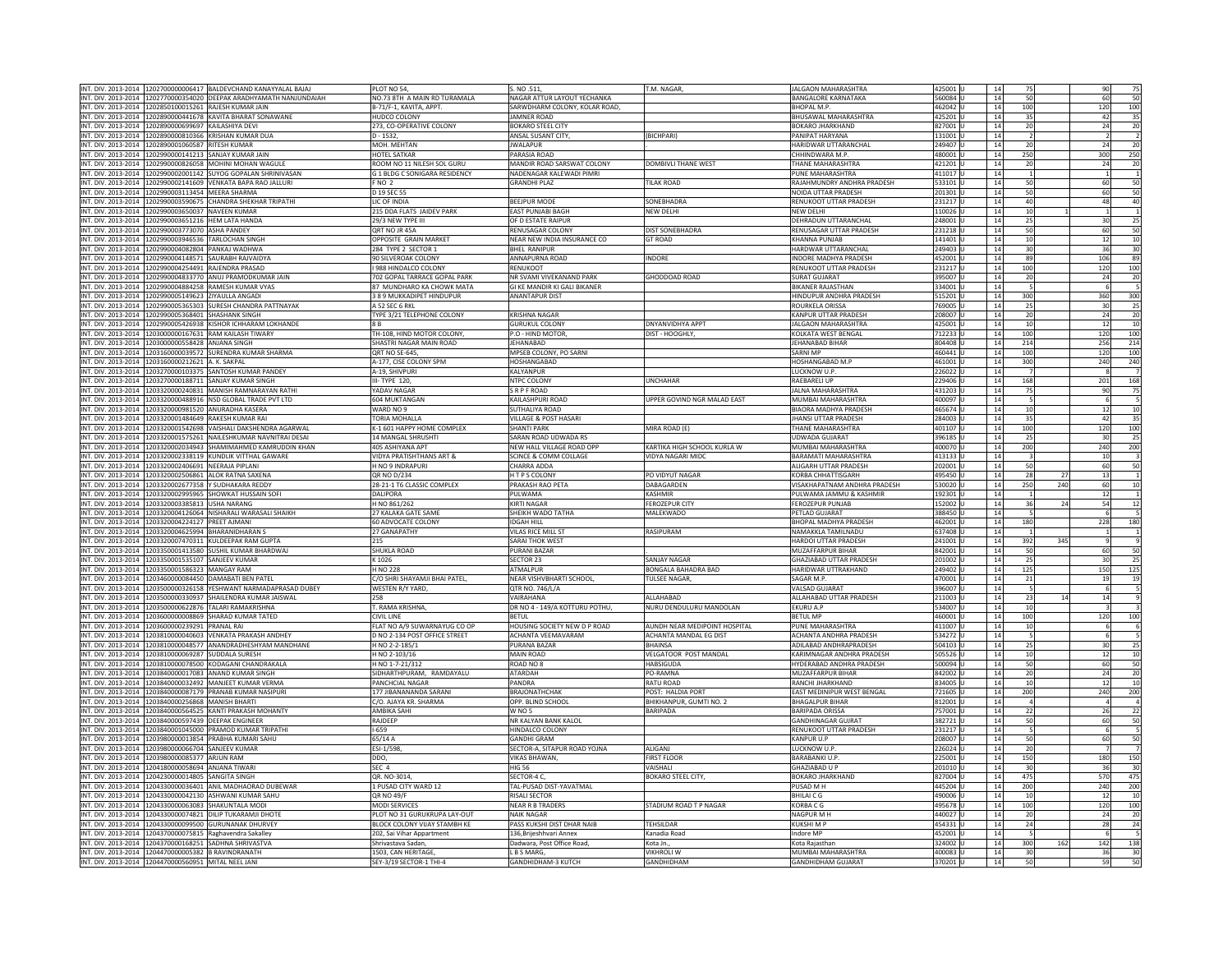|                                                            |                  | INT. DIV. 2013-2014 1204470000570037 RAVINDER KUMAR AGGARWAL        | NATIONAL INSURANCE CO                   | RED SQ. MKT                                        | <b>HISAR</b>                         | <b>HISAR HARYANA</b>                 | 125001           | 14       |                          |    |                 |                                                                    |
|------------------------------------------------------------|------------------|---------------------------------------------------------------------|-----------------------------------------|----------------------------------------------------|--------------------------------------|--------------------------------------|------------------|----------|--------------------------|----|-----------------|--------------------------------------------------------------------|
|                                                            |                  |                                                                     |                                         |                                                    |                                      |                                      |                  |          |                          |    |                 |                                                                    |
| INT. DIV. 2013-2014 1204470000680331 SUNIL                 |                  |                                                                     | 159                                     | <b>VPO BARWALA</b>                                 | DELHI                                | DELHI                                | 110039           | 14       | 27                       |    | 20              | 20                                                                 |
| INT. DIV. 2013-2014 1204470000813745 DALIFET SINGH         |                  |                                                                     | H N 709                                 | MODEL TOWN FASEL                                   |                                      | <b>BATHINDA PUNIAR</b>               | 151005           | 14       | 250                      |    | 300             | 250                                                                |
| INT. DIV. 2013-2014 1204470000818990 SUKUMARAN P V         |                  |                                                                     | QTR NO 208 D MW LINE 512                | ARMY BASE WKSP                                     | <b>IRKEE</b>                         | PUNE MAHARASHTRA                     | 411003           | 14       | $11\,$                   |    |                 | $\overline{2}$                                                     |
|                                                            |                  | INT. DIV. 2013-2014 1204470000835079 RAKESH KUMAR MISHRA            | JR-323                                  | HINDALCO COLONY,                                   | <b>RENUKOOT</b>                      | SONEBHADRA UTTAR PRADESH             | 231217           | 14       | 25                       |    | 30              | 25                                                                 |
|                                                            |                  | INT. DIV. 2013-2014 1204470000864070 MANJEET SINGH KHANDUJA         | IN FRONT OF LIC                         | <b>OFFICE DISST</b>                                | CHHINDWARA                           | CHHINDWARA MADHYA PRADESH            | 480887           | 14       | 30                       |    | 35              | 30                                                                 |
|                                                            |                  |                                                                     |                                         | <b>ATUR</b>                                        |                                      |                                      |                  |          |                          |    |                 |                                                                    |
|                                                            |                  | INT. DIV. 2013-2014 1204470001025343 PRABHAKAR BHASKARRAO KULKARNI  | <b>SHYAM NAGAR</b>                      |                                                    |                                      | <b>LATUR MAHARASHTRA</b>             | 413512           | 14       | 47                       |    | 56              | 47                                                                 |
| INT. DIV. 2013-2014 1204470001162433 SATISH R PAMNANI      |                  |                                                                     | SHO. 170/4 LAXMI VARDAVAN               | RES2 1- PHASE PIM. SAUDAGAR                        | BLD, C/2 FL-23                       | PUNE MAHARASHTRA                     | 411027           | 14       | 10                       |    | 7               | 7                                                                  |
| INT. DIV. 2013-2014 1204470001171898 MOTI LAL YADAV        |                  |                                                                     | R-145,                                  | HINDALCO COLONY,                                   | RENUKOOT                             | SONEBHAPRA UP                        | 231217           | 14       | 50                       |    | 60              | 50                                                                 |
|                                                            |                  | INT. DIV. 2013-2014 1204470001347522 DATTATARAYA B KOLHI            | SATYABHAMA NIWAS                        | INDRAYANI PARK, GAIKWAD                            | VASTI MOSHITAL HAVELI                | PUNE MAHARASHTRA                     | 411005           | 14       | $12\,$                   |    | 14              | 12                                                                 |
|                                                            |                  |                                                                     |                                         |                                                    |                                      |                                      |                  |          |                          |    |                 |                                                                    |
|                                                            |                  | INT. DIV. 2013-2014 1204470001662081 VAISHALI MITESH PATEL          | 32, NIRANT PARK, OPP. SUN-STEP          | CLUB, THALTEJ.                                     |                                      | AHMEDABAD GUJARAT                    | 380054           | 14       | 17                       |    | 13              | 13                                                                 |
|                                                            |                  | INT. DIV. 2013-2014 1204470001721351 CHIGARAMBATLA ASHOK            | C/O BANNIA SETTY PATEL                  | ROAD                                               | RAICHUR                              | RAICHUR KARNATAKA                    | 584101           | 14       | 75                       |    | 90              | 75                                                                 |
|                                                            |                  | INT. DIV. 2013-2014 1204470001759563 SANAT KUMAR CHAKI              | TENTULTALA, PURBACHAL                   | PO -- GOPALPUR, NR TETULTALA                       | BUS STOP, 24 PGS N                   | KOLKATA WEST BENAGI                  | 700136           | 14       | 25                       |    | 22              | 22                                                                 |
|                                                            |                  | INT. DIV. 2013-2014 1204470001786553 SAHEBRAO RUPARAO KADU          | MOHAN COLONY CAMP ROAD                  |                                                    |                                      | AMRVATI MAHARASHTRA                  | 444601           | 14       | 25                       |    | 14              | 14                                                                 |
|                                                            |                  |                                                                     | H. NO. 46                               | <b>VILLAGE MALAYPUR</b>                            | PO. MALAPUR                          | <b>JAMVI BIHAR</b>                   |                  | 14       | 10                       |    | $\overline{a}$  | $\overline{4}$                                                     |
|                                                            |                  | INT. DIV. 2013-2014 1204470001845534 RAJESH KUMAR SINGH             |                                         |                                                    |                                      |                                      | 812001           |          |                          |    |                 |                                                                    |
| INT. DIV. 2013-2014 1204470001941716 RINA JHA              |                  |                                                                     | D/O-SRI JHA 201,                        | INDRAPRASTH                                        | PATNA                                | PATNA BIHAR                          | 800014           | 14       | 100                      |    | 120             | 100                                                                |
|                                                            |                  | INT. DIV. 2013-2014 1204470001968413 LALITBHAI NARANBHAI CHABHADIYA | BAVAVADA PARA                           | DESAI VADI                                         | <b>JETPUR</b>                        | JETPUR GUJARAT                       | 360370           | 14       | 16                       | 14 | 14              | $\overline{2}$                                                     |
|                                                            |                  | INT. DIV. 2013-2014 1204470002101491 GANGA CHOUDHARY                | SOUTH CHANDMARI ROAD                    |                                                    |                                      | PATNA BIHAR                          | 800020           | 14       | 11                       |    | $\overline{a}$  | $\overline{4}$                                                     |
|                                                            |                  | INT. DIV. 2013-2014 1204470002173907 BOTHAM ANTHONY COLACO          | <b>OKHIWARE</b>                         |                                                    | /ASA                                 | THANE MAHARASHTRA                    | 401208           | 14       | 15                       |    |                 | $\overline{4}$                                                     |
|                                                            |                  |                                                                     |                                         |                                                    |                                      | DFI HI                               |                  |          | 18                       |    | 16              | 16                                                                 |
|                                                            |                  | INT. DIV. 2013-2014 1204470002433940 MANOJ KUMAR YADAV              | WZ 659 GALI NO 3 NEAR                   | GANGA CHOWK RAJ NAGAR PART I                       | PALAM COLONY                         |                                      | 110045           | 14       |                          |    |                 |                                                                    |
|                                                            |                  | INT. DIV. 2013-2014 1204470002937458 SUNIL KUMAR BHAGAT             | KAJARIA KOTHI                           | <b>CASTER TOWN</b>                                 | DEOGHAR                              | DEOGHAR JHARKHAND                    | 814001           | 14       | 200                      |    | 240             | 200                                                                |
| INT. DIV. 2013-2014 1204470003002223 SREEDHAR KORI         |                  |                                                                     | T V 302,                                | R T P S COLONY                                     | SHAKTI NAGAR                         | RAICHUR KARNATAKA                    | 584170           | 14       | 25                       | 12 | 12              | 12                                                                 |
| INT. DIV. 2013-2014 1204470003216937 VISHAL VIIAY RAIF     |                  |                                                                     | RAMDAS PETH AKOLA IN                    | FRONT OF NEW ENGLISH                               | HIGH SCHOOL                          | AKOLA MAHARASHTRA                    | 444001           | 14       | $13\,$                   |    | 15              | 13                                                                 |
| INT. DIV. 2013-2014                                        |                  | JOYDEB SAHANA                                                       | OUSE NO 112 TYPE 3                      | SECTOR-3                                           | <b>BHEL RANIPUF</b>                  | HARIDWAR UTTARANCHAL                 | 249403           |          | 25                       |    | 30              |                                                                    |
|                                                            | 1204470003538546 |                                                                     |                                         |                                                    |                                      |                                      |                  | 14       |                          |    |                 | 25                                                                 |
| INT. DIV. 2013-2014 1204470003692041 KARUN NARULA          |                  |                                                                     | 175                                     | DUADPUR ADRASH COLL OE                             |                                      | <b>ALWAR RAJASTHAN</b>               | 301001           | 14       | $\overline{7}$           |    | 8               | $\overline{7}$                                                     |
|                                                            |                  | INT. DIV. 2013-2014 1204470003736901 VIJAY VISHWANATH SAKHARE       | <b>CTS NO-383</b>                       | GURUWAR PETH SITARAM APT                           | L NO SF-1                            | SATARA MAHARASHTRA                   | 415002           | 14       | 5                        |    | 6               |                                                                    |
|                                                            |                  | INT. DIV. 2013-2014 1204470004477563 GAURAV SATISHKUMAR BHANDARI    | E1/41.                                  | PALI LANDS MORI ROAD,                              | MAHIM                                | MUMBAI MAHARASHTRA                   | 400016           | 14       | 200                      |    | 240             | 200                                                                |
| INT. DIV. 2013-2014 1204470004486732 ABHISHEK KUMAR        |                  |                                                                     | WARD NO 17                              | RENUKOOT IR 344                                    |                                      | RENUKOOT UTTAR PRADESH               | 231217           | 14       | $\overline{\phantom{a}}$ |    | 26              | $\overline{2}$                                                     |
|                                                            |                  |                                                                     |                                         |                                                    |                                      |                                      |                  |          |                          |    |                 |                                                                    |
| INT. DIV. 2013-2014 1204470004838578 NEETI OHRI            |                  |                                                                     | 44 NIRMAN APPT                          | <b>MAYUR VIHAR</b>                                 | PHASE I EXTN                         | DELHI                                | 110091           | 14       |                          |    |                 | $\mathbf{1}$                                                       |
|                                                            |                  | INT. DIV. 2013-2014 1204470004964231 RUPANJALI HAZARIKA             | HOUSE NO 17                             | LANE D MILAN NAGAR                                 |                                      | DIBRUGARH ASSAM                      | 786003           | 14       | 25                       |    | 24              | 24                                                                 |
|                                                            |                  | INT. DIV. 2013-2014 1204470005380211 RAVJI DAMJI CHAWDA             | <b>GROUND FLOOR VELJI PATRA CHAWL</b>   | <b>B S TODANKAR MARG ELPHINSTON</b>                | ROAD ELPHINSTON E                    | MUMBAI MAHARASHTRA                   | 400013           | 14       | 18                       |    | 13              | $\overline{\phantom{a}}$                                           |
|                                                            |                  | INT. DIV. 2013-2014 1204470005704549 SANJAY SINGH NEGI              | 2601 OVERSEAS APARTMENT                 | F-9 SECTOR 50                                      |                                      | NOIDA UTTAR PRADESH                  | 201301           | 14       | 25                       |    | 30              | 25                                                                 |
|                                                            |                  | INT. DIV. 2013-2014 1204470006028584 ASHOK KUMAR CHACHRA            | 1234 SEC A PKT A                        | <b>VASANT KUNJ</b>                                 |                                      | DELHI                                | 110070           | 14       | 32                       |    | 22              | 22                                                                 |
|                                                            |                  |                                                                     |                                         |                                                    |                                      |                                      |                  |          |                          |    |                 |                                                                    |
|                                                            |                  | INT. DIV. 2013-2014 1204550000183091 KPUTTASWAMIAH KPKAMALA         | 18 NRIPATHUNGANAGAR                     | KOTHANUR                                           | BANGALORE SOUTH                      | <b>BANGALORE KARNATAKA</b>           | 560076           | 14       | 112                      |    | 134             | 112                                                                |
| INT. DIV. 2013-2014 1204670000015900 VANDANA PAHUJA        |                  |                                                                     | 59B ,BLOCK -1A                          | <b>ASHOK VIHAR</b>                                 | PH - 1                               | DFI HI                               | 110052           | 14       | 250                      |    | 300             | 250                                                                |
| INT. DIV. 2013-2014 1204670000015915 RAJIV PAHUJA          |                  |                                                                     | 59B/IA                                  | PHASE - 1                                          | <b>ASHOK VIHAR</b>                   | DELHI                                | 110052           | 14       | 250                      |    | 300             | 250                                                                |
| INT, DIV, 2013-2014 1204720000321494 KIRAN KUMARI          |                  |                                                                     | MIG 314 LOHIA NAGAR                     |                                                    |                                      | PATNA BIHAR                          | 800020           | 14       | $\mathbf{1}$             |    | $\mathbf{1}$    | $\mathbf{1}$                                                       |
|                                                            |                  |                                                                     |                                         |                                                    |                                      |                                      |                  |          |                          |    |                 | 50                                                                 |
| INT. DIV. 2013-2014 1204920000163118 SANJAY TIWARI         |                  |                                                                     | QTR-323 WARD-26                         | BHADRAPARA BALCO                                   | <b>DIST-KORBA</b>                    | KORBA CHHATTISGARH                   | 495677           | 14       | 50                       |    | 60              |                                                                    |
| INT. DIV. 2013-2014 1205140000046001                       |                  | <b>VOMA RAVINDER</b>                                                | #3-5-391                                | <b>GANDHI ROAD</b>                                 |                                      | <b>KARIMNAGAR AP</b>                 | 505001           | 14       | 214                      |    | 256             | 214                                                                |
|                                                            |                  | INT. DIV. 2013-2014 1205140000059699 VENKATESHWARLU UPPALA          | H.NO. 5-3-488                           | <b>VIDYA NAGAR COLONY</b>                          | WARD-23, KAMAREDDY                   | DIST: NIZAMABAD AP                   | 503111           | 14       | 10                       |    | 12              | 10                                                                 |
| INT. DIV. 2013-2014 1205140000080862 M. VINAY KUMAR        |                  |                                                                     | H.NO. 6-5-201(NEW)                      | SAI STREET                                         | BESIDE VYSYA BANK LANE               | KARIMNAGAR ANDHRA PRADESH            | 505001           | 14       | 214                      |    | 256             | 214                                                                |
|                                                            |                  |                                                                     |                                         |                                                    |                                      |                                      |                  |          |                          |    |                 |                                                                    |
|                                                            |                  | INT. DIV. 2013-2014 1205140000107655 JALADESWARA RAO N.             | H NO. 20-335/2,                         | BUNDER TOWN, MACHILIPATNAM                         | KRISHNA (DIST)                       | MACHILIPATNAM ANDHRA PRADESH         | 521001           | 14       | 100                      |    | 120             | 100                                                                |
| INT. DIV. 2013-2014                                        |                  | 1205910000006854 SANTOSH KUMAR RAI                                  | 118 FIROJPUR KALA-2                     |                                                    |                                      | GHAZIPUR U.P                         | 222001           | 14       | $10\,$                   |    | 12              | 10                                                                 |
|                                                            |                  | INT. DIV. 2013-2014 1205950000013931 ANIL KUMAR SHARMA              | /81, MPSEB COLONY,                      | POST-SARNI                                         |                                      | DIST.:-BETUL M.P                     | 460447           | 14       | 134                      |    | 160             | 134                                                                |
| INT. DIV. 2013-2014 1206120000179352 PARUL AGARWAL         |                  |                                                                     | 49/69                                   | <b>GENERAL GANI</b>                                | NAUGHARA                             | <b>KANPUR UP</b>                     | 208001           | 14       | $\overline{1}$           |    | 1               | $\overline{1}$                                                     |
| INT. DIV. 2013-2014 1206120000275141 PANKAJ GANGWAR        |                  |                                                                     | PANKAJ KUTI                             | MADHINATH                                          |                                      | BAREILLY U.P.                        | 243001           | 14       | 114                      |    | 136             | 114                                                                |
|                                                            |                  |                                                                     |                                         |                                                    |                                      |                                      |                  |          |                          |    |                 |                                                                    |
| INT. DIV. 2013-2014 1258647                                |                  | <b>NARAIN DASS</b>                                                  | GF-936 MUKHERJEE NAGAR                  | DELHI                                              |                                      |                                      | 110009           | 14       |                          |    |                 |                                                                    |
|                                                            |                  | INT. DIV. 2013-2014 1301380000069359 ANUSUYA PARTHASARATHY          | FLAT 5. PLOT 50                         | ATHARVA APARTMENT                                  | ASHOK NAGAR, RANGE HILL RD.          | PUNF MAHARASHTRA                     | 411007           | 14       | 107                      |    | 128             | 107                                                                |
|                                                            |                  |                                                                     |                                         |                                                    |                                      |                                      |                  |          | 14                       |    |                 |                                                                    |
|                                                            |                  |                                                                     |                                         |                                                    |                                      |                                      |                  |          |                          |    |                 |                                                                    |
| NT. DIV. 2013-2014                                         | 1301380000104969 | <b>KESHAV DEVARAKONDA</b>                                           | LAT NO 4665 MHADA BLDG NO 133           | <b>NEW TILAK NAGAR</b>                             | <b>HEMBUR</b>                        | Mumbai Maharashtra                   | 400089           | 14       |                          |    | 16              |                                                                    |
|                                                            |                  | INT. DIV. 2013-2014 1301490000017394 ARVIND KUMAR PANDEY            | 602. OBC HOUSE                          | <b>NFAR KAILSHPURI</b>                             | UPPER GOVIND NAGAR, MALAD (EAST)     | MUMBAI MAHARASHTRA                   | 400097           | 14       | 214                      |    | 256             |                                                                    |
|                                                            |                  | INT. DIV. 2013-2014 1301930000267374 MUKUND RAMKRISHNA KULKARN      | A1/8, NISHIGANDHA, DAMODAR -            | VIHAR, HINGNE KHURD,                               | UNE                                  | PUNE MAHARASHTRA                     | 411051           | 14       | $\mathbf{1}$             |    | -1              |                                                                    |
|                                                            |                  | INT. DIV. 2013-2014 1302080000316716 BRUESHWAR NATH SRIVASTAVA      | 90 BANK OF INDIA                        | SME KANPUR BRANCH 52 A DODA NA                     | CO OPERATIVE INDUSTRIAL ESTATE       | <b>KANPURUP</b>                      |                  | 14       | 100                      |    | 120             |                                                                    |
|                                                            |                  | INT. DIV. 2013-2014 1302310000058849 AMAR ARVIND SARAF              | MAIN ROAD                               |                                                    |                                      | DONGAON M.S                          | 443303           | 14       | 82                       |    | 98              |                                                                    |
|                                                            |                  |                                                                     |                                         |                                                    |                                      |                                      |                  |          |                          |    |                 |                                                                    |
| INT. DIV. 2013-2014 1302340000398996 AVADH BEHARI          |                  |                                                                     | 2000, BANK STREET, NAIWALA,             | KAROL BAGH                                         |                                      | DELHI                                | 110005           | 14       | 107                      |    | 128             |                                                                    |
| INT. DIV. 2013-2014 1302590000091103 MANJU SHARMA          |                  |                                                                     | F 8/12 MODEL TOWN                       |                                                    |                                      | DELHI                                | 110009           | 14       | 214                      |    | 256             |                                                                    |
| INT. DIV. 2013-2014 1302590000125923 SIDDHARTH JAIN        |                  |                                                                     | 29, BETWA APPARTMENT.                   | T.T.NAGAR                                          |                                      | BHOPAL. M.P.                         | 462003           | 14       | 100                      |    | 120             | 14<br>214<br>100<br>82<br>107<br>214<br>100                        |
| INT. DIV. 2013-2014 1302590000308882 ANSHUMAN SON          |                  |                                                                     | H NO 189.                               | HARI NAGAR                                         | DUGAWAN                              | LUCKNOW U P                          | 226018           | 14       | 214                      |    | 256             | 214                                                                |
| INT. DIV. 2013-2014 1302860000033919 SMITA CHHAJER         |                  |                                                                     | C/O BHAGCHAND KOCHETA                   | NR SHUBHAM CLINIC                                  | OSWALI MOHALLA, MADANGANJ            | KISHANGARH RAJASTHAN                 | 305801           | 14       | 214                      |    | 256             | 214                                                                |
|                                                            |                  |                                                                     |                                         |                                                    |                                      |                                      |                  |          |                          |    |                 |                                                                    |
|                                                            |                  | INT. DIV. 2013-2014 1303190000011224 OM PRAKASH YADAV               | 453/85/51                               | AHMAD GANJ NEAR-JAL SANSTHAN                       | AOU GHAT THAKUR GANJ                 | LUCKNOW U.P.                         | 226003           | 14       | 134                      |    | 160             | 134                                                                |
|                                                            |                  | INT. DIV. 2013-2014 1304140000717982 AMITKUMAR MANABEDRANATH BISWAS | FLAT NO 5 SMRUTI VIHAR APARTME          |                                                    | SARKAR NAGAR                         | CHANDRAPUR MAHARASHTRA               | 442401           | 14       | 17                       |    | 10              | 10                                                                 |
| INT. DIV. 2013-2014 1304140000912441 RAJ PAL GULATI        |                  |                                                                     |                                         | <b>UPKAR NAGAR</b>                                 | ACTORY AREA                          | PATIALA PUNJAB                       | 147001           | 14       | 107                      |    | 128             | 107                                                                |
|                                                            |                  | INT. DIV. 2013-2014 1304140001231738 MADHUMITA MUKHERJEE            | RAY CINEMA ROAD                         | NAYA BAZAR                                         |                                      | DHANBAD JHARKHAND                    | 826001           | 14       | 30                       |    | 36              | 30                                                                 |
| INT. DIV. 2013-2014 1304140001252486 RUPA GUPTA            |                  |                                                                     | QTR NO III C 108                        | <b>VV COLONY</b>                                   | SHAKTINAGAR                          | SHAKTINAGAR SONEBHADRA UTTAR PRADESH | 231222           | 14       |                          |    | 360             |                                                                    |
|                                                            |                  |                                                                     |                                         |                                                    |                                      |                                      |                  |          | 300                      |    |                 | 300                                                                |
|                                                            |                  | INT. DIV. 2013-2014 1304140001701114 RAJENDRA ANANDRAO YADAV        | PANCHVATI VIDYANAGAR                    | WARANALI ROAD FRONT OF                             | VISHRAMBHAG RAILWAY STATION          | SANGLI MAHARASHTRA                   | 416415           | 14       | 65                       |    | 78              | 65                                                                 |
| INT. DIV. 2013-2014 1304140001798418 RANJANA SINGH         |                  |                                                                     | 6070                                    | SECTOR 4 F                                         | <b>B.S.CITY</b>                      | BOKARO JHARKHAND                     | 827004           | 14       | 100                      |    | 120             | 100                                                                |
| INT. DIV. 2013-2014 1304140001900374 CHIRANJI LAL          |                  |                                                                     | AMC RECORDS                             |                                                    |                                      | LUCKNOW UTTAR PRADESH                | 226002           | 14       | 95                       |    | 96              | 95                                                                 |
|                                                            |                  | INT. DIV. 2013-2014 1304140002281770 GADAMSETTY SUNANDA KUMAR       | 1ST FLOOR 2 2ND CROSS                   | AYYAPPA LYT BEHIND KMF                             | MUNNEKOLALA MARATHALLI               | BANGALORE KARNATAKA                  | 560037           | 14       | 17                       | 16 | 16              | $\overline{1}$                                                     |
|                                                            |                  |                                                                     |                                         |                                                    |                                      |                                      |                  |          |                          |    |                 |                                                                    |
|                                                            |                  | NT. DIV. 2013-2014 1304140003302436 RAMESH CHANDER BATTA            | MALERKOTLA ROAD                         |                                                    |                                      | KHANNA PUNJAB                        | 141401           | 14       | 45                       |    | 54              |                                                                    |
| INT. DIV. 2013-2014 1304140003343441 ARCHANA PATHAK        |                  |                                                                     | -5,HEG COLONY                           | <b>INDUSTRIAL AREA</b>                             | MANDIDEEP                            | BHOPAL MADHYAPRADESH                 | 462046           | 14       | 84                       |    | 91              |                                                                    |
|                                                            |                  | INT. DIV. 2013-2014 1304140004286220 JAGDISHKUMAR BABULAL PARMAR    | 24 ISHAVASHYAM CO OP SOC                | <b>RADHASWAMI ROAD RANIP</b>                       | SABARMATI                            | AHMEDABAD GUJARAT                    | 380005           | 14       | 50                       | 44 | 44              |                                                                    |
| INT. DIV. 2013-2014 1304140004533341 NAVIN KUMAR PD        |                  |                                                                     | H NO 36 472 VIVEKANAND                  | NAGAR BILASPUR                                     |                                      | <b>BILASPUR CHHATTISGARH</b>         | 495004           | 14       | 100                      |    | 65              |                                                                    |
|                                                            |                  |                                                                     |                                         |                                                    |                                      |                                      |                  |          |                          |    |                 |                                                                    |
|                                                            |                  | INT. DIV. 2013-2014 1304140004726490 LILAWATI KUMARI SINGH          | AT 116 D                                | <b>ASHOK NAGAR</b>                                 | PO P S RANCHI DISTT RANCHI           | RANCHI JHARKHAND                     | 834002           | 14       | 100                      |    | 111             |                                                                    |
|                                                            |                  | INT. DIV. 2013-2014 1304140005513453 KANHAIYA LAL SHARMA            | <b>BEHIND POWER HOUSE</b>               | SHIV MANDIR KF PASS                                | AIMER ROAD KRISHNAPUR                | <b>KISHANGARH RAIASTHAN</b>          | 305801           | 14       | $\overline{\phantom{a}}$ |    | 2               |                                                                    |
| INT. DIV. 2013-2014 1304140006390368                       |                  | E SANGIAH                                                           | 3311 NH 3 NTPC COLONY                   | RIHAND NAGAR BIJPUR                                | SONEBHADRA                           | RIHANDNAGAR Uttar Pradesh            | 231223           | 14       | 168                      |    | 169             |                                                                    |
|                                                            |                  | INT. DIV. 2013-2014 1304140006672229 JIGNESH RAMESHCHANDRA SHAH     | SARDAR CHOWK PO NO 6                    | <b>DIST NANDURBAR</b>                              |                                      | NAVAPUR Maharashtra                  | 425418           | 14       | 20                       | 15 | 15              |                                                                    |
|                                                            |                  |                                                                     |                                         |                                                    |                                      |                                      |                  | 14       | 107                      |    |                 |                                                                    |
|                                                            |                  | INT. DIV. 2013-2014 1601010000046831 DAYA SHANKAR PRASAD            | <b>JATIN CHANDRA ROAD</b>               | OPPOSITE- AKASH FURNITURE                          | <b>SURDWAN COMPOUND</b>              | RANCHI JHARKHAND                     | 834001           |          |                          |    | 128             |                                                                    |
| INT. DIV. 2013-2014 1601010000046863 RITESH KUMAR          |                  |                                                                     | C/O D.S.PRASAD, JATIN CHANDRA           | ROAD, OPPOSIT AKASH FURNITURE                      | <b>SURDWAN COMPOUND</b>              | RANCHI JHARKHAND                     | 834001           | 14       | 107                      |    | 128             | 45<br>84<br>$\overline{6}$<br>65<br>100<br>168<br>-5<br>107<br>107 |
| INT. DIV. 2013-2014 1601010000050542 VIKASH KUMAR          |                  |                                                                     | C/O. D.S.PRASAD. JATIN CHANDRA          | ROAD, OPPOSIT- AKASH FURNITURE                     | BURDWAN COMPOUND                     | <b>RANCHI IHARKHAND</b>              | 834001           | 14       | 107                      |    | 128             |                                                                    |
| INT. DIV. 2013-2014 1601010000128659                       |                  | SHANKAR PRASAD SHIVARAO RAO                                         | <b>ANNIDHI</b>                          | SARODE BUNGLOW                                     | NEAR BAJRANG DALL MILI               | <b>JALNA MS</b>                      | 431203           | 14       | 107                      |    | 128             |                                                                    |
|                                                            |                  | INT. DIV. 2013-2014 1601010000267332 NITIN KUMARPAL VAKHARIYA       | 436, GURUWAR PETH                       |                                                    | <b>DIST BELGAUM</b>                  | NIPANI KARNATAKA                     | 591237           | 14       | 14                       |    | 16              |                                                                    |
|                                                            |                  |                                                                     |                                         |                                                    |                                      |                                      |                  |          |                          |    |                 |                                                                    |
| INT. DIV. 2013-2014 9501063                                |                  | SURENDER KUMAR JAIN                                                 | 705D/17 WARD NO 3                       | <b>GALI KUTI WALI</b>                              | <b>NEW DELHI</b>                     |                                      | 110030           | 14       | $\overline{1}$           |    | $1\overline{ }$ |                                                                    |
| INT. DIV. 2013-2014 9501065<br>INT. DIV. 2013-2014 9501069 |                  | S K JAIN<br><b>KUSUM JAIN</b>                                       | 705 D/17 WARD NO 3<br>705D/17 WARD NO 3 | <b>GALI KUTTTI WALI</b><br>GALI KUTI WALI MAHRAULI | <b>NEW DELHI</b><br><b>NEW DELHI</b> |                                      | 110030<br>110030 | 14<br>14 | $\mathbf{1}$             |    | 1               | 107<br>107<br>14                                                   |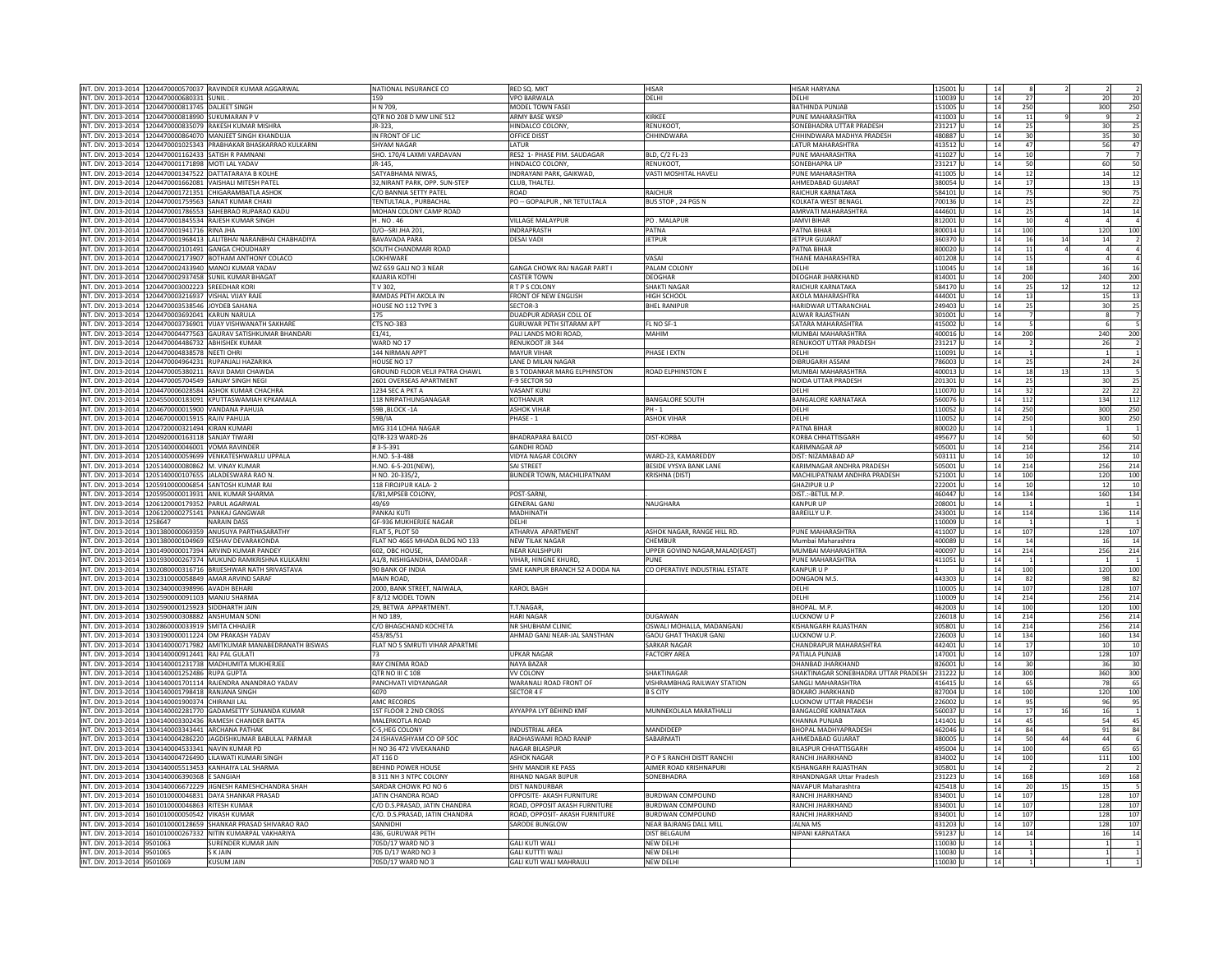| INT. DIV. 2013-2014 9501071                              |                                                          | <b>SKJAIN</b>                                                         | 705-D/17 WARD NO 3                   | GALI KUTI WALI MEHRAULI             | <b>NEW DELHI</b>                   |                             | 110030 U             | 14       |                   |                                  |
|----------------------------------------------------------|----------------------------------------------------------|-----------------------------------------------------------------------|--------------------------------------|-------------------------------------|------------------------------------|-----------------------------|----------------------|----------|-------------------|----------------------------------|
|                                                          |                                                          |                                                                       |                                      |                                     |                                    |                             |                      |          |                   |                                  |
| INT. DIV. 2013-2014   IN30001110299002   MEDHA M RANE    |                                                          |                                                                       | C 24 I.I.T POWAI                     |                                     |                                    | <b>MUMBAI</b>               | 400076 U             | 14       | 134               | 160<br>134                       |
| INT. DIV. 2013-2014  IN30002011367433   V VENUGOPAL      |                                                          |                                                                       | 1-112/4 MIYAPUR                      | CHANDANAGAR                         | HYDERABAD                          |                             | 500050 U             | 14       | 100               | 120<br>100                       |
|                                                          | INT. DIV. 2013-2014  IN30007910061739  BANANI SARKAR     |                                                                       | NH2 / B - 115, VINDHYANAGAR          | . O. VINDHYANAGAR                   | DIST - SINGRAULI                   | MADHYA PRADESH              | 486885 U             | 14       | 31                | 37                               |
|                                                          |                                                          |                                                                       |                                      |                                     |                                    |                             |                      |          |                   | 31                               |
|                                                          | INT. DIV. 2013-2014  IN30007910062570 KAUSILYA SISODIA   |                                                                       | NH3 - B - 186                        | N. T. P. C. COLONY                  | <b>VINDHYA NAGAR</b>               | MADHYA PRADESH              | 486885 U             | 14       | 22                | 26<br>22                         |
| INT. DIV. 2013-2014   IN30007910184224   GIRIRAJ SONI    |                                                          |                                                                       | NFAR CHARBHUIA MANDIR                | KISSAN MOHALLA KANKROLL             | DI. RAISAMAND                      | KANKROLI, RAJASTHAN         | 313324 U             | 14       | 20                | $\overline{20}$<br>24            |
|                                                          |                                                          | INT. DIV. 2013-2014 IN30007910241327 SANDEEP TALEGONKAR               | D-203, MANGAL SHRI APARTMENT         | TILAK NAGAR                         | INDORE                             | <b>MADHYA PRADESH</b>       | 452001 U             | 14       | 10                | 10<br>12                         |
|                                                          |                                                          | INT, DIV, 2013-2014 IN30007910295052 ABHISHEK BARANWAL                | 6 C - 152                            | OBRA                                | SONFRHADRA                         | <b>UTTAR PRADESH</b>        | 231217 U             | 14       |                   | $\overline{2}$                   |
|                                                          |                                                          |                                                                       |                                      |                                     |                                    |                             |                      |          |                   |                                  |
|                                                          | INT. DIV. 2013-2014  IN30007910398926 SOMESH KUMAR       |                                                                       | - 155 MANOJ VIHAR                    | <b>INDIRAPURAM</b>                  | <b>GHAZIABAD</b>                   | <b>JTTAR PRADESH</b>        | 201012 U             | 14       | 40                | 40<br>48                         |
|                                                          |                                                          | INT. DIV. 2013-2014  IN30007910431719  EMILDA ELENOR CORREA           | DENMA PARLADKA                       |                                     |                                    | PUTTUR, TAMILNADU           | 574202 U             | 14       | 10                | 10<br>12                         |
| INT. DIV. 2013-2014  IN30009510353800 Anuj Verma         |                                                          |                                                                       | C/o. Dr. Neeta Lal                   | 60. New Raidhani Enclave            | <b>L.P. Extension, Vikas Mars</b>  | Delhi                       | 110092 LU            | 14       | 214               | 256<br>214                       |
| INT. DIV. 2013-2014  IN30009510542776   Akshita L Shal   |                                                          |                                                                       | 28. Ismail Bldg.                     | Dr Ambedkar Road                    | Dadar                              | <b>BOMBAY</b>               | 400014 U             | 14       | 314               | 376<br>314                       |
| INT. DIV. 2013-2014  IN30009510773596 Vidur Kapur        |                                                          |                                                                       |                                      | M.G.Road                            | DLF Phase II                       |                             | 122002 U             | 14       | 214               | 256                              |
|                                                          |                                                          |                                                                       | 1300 B, Beverly Park II              |                                     |                                    | Gurgaon                     |                      |          |                   | 214                              |
|                                                          | INT. DIV. 2013-2014  IN30009510996089   Biswanath Gayer  |                                                                       | amrabad Mondirtala                   | Behind Nandalal Shishu Sikshayatan) | O Sonarpur                         | 24 Parganas (C)             | 700150 <sub>U</sub>  | 14       | 134               | 160<br>134                       |
|                                                          | INT. DIV. 2013-2014  IN30009511283003 S Ramkumar         |                                                                       | Old No 57 A, New No 5/43             | <b>West Pallapatty</b>              | Sallappam Patty                    | Namakka                     | 637019 L             | 14       | 100               | 120<br>100                       |
| INT. DIV. 2013-2014 IN30011810503579 GAJE SINGH          |                                                          |                                                                       | HOUSE NO 339/16 GALI NO 3            | <b>SHASTRI NAGAR</b>                | NAZAFGARH ROAD                     | <b>BAHADURGARH</b>          | 124507 U             | 14       | 134               | 160<br>134                       |
|                                                          | INT. DIV. 2013-2014  IN30011810516403 CHANCHAL RANI      |                                                                       | CANARA BANK                          | 193 CIVIL LINES                     |                                    | <b>ROHTAK</b>               | 124001 U             | 14       | 67                | 67<br>80                         |
|                                                          |                                                          |                                                                       |                                      |                                     | SUSHANT LOK I                      |                             |                      |          | 100               | 120                              |
|                                                          |                                                          | INT. DIV. 2013-2014  IN30011810677773 SONALIKA BAUNTHIYAL             | C 195                                | 2ND FLOOR                           |                                    | <b>GURGAON</b>              | 122002 U             | 14       |                   | 100                              |
|                                                          | INT. DIV. 2013-2014 IN30011810963125                     | RAM SWAROOP RAJGYAN                                                   |                                      | <b>MOH LAL SARAI</b>                | VAGINA                             | <b>BIJNOR</b>               | 46762 L              | 14       | 100               | 120<br>100                       |
|                                                          | INT. DIV. 2013-2014  IN30011811300892 SHEFALI GOSWAMI    |                                                                       | 1 NO MOHISHILA COLONY                | SOBUJ PALLY PO ASANSOL              | DIST BURDWAN WEST BENGAL           | <b>BURDWAN</b>              | 713303 U             | 14       | 2C                | 24<br>20                         |
|                                                          | INT. DIV. 2013-2014 IN30018310371936 SANJAY PANJWANI     |                                                                       | <b>C/O DR SHOBHA CHAMANIA</b>        | CHOITHRAM HOSPITAL AND RESEARCH     | CENTRE, MANIK BAGH ROAD            | <b>INDORF</b>               | 452001 U             | 14       | 260               | 312<br>260                       |
|                                                          |                                                          | INT. DIV. 2013-2014  IN30018310398389   KANIYALAL TREKAMLAL PRAJAPATI | 29 B. KHODIYAR JYOT SOCIETY          | NICOLGAM ROAD                       | ODHAV                              | AHMEDABAD                   | 382415 U             | 14       | 114               | 136<br>114                       |
|                                                          |                                                          |                                                                       |                                      |                                     |                                    |                             |                      |          |                   |                                  |
|                                                          |                                                          | INT. DIV. 2013-2014  IN30018313630306   SUNIL KUMAR BASU              | P 273 C I T ROAD                     |                                     |                                    | KOLKATA                     | 700010 U             | 14       | 134               | 160<br>134                       |
|                                                          |                                                          | INT. DIV. 2013-2014   IN30020610140537   AMRENDRA PRASAD CHOUDHARY    | QR NO A - 108, PLOT NO - 2           | KALYANI APARTMENT, SECTOR - 6       | VASUNDHARA, GHAZIABAD              | <b>JTTAR PRADESH</b>        | 201010 U             | 14       | 100               | 120<br>100                       |
|                                                          | INT. DIV. 2013-2014 IN30020610258257 ABHISHAKE JAIN      |                                                                       | B - 201 RISHABH PLATINUM             | AHINSA KHAND-2 INDRAPURAM           | NEAR DPS SCHOOL GHAZIABAD          | <b>UTTAR PRADESH</b>        | 201014 U             | 14       | 400               | 480<br>400                       |
|                                                          |                                                          | INT. DIV. 2013-2014 IN30020610362595 SURESH CHANDRA CHATURVEDI        | DEPUTY MANAGER INDIAN OVERSEAS BANK  | H NO - 2606                         | <b>BHAINS BAHORA</b>               | MATHURA, UTTAR PRADESH      | 281001 U             | 14       | 100               | 120<br>100                       |
|                                                          | INT. DIV. 2013-2014  IN30021410276303 G GOKULANATHAN     |                                                                       | ORBI TECH                            | 25 CATHEDRAL ROAD                   |                                    | CHENNAI                     | 600086 U             | 14       | 70                | 84<br>70                         |
|                                                          |                                                          |                                                                       |                                      |                                     |                                    |                             |                      |          |                   |                                  |
| INT. DIV. 2013-2014   IN30021410676875   RAJESH MEHTA    |                                                          |                                                                       | II RM 128 A GDA FLATS                | SECTOR 2 RAJINDER NAGAR             | SAHIBABAD DIST GHAZIABAD           | UTTAR PRADESH               | 201305 U             | 14       | 214               | 214<br>256                       |
|                                                          | INT. DIV. 2013-2014  IN30021410729148  RAHUL SHARMA      |                                                                       | <b>IETALIBANDH</b>                   | HARIA                               | <b>DHANBAD</b>                     | HARKHAND                    | 28111 U              | 14       | 10                | 10<br>12                         |
|                                                          | INT. DIV. 2013-2014 IN30021410765232 R P DHINGRA         |                                                                       | 351-C DILSHAD GARDEN                 | <b>JAND K POCKET</b>                |                                    | DELHI                       | 110095 U             | 14       | 100<br>73         | 27<br>73                         |
| INT. DIV. 2013-2014  IN30021410914351   R M VICTOR       |                                                          |                                                                       | PLOT NO 3 SURESH STREET              | NATARAJ NAGAR ARASARADI             |                                    | MADURAI                     | 625016 U             | 14       | 50                | 60<br>50                         |
|                                                          |                                                          | INT. DIV. 2013-2014   IN30021410930867 SUNIL KRISHNA TILEKAR          | 138 C TILEKAR HOUSE                  | <b>KHAR DANDA</b>                   | VETAL PADA KHAR WEST               | <b>MUMBAI</b>               | 400052 U             | 14       | 100               | 120<br>100                       |
|                                                          |                                                          |                                                                       |                                      |                                     |                                    |                             |                      |          |                   |                                  |
|                                                          |                                                          | INT. DIV. 2013-2014   IN30021411024435   LAKSHMI NARAYAN AGARWAL      | 96/209                               | PURANA GANESH GANI                  |                                    | <b>LUCKNOW</b>              | 226018 U             | 14       | 150               | 56<br>56                         |
|                                                          | INT. DIV. 2013-2014  IN30021411130272 POONAM DEWAN       |                                                                       | A1/209 BLOCK 7                       | SILVER ESTATE F 29 SECTOR 50        | NOIDA                              | <b>JTTAR PRADESH</b>        | 201301 U             | 14       | 50                | 50<br>60                         |
|                                                          | INT. DIV. 2013-2014   IN30021411493458   ALKA GUPTA      |                                                                       | QTR NONC 69                          | C S E B COLONY                      | KORBA                              | CHATISHGARH                 | 495678 U             | 14       | 240               | 240<br>243                       |
| INT. DIV. 2013-2014  IN30021411623421 DATTA GUNDALE      |                                                          |                                                                       | H NO 24                              | MANIK NAGAR EXTENSION               |                                    | NANDED                      | 431605 U             | 14       | 20                | 24<br>20                         |
|                                                          |                                                          | INT. DIV. 2013-2014   IN30021411658595   JYOTHI MARIAM JACOB          | VADAKEDATHU VILLA HOUSE NO 187 VII   | ANANDAPALLY PO KODUMON ADOOR        | PATHANAMTHITTA DIST                | PATHANAMTHITTA KERALA       | 691523 U             | 14       | 100               | 78                               |
|                                                          |                                                          |                                                                       |                                      |                                     |                                    |                             |                      |          |                   | 78                               |
|                                                          |                                                          | INT. DIV. 2013-2014   IN30021411795749   NISHA DEEPAK KILLEDAR        | 18 GURUKRUPA OM COLONY NEAR CIRCUIT  | <b>HOUSE CAMP</b>                   |                                    | <b>AMRAVATI MAHARASHTRA</b> | 400010 U             | 14       | 100               | 100<br>114                       |
|                                                          | INT. DIV. 2013-2014   IN30021411813652   ASHA SHARMA     |                                                                       | 73 42 DLF CITY PHASE 3               |                                     |                                    | <b>GURGAON HARYANA</b>      | 122002 U             | 14       | 55                | 55<br>66                         |
|                                                          | INT. DIV. 2013-2014  IN30021412618046 NEHA CHOUDHURY     |                                                                       | 78 SECTOR 30 NOIDA                   |                                     |                                    | NOIDA UTTAR PRADESH         | 201301 U             | 14       | 60                | 60<br>70                         |
| INT. DIV. 2013-2014  IN30021413184034 NITYA NAND SINGH   |                                                          |                                                                       | HOUSE OF RAM KRISHAN YADAV           | LIG 79 HOUSING BOARD                |                                    | DHANBAD                     | 826001 U             | 14       | 112               | 134<br>112                       |
|                                                          |                                                          |                                                                       |                                      |                                     |                                    |                             |                      |          |                   |                                  |
|                                                          |                                                          |                                                                       |                                      |                                     |                                    |                             |                      |          |                   |                                  |
|                                                          |                                                          | INT. DIV. 2013-2014   IN30021413697170   BHASKAR HARIHARRAO DIKSHIT   | NEW D 25 /149 TPS COLONY             | PARLI VAIJNATH                      | <b>DIST BEED</b>                   | PARLI VAIJNATH              | 431520 U             | 14       | 50                | 50<br>60                         |
| INT. DIV. 2013-2014  IN30021413737930   ARVIND KUMAR JHA |                                                          |                                                                       | 104 TYPE 4 SECTOR 5B BHEL RANIPUR    |                                     |                                    | HARIDWAR UTTARANCHAL        | 49403 U              | 14       |                   | g.<br>$\mathbf{q}$               |
|                                                          |                                                          |                                                                       | BP 121                               |                                     |                                    | DELHI                       |                      | 14       |                   |                                  |
| INT. DIV. 2013-2014  IN30021413972171 VENITA WADI        |                                                          |                                                                       |                                      | HALIMAR BAGH WEST                   |                                    |                             | 10088 U              |          | 100               | 44<br>44                         |
|                                                          | INT. DIV. 2013-2014   IN30021415754493   REKHARANI BURMA |                                                                       | 60 T MARKET POWER HOUSE              |                                     |                                    | <b>BHILAI CHATISGARH</b>    | 490001 U             | 14       | 20                | $\overline{20}$<br>24            |
|                                                          |                                                          | INT. DIV. 2013-2014 IN30021417018621 MOHAMMAD IDREES                  | R/O MANGOTRA MARKET TEH- DISSTT-     | <b>DODA</b>                         |                                    | JAMMU JAMMU & KASHMIR       | 182202L              | 14       | 156               |                                  |
|                                                          | INT. DIV. 2013-2014  IN30023910003914   MAREENA XAVIER   |                                                                       | <b>NDIAN BANK OFFICERS QRTS</b>      | <b>FLAT NO 403, NO 4</b>            | PURAN CHAND NAHAR AVENUE           | TALTALA P.O., KOLKATA       | 700013 U             | 14       |                   |                                  |
| INT. DIV. 2013-2014 IN30023910517012 REMANI N V          |                                                          |                                                                       |                                      | SOUHRID NAGAR, LUIZ LANE            | KADAVANTHRA                        | KOCHI, KERALA               | 682020 U             | 14       | 50                | 50<br>60                         |
|                                                          |                                                          |                                                                       | SREELAKAM, YUVAJANA SAMAJAM ROAD     |                                     |                                    |                             |                      |          |                   |                                  |
|                                                          | INT. DIV. 2013-2014  IN30023910893464   MAHESH S MAHALE  |                                                                       | 3, KATHIRGUPPA MAIN ROAD,            | <b>KEB COLONY, BSK 3RD STAGE</b>    | <b>VIVEVKANANDA NAGAR</b>          | BANGALORE                   | 60085 U              | 14       | 214               | 214<br>256                       |
|                                                          | INT. DIV. 2013-2014  IN30023911665903  BASAVARAJ PATIL   |                                                                       | <b>GEOJIT FINANCEAL SERVICES LTD</b> | 1ST FLOOR, BELGURKI COMPLEX         | SINDHANUR                          | <b>RAICHUR</b>              | 584128 U             | 14       | 500               | 500<br>600                       |
|                                                          | INT. DIV. 2013-2014  IN30023911962259   ARULMARY         |                                                                       | 1 BHARATHIAR STREET                  | <b>TN PUTHUKUDI</b>                 | PULIANGUD                          |                             | 627855 U             | 14       | 10                | 12<br>10                         |
|                                                          |                                                          | INT. DIV. 2013-2014   IN30023912153697 BOMMAYYA V RAIKAR              | ADVOCATE                             | ANKOLA                              | <b>KARWAR</b>                      |                             | 581314 U             | 14       | 10                | 10<br>12                         |
|                                                          |                                                          | INT. DIV. 2013-2014   IN30023912231307 SHRIVASATAVA PRADYUMN KUMAR    | ASHOKA SOCIETY, E 7 ARERA COLONY     | E 7/54                              | <b>BHOPAL</b>                      |                             | 462016 U             | 14       | 50                | 60                               |
|                                                          |                                                          |                                                                       |                                      |                                     |                                    |                             |                      |          |                   |                                  |
|                                                          | INT. DIV. 2013-2014  IN30023912372079  BABU RAJ K P      |                                                                       | <b>CAPPARAMBATH THAZHAKUNI</b>       | ORKKATTERI P O                      | VADAKARA                           | KOZHIKODE                   | 73501 U              | 14<br>14 | 25                | 30                               |
|                                                          |                                                          | INT. DIV. 2013-2014   IN30023912432826   SIVA KUMAR MANAPAREDDY       | D.NO.2.7.35A                         | KANNAMA TEMPLE STREET               | A.C.GARDENS                        | RAIAHMUNDRY                 | 533101 U             |          | 23                | $\frac{50}{25}$<br>27            |
|                                                          |                                                          | INT. DIV. 2013-2014   IN30023912519588   MAHATOLE CHHAYA              | 5/1/20/3                             | USMANAPURA                          | TQ AURANGABAGD                     | DIST AURANGABAD             | 431005 U             | 14       |                   | $\overline{1}$                   |
|                                                          | INT. DIV. 2013-2014  IN30023912584167   GAJENDRA A PATIL |                                                                       | NARAYAN NAGAR                        | P O PRATAP NAGAR                    | VIA SANQUELIM                      | GOA                         | 403506 U             | 14       | 25                | 25<br>30                         |
| INT. DIV. 2013-2014  IN30023913346963 PRABIN K P         |                                                          |                                                                       | KANNAMPARABATH                       | PATTANAM                            | VADAKKEKARA P O                    | N PARAVUR                   | 683522 U             | 14       | -8                | $\overline{4}$<br>$\overline{4}$ |
|                                                          |                                                          |                                                                       |                                      |                                     |                                    |                             |                      | 14       | 28                |                                  |
|                                                          |                                                          | INT. DIV. 2013-2014   IN30023913939377   RABINDRA NATH CHAKARAVARTY   |                                      | GOVINDPUR                           | PO GOVINDPUR                       | DHANBAD                     | 28109 U              | 14       |                   | 28<br>33                         |
|                                                          |                                                          | INT. DIV. 2013-2014   IN30026310124217   KAJAL MITRA NIYOGI           | KHAJA ANOWAR BERH                    |                                     |                                    | <b>BURDWAN</b>              | 713101 U             |          | 50                | 50<br>60                         |
|                                                          |                                                          | INT. DIV. 2013-2014   IN30026310173002   APARNA PAHARI( ACHARYYA)     | C/O RAJAT KUMAR PAHARI               | VILL- GOBARDHANPUR                  | P.O- KAKDWIF                       | DIST-24 PARAGANAS (S) W.B.  | 743347 U             | 14       | 30                | 30<br>36                         |
|                                                          |                                                          | INT. DIV. 2013-2014  IN30026310195926 RATHIN KUMAR ROY                | VILL - CHHORA                        |                                     | PO - BAHULA                        | <b>DIST - BURDWAN</b>       | 713322 U             | 14       | 50                | 50<br>60                         |
|                                                          |                                                          | INT. DIV. 2013-2014   IN30027110027630 POOJA RAJENDRA MALALIKAR       | VIMALESH, PLOT NO 2061               | SECTOR NO 9                         | M.M. EXTN.                         | BELGAUM                     | 590016 U             | 14       | 25                | $\overline{25}$<br>30            |
|                                                          |                                                          |                                                                       | /O M/S K L MUNDADA                   | 612 RAVIWAR PETH                    | KAPADGANJ                          | PUNE                        | 111002 U             | 14       | 214               | 256<br>214                       |
|                                                          |                                                          | INT. DIV. 2013-2014  IN30028010005694  RAMESH BHIKAMCHAND PAREEK      |                                      |                                     |                                    |                             |                      | 14       |                   |                                  |
|                                                          | INT. DIV. 2013-2014 IN30036010145996 JOHNSON BABY        |                                                                       | KODIYATTU                            | PUTHEN VEDDU                        | AYROOR-POST                        | KOLLAM                      | 691533 U             |          | 100               | 100<br>120                       |
|                                                          | INT. DIV. 2013-2014  IN30036020811517 REETA RASTOGI      |                                                                       | PELICAN SOCIETY                      | FLAT NO 108, PLOT NO -GH13          | SECTOR-10A                         | GURGAON                     | 122001 U             | 14       | 134               | 134<br>368                       |
|                                                          |                                                          | INT. DIV. 2013-2014  IN30036020908277   MOHAN SANKAR SADHU            | P/2 SUHRAWARDY AVENUE                | CALCUTTA                            |                                    |                             | 700017 U             | 14       | 100               | 120<br>100                       |
|                                                          | INT. DIV. 2013-2014 IN30036021558986 RITU KUMAR          |                                                                       | 124/N/7 MISRA MARKET                 | GOVIND NAGAR KANPUR                 |                                    |                             | ulanosos             | 14       | 214               | 256<br>214                       |
|                                                          |                                                          | <b>PUTAI LAL</b>                                                      | 1/213 MANU PURVA                     | PURANA KANPUR                       | KANPUR                             |                             | 08001 U              | 14       | 100               | 120<br>100                       |
|                                                          | INT. DIV. 2013-2014 IN30036021831544                     |                                                                       | B-626                                |                                     |                                    |                             |                      | 14       |                   |                                  |
| INT. DIV. 2013-2014  IN30037810163787 T.ARUMUGAM         |                                                          |                                                                       |                                      |                                     | <b>BHEL TOWNSHIP</b>               | <b>BHEL RANIPET</b>         | 632406 U             |          | 214               | 256<br>214                       |
| INT. DIV. 2013-2014  IN30037810215707  RAMASAMY RM       |                                                          |                                                                       | <b>NEW NO 27/1</b>                   | <b>MANDAPAM STREET</b>              |                                    | ERODE                       | 538001 U             | 14       | 50                | 60<br>50                         |
|                                                          |                                                          | INT. DIV. 2013-2014  IN30039410822603 K RAMCHANDRA CHATUR             |                                      | SOLIAPPAN STREET                    | OLD WASHERMENPET                   | CHENNAI                     | 600021 U             | 14       | 107               | 128<br>107                       |
|                                                          |                                                          | INT. DIV. 2013-2014   IN30039411327567 KOTA VENKATA REDDIAH GUPTA     | D NO 23-1-13/2                       | SANTHA BAZAR                        | CHIRAI A                           | PRAKASAM DIST               | 523155 U             | 14       | 134               | 160<br>134                       |
|                                                          | INT. DIV. 2013-2014 IN30039412023209 RAJKUMAR MULANI     |                                                                       | 230 ONE TREE HILLS                   |                                     | <b>BAIRAGARH</b>                   | <b>BHOPAL</b>               | 462030 U             | 14       | 20                | 20<br>24                         |
|                                                          |                                                          |                                                                       |                                      | <b>NEAR AROGYA KENDRA</b>           |                                    |                             |                      | 14       |                   | $\mathbf{R}$                     |
|                                                          |                                                          | INT. DIV. 2013-2014  IN30039412046025   MALATHI SABHAPATHY            |                                      | <b>SECOND CROSS</b>                 | <b>MOHAN NAGAR</b>                 | PONDICHERRY                 | 605002 U             |          |                   |                                  |
|                                                          | INT. DIV. 2013-2014  IN30039412096349 GAURAV GOYAL       |                                                                       | H NO 1048 C                          | SAINIK COLONY                       | SECTOR 49                          | FARIDABAD                   | 121001 U             | 14       | 109               | 109<br>130                       |
|                                                          |                                                          | INT. DIV. 2013-2014   IN30039412226914   SUDERSHAN KUMAR BALUJA       | 359 STATE BANK COLONY                | NAI BASTI                           |                                    | <b>BIJNOR</b>               | 246701 U             | 14       | 25                | 30<br>25                         |
|                                                          | INT. DIV. 2013-2014 IN30039412246645 M S RAJIA BEGAM     |                                                                       | $10$ M O FIROZE                      | VELUMANIMANI NAGAR                  |                                    | <b>GOBICHETTIPALAYAM</b>    | 338452 U             | 14       | 100               | 120<br>100                       |
|                                                          |                                                          |                                                                       | O SAMBHAL GUN HOUSE                  | <b>MOH-THER</b>                     | SAMBHAL                            | DISTT MORADABAD UP          | 244302 U             | 14       | 161               | 193<br>161                       |
|                                                          | INT. DIV. 2013-2014   IN30039412569507 NAVIN AGRAWAL     |                                                                       |                                      |                                     |                                    |                             |                      |          |                   |                                  |
|                                                          |                                                          | INT. DIV. 2013-2014   IN30039412705124 CHEMAJI SHIWAJI KHAPEKAR       | C/O PUNJAN NATIONAL BANK             | RANIPUR                             | <b>JAWANAGAI</b>                   | HOSHANGARAD                 | 461551 U             | 14       | 134               | 160<br>134                       |
|                                                          |                                                          | INT. DIV. 2013-2014   IN30039412732424   SUBHANKAR MUKHERJEE          | 11/81 A IOC TOWNSHIP                 | PO- HALDIA TOWNSHIP                 | <b>HALDIA</b>                      | PURBA MIDNAPUR              | 721607 U             | 14       | 214               | 42                               |
| INT. DIV. 2013-2014  IN30039412787055   RAJIV JAIN       |                                                          | INT. DIV. 2013-2014  IN30039412788742   MARUPAKA SUDHAKAR REDDY       | HOUSE NO 785<br>H NO 11-24-163       | SECTOR 37<br><b>SHANTHI NAGAR</b>   | FARIDABAD<br><b>II BANK COLONY</b> | <b>DFIHI</b><br>WARANGAL    | 121003 U<br>506002 U | 14<br>14 | 520<br>120<br>214 | 42<br>120<br>120<br>256<br>214   |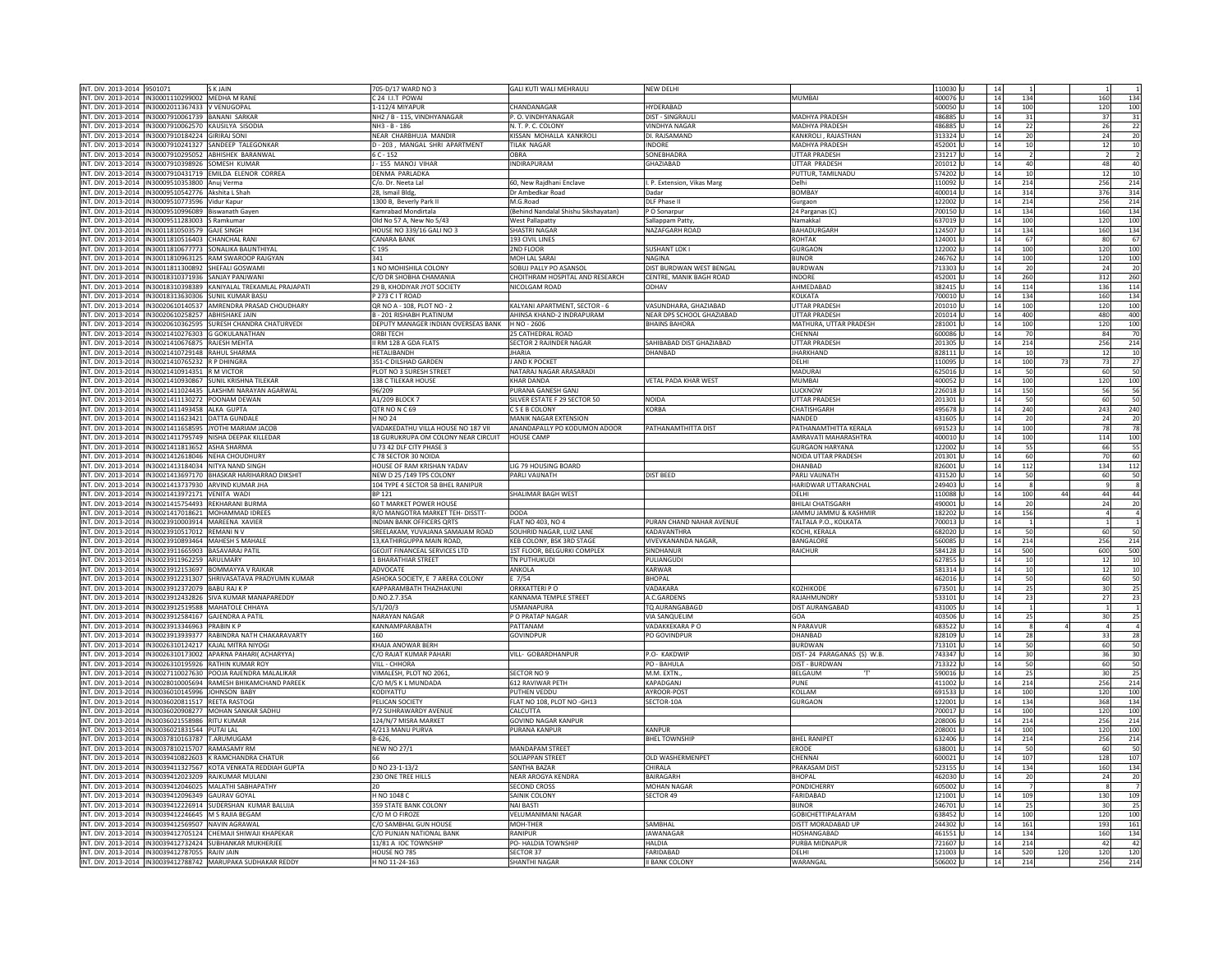| INT. DIV. 2013-2014  IN30039412800186  ISHWAR PRASAD SINGH                                                         |                                                                       | <b>VILL MAHIARA</b>                  | PO ANDHRABARI                       | <b>PS RAJAULI</b>             | <b>DIST NAWADA</b>                           | 805125 L           | 14       | 100            | 120<br>100                                  |
|--------------------------------------------------------------------------------------------------------------------|-----------------------------------------------------------------------|--------------------------------------|-------------------------------------|-------------------------------|----------------------------------------------|--------------------|----------|----------------|---------------------------------------------|
|                                                                                                                    | IT. DIV. 2013-2014   IN30039412886453   VUMMANENI RAMA KRISHNA PRASAD | 10-104-10                            | OPP ANNA RAMBABU HOUSE              | JAWAHAR NAGAR COLONY          | MARKAPUR PRAKASAM DISTRICT                   | 523316 U           | 14       | 214            | 256<br>214                                  |
|                                                                                                                    |                                                                       |                                      | CHINA WALTAIR                       |                               | VISAKHAPATNAM                                |                    | 14       |                |                                             |
| T. DIV. 2013-2014 IN30039413058559 RAMA JOGESWARA RAO GUMMUDU                                                      |                                                                       | D NO- 6-9-16/A IST FLOOR             |                                     |                               |                                              | 530001             |          | 100            | 120<br>100                                  |
| IN30039413223534 RUCHI AGRAWAL<br>IT. DIV. 2013-2014                                                               |                                                                       | W/O NAVIN AGRAWAL MOH THER           | SAMBHAL GUN HOUSE                   | SAMBHAL                       | UP                                           | 244302             | 14       | 161            | 193<br>161                                  |
| VT. DIV. 2013-2014   IN30039413434030   VASUDEV PANJALA                                                            |                                                                       | H-NO-2-174/2                         | CHINNA NAGARAM                      | MAHABUBABAD                   | WARANGAL                                     | 506112             | 14       | 34             | 40<br>34                                    |
|                                                                                                                    |                                                                       |                                      |                                     |                               |                                              |                    |          |                |                                             |
| VT. DIV. 2013-2014 IN30039413481934 PRITI ABROL                                                                    |                                                                       | $C - 56$                             | GAILNO <sub>3</sub>                 | MAHENDRA ENCLAVE              | <b>DFIHI</b>                                 | 1100331            | 14       | 214            | 256<br>214                                  |
| IT. DIV. 2013-2014   IN30039413538028 S SINGARAVELU                                                                |                                                                       | B3/025 KAILASAPURAM                  | <b>TOWNSHIP BOILER</b>              | PROJECT PO                    | TRICHY                                       | 620014 U           | 14       | 100            | 120<br>100                                  |
| VT. DIV. 2013-2014 IN30039413694277 ALOKA SAHOO                                                                    |                                                                       | INDIAN OIL CORP LTD                  | <b>HBCPL</b>                        | <b>KASBERERIA KHANIANCHAK</b> | <b>HAI DIA</b>                               | 721602 U           | 14       | 134            | 160<br>134                                  |
|                                                                                                                    |                                                                       |                                      |                                     |                               |                                              |                    |          |                |                                             |
| IT. DIV. 2013-2014                                                                                                 | IN30039413769849 MUPINDER SINGH                                       | <b>BUNGLOW NO 17</b>                 | TYPE V                              | RAIL COACH FACTORY            | KAPURTHALA                                   | 144602             | 14       | 100            | 120<br>100                                  |
| IT. DIV. 2013-2014                                                                                                 | IN30039413775526 RAJENDRA KUMAR VISHWAKARMA                           | 208/5                                | <b>GUPTA COLONY</b>                 | <b>GARHA PHATAK</b>           | JABALPUR MP                                  | 482002             | 14       | 100            | 120<br>100                                  |
| IT. DIV. 2013-2014  IN30039414014310   RAGHUBAR SINGH                                                              |                                                                       | <b>UCO BANK</b>                      | MAITHON BRANCH                      | PO MAITHON DAM                | DIST DHANBAD                                 | 828207             | 14       | 14             | 16<br>14                                    |
|                                                                                                                    |                                                                       |                                      |                                     |                               |                                              |                    |          |                |                                             |
| IT. DIV. 2013-2014 IN30039414043069 CHHAYA MAITI                                                                   |                                                                       | 14/12                                | RABINDRA NAGAR                      | PO-MIDNAPUR                   | DIST PASCHIM MIDNAPUR                        | 721101             | 14       | 100            | 120<br>100                                  |
| NT. DIV. 2013-2014  IN30039414121428 S SRINIVASAN                                                                  |                                                                       | SRIVARAM                             | B-9 2ND FLOOR                       | <b>SFFTHA APARTMENT</b>       | NATHAM ROAD MADHURAL                         | 625002             | 14       | 14             | 16<br>14                                    |
|                                                                                                                    |                                                                       |                                      |                                     |                               |                                              |                    |          |                |                                             |
| IT. DIV. 2013-2014<br>IN30039414162335 APARNA PARIM                                                                |                                                                       | FLAT NO 303 BLOCK-B                  | <b>LANDMARK GARDEN APPT</b>         | BESIDE BISHOPS COED SCHOOL    | KALYANI NAGAR PUNE                           | 411006             | 14       | 214            | 256<br>214                                  |
| IT. DIV. 2013-2014   IN30039414164293 K SURYA SATHI BABU                                                           |                                                                       | DOOR NO 5-174                        | ANAPARTHI                           |                               | E G DIST A P                                 | 533342             | 14       | 25             | 30<br>25                                    |
| VT. DIV. 2013-2014 IN30039414418686 MAHULPATFI                                                                     |                                                                       | R7 20                                | PATFL BLOCK                         | PANKHA ROAD                   | <b>RAGHU NAGAR NFW DFLHI</b>                 | 110011             | 14       | 134            | 134<br>160                                  |
|                                                                                                                    |                                                                       |                                      |                                     |                               |                                              |                    |          |                |                                             |
| T. DIV. 2013-2014   IN30039414468510 YELAGALETY VENKATESWARA RAO                                                   |                                                                       | QTR NO B/9-3                         | 400 K V SUBSTATION                  | <b>GHANAPURAM GHATKESAR</b>   | <b>R R DIST</b>                              | 501301             | 14       | 107            | 128<br>107                                  |
| VT. DIV. 2013-2014 IN30039414485215 DEEPAK KUMAR                                                                   |                                                                       | 499/C                                | <b>ASHOK NAGAR</b>                  |                               | RANCHI                                       | 834002             | 14       | 100            | 120<br>100                                  |
| T. DIV. 2013-2014                                                                                                  | IN30039414516104 CHANDER SHEKHAR V                                    | 189 SHRADDHA SUMAN APTS              | -SECTOR INDRAPURI                   |                               | BHOPAL(MP)                                   | 762021             | 14       |                | 10                                          |
|                                                                                                                    |                                                                       |                                      |                                     |                               |                                              |                    |          | 10             | 12                                          |
| VT. DIV. 2013-2014   IN30039414525589   ALKA JAIN                                                                  |                                                                       | STREET-8 SHANTI NAGAR                | PO SUPELA                           |                               | <b>BHILAI</b>                                | 490023             | 14       | 214            | 256<br>214                                  |
| JT. DIV. 2013-2014 IN30039414525597 ANII JAIN                                                                      |                                                                       | STREET-8 TILAK MARG                  | SHANTI NAGAR PO SUPELA              |                               | <b>BHILA</b>                                 | 490023             | 14       | 107            | 128<br>107                                  |
|                                                                                                                    |                                                                       |                                      |                                     |                               |                                              |                    |          |                |                                             |
| IT. DIV. 2013-2014 IN30039414531835 SANJIB KUMAR TRIPATHY                                                          |                                                                       | SR SYSTEM OFFICER REGIONAL STORE     | JAGANNATH AREA                      | <b>BALANDA</b>                | ANGUL                                        | 759116 U           | 14       | 214            | 256<br>214                                  |
| NT. DIV. 2013-2014  IN30039414565553  NATHANI ANJAMMA                                                              |                                                                       | <b>H NO-2</b>                        | <b>MEGATOWN SHIP</b>                | D NO-74/14/69-14              | PATAMATA VIJAYAWADA                          | 520007             | 14       | 100            | 120<br>100                                  |
| IN30039414573248 SVANMATHI<br>IT. DIV. 2013-2014                                                                   |                                                                       | A3/82 KAILASPURAM                    | <b>BHEL TOWNSHIP</b>                |                               | TRICHY                                       | 620014             | 14       | 100            | 120<br>100                                  |
|                                                                                                                    |                                                                       |                                      |                                     |                               |                                              |                    |          |                |                                             |
| VT. DIV. 2013-2014  IN30039414606305   VISHNU SHARMA                                                               |                                                                       | FLAT NO 17-B PLOT A3                 | <b>MAYUR VIHAR</b>                  | <b>PHASE III</b>              | DELHI                                        | 110092             | 14       | 214            | 16<br>16                                    |
| IT. DIV. 2013-2014   IN30039414612889 NAKKA MUGATAYYA                                                              |                                                                       | QR NO MIG-20                         | <b>NEAR S R M T</b>                 | <b>AUTO NAGAR</b>             | VISAKHAPATNAM                                | 530012             | 14       | 107            | 128<br>107                                  |
|                                                                                                                    |                                                                       | <b>BAPSI</b>                         |                                     |                               | RANCHI                                       |                    |          |                |                                             |
| IT. DIV. 2013-2014   IN30039414680397 PRATYUSHA R SINGH                                                            |                                                                       |                                      | OPP ST XAVIERS SCHOOL               | DORANDA                       |                                              | 834002             | 14       | 214            | 256<br>214                                  |
| VT. DIV. 2013-2014 IN30039414688258 VEGUNTA HARI PRAKASA RAO                                                       |                                                                       | 37/10/108                            | P R GARDENS                         | KAPPARADA                     | VISAKHAPATNAM                                | 530007             | 14       | 134            | 160<br>134                                  |
| T. DIV. 2013-2014   IN30039415248427 BISWAS YAKUB EKKA                                                             |                                                                       | C/O VIJAYA BANK                      | <b>CURRENCY CHEST</b>               | <b>RASER ROAD</b>             | PATNA                                        | 300001             | 14       | 100            | 100<br>120                                  |
|                                                                                                                    |                                                                       |                                      |                                     |                               |                                              |                    |          |                |                                             |
| IT. DIV. 2013-2014  IN30039415289670 N SENTHIL KUMAR                                                               |                                                                       | 21                                   | <b>SRI RAM NAGAR</b>                | DHARAPURAM ROAD               | <b>UDUMALPET</b>                             | 642126             | 14       | 5              | 5<br>6                                      |
| VT. DIV. 2013-2014 IN30039416234045 NILESHBHAI VAJUBHAI DANGAR                                                     |                                                                       | BANSI ELECTRONIK NR SHRADDHA SCHOOL  | GHANSHYAM NAGAR NR DEVPARA          | NEAR SHRADDHA SCHOOL          | KOTHARIYA MAIN ROAD, RAJKOT                  | 360001             | 14       | 50             | 60<br>50                                    |
| IT. DIV. 2013-2014   IN30039416306540   K S PRAVEEN KUMAR                                                          |                                                                       | D-NO-26-4-2949                       | <b>RPGTROAD</b>                     |                               | <b>HINDUPUR</b>                              | 515201             | 14       | 20             | 24<br>20                                    |
|                                                                                                                    |                                                                       |                                      |                                     |                               |                                              |                    |          |                |                                             |
| VT. DIV. 2013-2014 IN30039416757366 PRASUNIIT BHATTACHARIFF                                                        |                                                                       | WARD NO 9                            | S F ROAD                            |                               | <b>SILGURI</b>                               | 734001             | 14       | 5              | $\overline{\phantom{a}}$<br>$6\phantom{.}6$ |
| IT. DIV. 2013-2014                                                                                                 | IN30039417186485 ALPANA MAHANIA                                       | NO-I 1513 II PLANT                   | HINDALCO COLONY                     |                               | RENUKOOT                                     | 231217             | 14       | 50             | 50<br>60                                    |
|                                                                                                                    |                                                                       |                                      |                                     |                               |                                              |                    | 14       | $\overline{2}$ | $\overline{2}$                              |
| VT. DIV. 2013-2014<br>IN30039417472020 SANJIV KUMAR                                                                |                                                                       | Q NO-313/314 B-BLOCK SEC 8-A         | HOSTEL BOKARO STEEL CITY            |                               | <b>BOKARO STEEL CITY</b>                     | 827009             |          |                | $\overline{2}$                              |
| IT. DIV. 2013-2014  IN30039417622823   PREMA SINGH                                                                 |                                                                       | D NO 37/2                            | <b>UTTARI LOKPUR</b>                | <b>NAINI</b>                  | ALLAHABAD                                    | 211008 U           | 14       | 14             | 16<br>14                                    |
| IT. DIV. 2013-2014   IN30044110118944   MANOHAR S                                                                  |                                                                       | C 9 BROWN STONE APARTMENTS           | MAHALINGAPURAM MAIN ROAD            | NUNGAMBAKKAM                  | CHENNAI                                      | 600034 U           | 14       | 100            | 120<br>100                                  |
| IT. DIV. 2013-2014  IN30044110360243   NAGABABU CHODISETTI V V S                                                   |                                                                       | <b>FLAT NO S 2 LALITHA APARTMENT</b> | 23 PARYAVARAN NAGAR                 | SOMAI WADA WARDHA ROAD        | NAGPUR                                       | 440025             | 14       | 107            | 107<br>128                                  |
|                                                                                                                    |                                                                       |                                      |                                     |                               |                                              |                    |          |                |                                             |
| T. DIV. 2013-2014                                                                                                  | IN30045010493011 RAVINDRA NATH GUPTA                                  | B 5/173                              | <b>VINAY KHAND</b>                  | <b>GOMTI NAGAR</b>            | LUCKNOW                                      | 226010             | 14       | 100            | 120<br>100                                  |
| VT. DIV. 2013-2014  IN30045010609308 SUDHANSU BHUSHAN GIRI                                                         |                                                                       | QTR NO-I/747 HINDALCO COLONY         | PO RENUKOOT, DIST-SONEBHADRA        |                               |                                              | 231217             | 14       | 214            | 256<br>214                                  |
| VT. DIV. 2013-2014  IN30045010611995   VIKAS SHARMA                                                                |                                                                       | JR 18 HINDALCO COLONY                | P O RENUKOOT                        | SONEBHADRA                    | <b>UTTAR PRADESH</b>                         | 231217             | 14       | 100            | 120<br>100                                  |
|                                                                                                                    |                                                                       |                                      |                                     |                               |                                              |                    |          |                |                                             |
| VT. DIV. 2013-2014   IN30045010765372   MANJU PRASAD                                                               |                                                                       | C-5 ADMINISTRATIVE COLONY            | HINDALCO INDS LTD                   | <b>RENUKOOT</b>               | SONEBHADRA                                   | 231217             | 14       | 34             | 40<br>34                                    |
| VT. DIV. 2013-2014  IN30045010813962   ARCHANA PRASAD                                                              |                                                                       | $C - 101. N H - 1$                   | NTPC TOWNSHIP                       | P.O. VINDHYANAGAR             | DIST SIDHI, (M.P.                            | 486885             | 14       | 1977           | 2372<br>1977                                |
| T. DIV. 2013-2014                                                                                                  | IN30045010827514 BRIJ KISHOR SHARMA                                   | 2.N.- JR - 55                        | HINDALCO COLONY                     | .O. RENUKOOT                  | SONEBHADRA, U.F                              | 231217             | 14       | 120            | 144<br>120                                  |
|                                                                                                                    |                                                                       |                                      |                                     |                               |                                              |                    |          |                |                                             |
| VT. DIV. 2013-2014  IN30045011172976   NEELAM SINGH                                                                |                                                                       | <b>FRIENDS COLONY</b>                | AURI BINA ROAD, AURI MORE           | <b>ANPARA</b>                 |                                              | 231225             | 14       | 214            | 256<br>214                                  |
| IT. DIV. 2013-2014 IN30045011173462 MANOJ SHARMA                                                                   |                                                                       | L 871 HINDALCO                       | PO RENUKOOT                         | DIST SONEBHADRA UP            |                                              | 252155             | 14       | 14             | 16<br>14                                    |
| IT. DIV. 2013-2014  IN30045011270585   MAHEK MADHYANI                                                              |                                                                       | C/O GANAPATI MOTORS                  | <b>GE ROAD</b>                      | <b>SUPELA</b>                 | BHILAI                                       |                    | 14       | 214            | 256<br>214                                  |
|                                                                                                                    |                                                                       |                                      |                                     |                               |                                              | 490020             |          |                |                                             |
| JT. DIV. 2013-2014  IN30045011338270   MANO KAMINI AGARWAI                                                         |                                                                       | SR 30                                | <b>HINDALCO COLONY</b>              | RENUKOOT                      |                                              | 231217             | 14       | 100            | 120<br>100                                  |
| T. DIV. 2013-2014                                                                                                  | IN30045011373193 MADHUMATI KUMARI YADAV                               | <b>6E STREET 51</b>                  | <b>SEC 8 BHILAI</b>                 | CHATTISGARH                   |                                              | 490020             | 14       | 50             | 60<br>50                                    |
| NT. DIV. 2013-2014  IN30045011421605  RAVINDER SINGH                                                               |                                                                       | C O IDBI BANK LTD SEC 8 C CHD        |                                     |                               |                                              | 160018             | 14       | 14             | 14<br>16                                    |
|                                                                                                                    |                                                                       |                                      |                                     |                               |                                              |                    |          |                |                                             |
| IT. DIV. 2013-2014   IN30045011476772 OMPRAKASH DINGER                                                             |                                                                       | Q NO H582                            |                                     | HINDALCO                      | RENUKOOT, SONEBHADRA, UP                     | 231217             | 14       | 50             | 50<br>60                                    |
| VT. DIV. 2013-2014   IN30045011507494   USHA BAKLIWAL                                                              |                                                                       | HARIJAN MOHALLA                      | MADANGANJ                           | KISHANGARH                    | RAJASTHAN                                    | 305801             | 14       | $\mathbf{1}$   | $\overline{1}$<br>$\mathbf{1}$              |
| VT. DIV. 2013-2014   IN30045011656592 BISHAN LAL                                                                   |                                                                       | $-1186$                              | HINDALCO COLONY                     | RENUKOOT                      | SONEBHADRA                                   | 231217 1           | 14       | 50             | 50<br>60                                    |
|                                                                                                                    |                                                                       |                                      |                                     |                               |                                              |                    |          |                |                                             |
| T. DIV. 2013-2014 IN30045011681758 JASMEET SINGH                                                                   |                                                                       | A 90, DAYAND COLONY                  | LAJPAT NAGAR IV                     | N DELHI                       |                                              | 110024             | 14       | $14\,$         | 14<br>16                                    |
| VT. DIV. 2013-2014   IN30045011755036 OM PRAKASH PRASAD                                                            |                                                                       | QR NO C 5 KHADIA PROJECT COLONY      | P O SHAKTI NAGAR                    | <b>SONFRHADRA</b>             | <b>IIP</b>                                   | 231222             | 14       | 214            | 256<br>214                                  |
| IT. DIV. 2013-2014   IN30045011883062   JITENDRA KUMAR                                                             |                                                                       | C 35 NCL KAKRI PROJECT               | P O KAKR5I PROJECT                  | <b>DIST SONABHADRA</b>        | UP                                           | 231220             | 14       | 100            | 120<br>100                                  |
|                                                                                                                    |                                                                       |                                      |                                     |                               |                                              |                    |          |                |                                             |
| IT. DIV. 2013-2014   IN30045012062827 NATHU RAM                                                                    |                                                                       | 6-B-382. VIDYUT VIHARSHAKTI NAGAR    |                                     | SONEBHADRA                    | <b>UTTAR PRADESH</b>                         | 231222             | 14       | 873            | 1047<br>873                                 |
| IT. DIV. 2013-2014 IN30045012094188 S SHUNMUGA NATHAN                                                              |                                                                       | NH-II-C-154, PO VINDHYA NAGAR        |                                     | SIDHI                         | <b>MADHYA PRADESH</b>                        | 486885             | 14       | 537            | 644<br>537                                  |
| T. DIV. 2013-2014<br>IN30045012380505 AMAR KUMAR                                                                   |                                                                       | C/O BISHWANATH SINGH, C/H/6          | VASANT VIHAR COLONY                 | BACHRA                        | <b>JHARKHAND</b>                             | 834001             | 14       | 75             | 90<br>75                                    |
|                                                                                                                    |                                                                       |                                      |                                     |                               |                                              |                    |          |                |                                             |
| VT. DIV. 2013-2014   IN30045012386967 SITAMAHALAKSHMI SALADI                                                       |                                                                       | 50.6.18/B CHURCH SQUARE AREA         | <b>KAKINADA</b>                     | <b>ANDHRA PRADESH</b>         |                                              | 533003             | 14       | 214            | 256<br>214                                  |
| IT. DIV. 2013-2014  IN30045012393627   VILAS GUNDOPANT KULKARNI                                                    |                                                                       | QTR 1/A ST 30                        | <b>SECTOR 9</b>                     | BHILAI                        | CHHATISGARH                                  | 490001             | 14       | 100            | 120<br>100                                  |
| IT. DIV. 2013-2014  IN30045012393782  T GOVIND                                                                     |                                                                       | QR 2E STREET 3/A SECTOR 10           | <b>BHILAI</b>                       | CHHATISGARH                   |                                              | 490006             | 14       | 214            | 256<br>214                                  |
|                                                                                                                    |                                                                       |                                      |                                     |                               |                                              |                    |          |                |                                             |
| IN30045012393934 K V RAMAN RAO<br>VT. DIV. 2013-2014                                                               |                                                                       | 4-B STREET 42                        | <b>SECTOR 5</b>                     | BHILAI                        | CHHATISGARH                                  | 490006             | 14       | 14             | 16<br>14                                    |
| T. DIV. 2013-2014                                                                                                  | IN30045012400232 MUZAFFAR AHMAD KHAN                                  | CUSTOMER SERVICE MANAGER             | O/O G MTD                           | <b>B S N L DURG</b>           | CHHATISGARH                                  | 491001             | 14       | 50             | 60<br>50                                    |
| IT. DIV. 2013-2014   IN30045012403257   RAVINDER SINGH PURI                                                        |                                                                       | 47 LEHAL COLONY                      | PATIALA                             | PUNJAB                        |                                              | 147001             | 14       | $\overline{1}$ | $\overline{1}$                              |
|                                                                                                                    |                                                                       |                                      |                                     |                               |                                              |                    |          |                |                                             |
| IT. DIV. 2013-2014  IN30045012437075 GURDEEP KAUR                                                                  |                                                                       | C 50 PANCHSHEEL COLONY               | <b>AJMER ROAD</b>                   | <b>JAIPUR</b>                 |                                              | 302006             | 14       |                | $\mathbf{1}$                                |
| IT. DIV. 2013-2014  IN30045012512047  INDU RASTOGI                                                                 |                                                                       | 906 HINDALCO COLONY                  | RENUKOOT                            | SONEBHADRA                    | UTTARPRADESH                                 | 231217             | 14       | 100            | 120<br>100                                  |
| VT. DIV. 2013-2014 IN30045012543016 GOVIND KUMAR MISHRA                                                            |                                                                       | 9-AF-5 OBRA COLONY                   | OBRA                                | l IP                          |                                              | 231219             | 14       | 135            | 162<br>135                                  |
|                                                                                                                    |                                                                       |                                      |                                     |                               |                                              |                    |          |                |                                             |
| T. DIV. 2013-2014                                                                                                  | IN30045012543822 PREM LATA VIJAYVARGIYA                               | 2 G 11 SECTOR 11                     | <b>HIRAN MAGRI</b>                  | <b>UDAIPUR</b>                | RAJASTHAN                                    | 313001             | 14       | 25             | 30<br>25                                    |
| VT. DIV. 2013-2014  IN30045012592137  JITENDRA KUMAR                                                               |                                                                       | OTR B 82 BASANT VIHAR                | PO BACHRA                           |                               | <b>DIST CHATRA</b>                           | 829201             | 14       | 214            | 256<br>214                                  |
| VT. DIV. 2013-2014 IN30045012608060 DINESH VYAS                                                                    |                                                                       | ASOP KI POLE                         | JUNI DHAN MANDI                     |                               | <b>JODHPUR</b>                               | 342001             | 14       | 214            | 256<br>214                                  |
|                                                                                                                    |                                                                       |                                      |                                     |                               |                                              |                    |          |                |                                             |
| VT. DIV. 2013-2014   IN30045012647329   VIJAY KUMAR LAKRA                                                          |                                                                       | P / O MAMARLA                        | <b>VILL GUMLA</b>                   | RANCHI                        | <b>JHARKHAND</b>                             | 737101             | 14       | 214            | 256<br>214                                  |
| IT. DIV. 2013-2014   IN30045012671030   BRATABANI KISHORI GOSWAMI                                                  |                                                                       | C/O PRECISION ENTERPRISES            | WHITE HOUSE 14                      | FL NO 8 N 7 NR RAMLILA MAIDAN | CIDCO AURANGABAD MAHARASHTRA                 | 431003             | 14       | 214            | 256<br>214                                  |
| IT. DIV. 2013-2014                                                                                                 |                                                                       |                                      | <b>GANGTOK</b>                      | SIKKIM                        |                                              | 737101             | 14       | 114            | 136<br>114                                  |
|                                                                                                                    |                                                                       |                                      |                                     |                               |                                              | 312001             | 14       |                |                                             |
|                                                                                                                    | IN30045012677190 RAJESH KUMAR THAKUR                                  | H NO S-V/155 NH 31A                  |                                     |                               |                                              |                    |          |                |                                             |
| VT. DIV. 2013-2014  IN30045012739619   USHA BAIRAGI                                                                |                                                                       | A - 29                               | <b>ZINC NAGAI</b>                   | CHITTORGARH                   | RAJASTHAN                                    |                    |          | 150            | 180<br>150                                  |
| T. DIV. 2013-2014   IN30045013248672   BRENDRA KUMAR PRAJAPATI                                                     |                                                                       | 2/B STREET-34                        | SECTOR-4                            | BHILAI                        | CG                                           | 490020             | 14       | 10             | 12<br>10                                    |
|                                                                                                                    |                                                                       | HH 428 HINDALCO COLANY               | RENUKOO'                            | <b>IIP</b>                    |                                              |                    | 14       | 50             |                                             |
| IT. DIV. 2013-2014  IN30045013263518 SANT LAL GUPTA                                                                |                                                                       |                                      |                                     |                               |                                              | 231217             |          |                | 50<br>60                                    |
| JT. DIV. 2013-2014  IN30045013470444  RAMBABU VERMA                                                                |                                                                       | <b>FR 39C RENUSAGAR COLONY</b>       | RENUSAGAR                           | <b>SONFRHADRA</b>             | <b>UTTAR PRADESH</b>                         | 231218             | 14       | 100            | 120<br>100                                  |
| T. DIV. 2013-2014                                                                                                  | IN30045013491422 MANOJ KUMAR BANG                                     | CHECK POST OPP I O C                 | RAJSAMAND                           | RAJASTHAN                     |                                              | 313301             | 14       | 20             | 24<br>20                                    |
| VT. DIV. 2013-2014 IN30045013502646 CHITRA SINGH                                                                   |                                                                       | WARD 6   783                         |                                     | <b>UTTAR PRADESH</b>          |                                              | 231217             | 14       | 15             | 18<br>15                                    |
|                                                                                                                    |                                                                       |                                      | HINDALCO SONEBHADRA                 |                               |                                              |                    |          |                |                                             |
| IT. DIV. 2013-2014   IN30045013510559 SUSHILA MISHRA                                                               |                                                                       | 17/1 RENUSAGAR                       | SONEBHADRA                          | <b>RENUSAGAR SONEBHADRA</b>   | <b>UTTAR PRADESH</b>                         | 231218             | 14       | 300            | 360<br>300                                  |
| NT. DIV. 2013-2014   IN30045013551968 OM PRAKASH UPADHYAYA<br>NT. DIV. 2013-2014 IN30045013555055 SURYA BHAN YADAV |                                                                       | L-519 WARD NO-3<br>WARD 14           | HINDALCO COLON'<br>SHIVAPARK JHOPAD | SONEBHADRA<br>SONEBHADRA      | <b>UTTAR PRADESH</b><br><b>UTTAR PRADESH</b> | 231217<br>231217 U | 14<br>14 | 50<br>25       | 60<br>50<br>25<br>30 <sup>1</sup>           |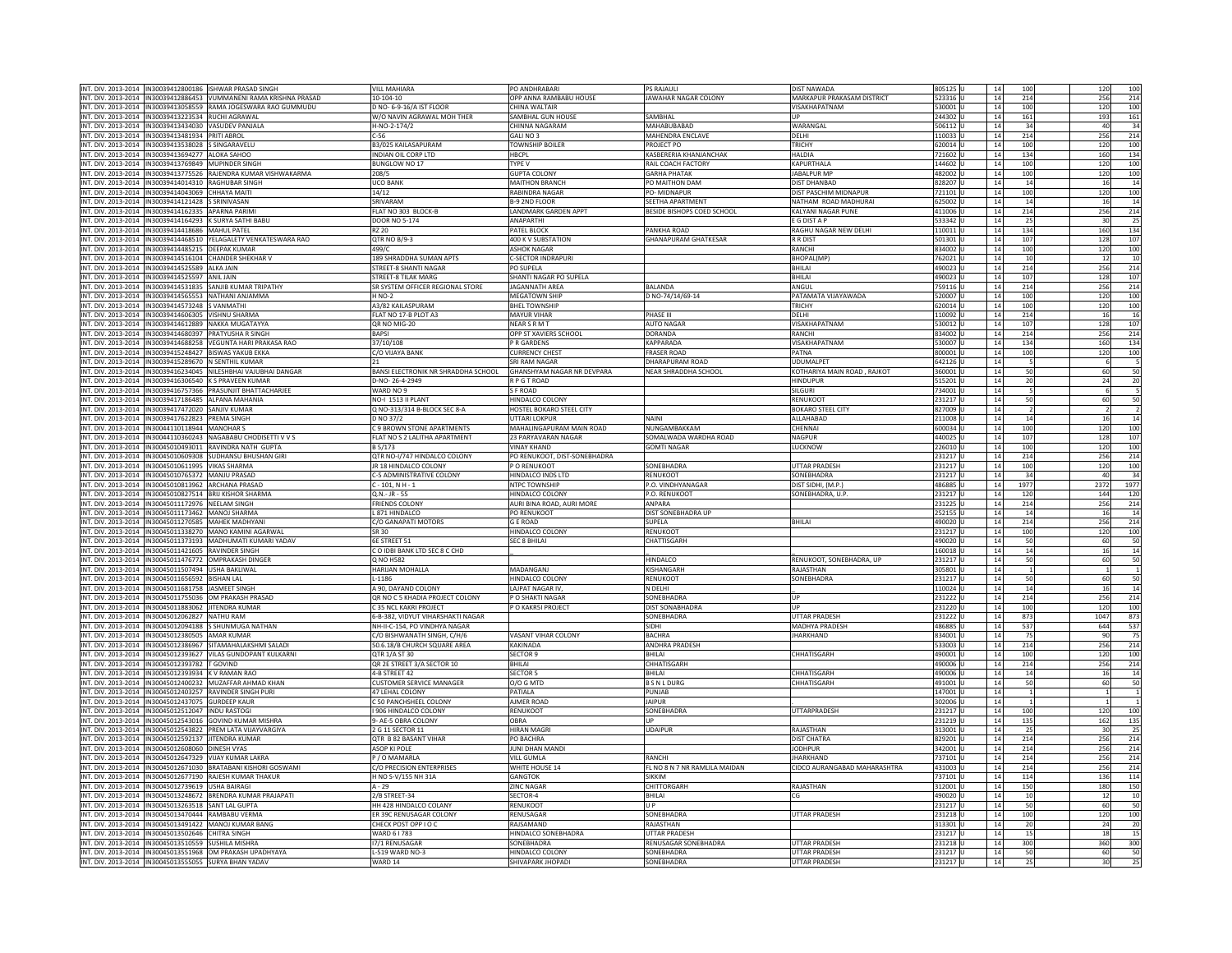|                     |                                                          | INT, DIV, 2013-2014   IN30045013603678   RAKESH KUMAR SINGH                                                                               |                                                             | PIPARI SONEBHADRA                     | PIPARI                             | <b>UTTAR PRADESH</b>    |                    |          |                         |                                                          |
|---------------------|----------------------------------------------------------|-------------------------------------------------------------------------------------------------------------------------------------------|-------------------------------------------------------------|---------------------------------------|------------------------------------|-------------------------|--------------------|----------|-------------------------|----------------------------------------------------------|
|                     |                                                          |                                                                                                                                           | E 24 TURRA WARD NO 9                                        |                                       |                                    |                         | 231221L            | 14       | 10                      | 12<br>10                                                 |
|                     |                                                          | INT. DIV. 2013-2014   IN30045013713396   MAHESH RAMCHANDRA LOHAR                                                                          | 91/K KOLI WADI                                              | FANASWADI R NO 17                     | <b>GIRGAON MUMBAI</b>              | MAHARASHTRA             | 400002 L           | 14       | 10                      | 12<br>10                                                 |
|                     |                                                          | INT. DIV. 2013-2014 IN30045013896526 PRASHANT PANDURANG GADE                                                                              | 31 DR AMBEDKAR SOCIETY                                      | CIVIL LINE SOLAPUR                    | TAH MUL CHANDRAPUR                 | MAHARASHTRA             | 441224             | 14       | $\overline{3}$          | $\overline{\mathbf{3}}$<br>$\overline{\mathbf{3}}$       |
| INT. DIV. 2013-2014 |                                                          | IN30045013915952 GAURAV BHAGWATI AGRAWAL                                                                                                  | <b>MADAN LAI</b>                                            | <b>VIVEK KUMAR</b>                    | GUDIYARI PADAV RAIPUR              | CHHATISGARH             | 492001             | 14       |                         | 10<br>$\overline{1}$                                     |
|                     |                                                          |                                                                                                                                           |                                                             |                                       |                                    |                         |                    |          |                         |                                                          |
|                     | INT. DIV. 2013-2014  IN30045013921094   RAJESH ANAND     |                                                                                                                                           | 9-201 MALHAR                                                | SAHARA STATE                          | JANKIPURAM LUCKNOW                 | <b>UTTAR PRADESH</b>    | 226021             | 14       | 25                      | 30<br>25                                                 |
|                     | INT. DIV. 2013-2014 IN30045014000001 RAIFFV SINGH        |                                                                                                                                           | O NO 1-538                                                  | HINDAI CO COLONY                      | <b>RENUKOOT</b>                    | <b>UTTAR PRADESH</b>    | 231217             | 14       | 300                     | 360<br>300                                               |
|                     |                                                          | INT. DIV. 2013-2014 IN30045014224144 CHETAN RAJU LANJEWAR                                                                                 | RESHAM OIL JAGNATH                                          | BUDHWARI MASKASATH NAGPUR             | <b>NAGPUR</b>                      | MAHARASHTRA             | 440002             | 14       | 30                      | 36<br>30                                                 |
|                     | INT. DIV. 2013-2014   IN30045014245237   MANOJ KUMAR     |                                                                                                                                           | DILAWARPUR                                                  | PO MILKICHAK                          | DISTT DARBHANGA                    | <b>DARBHANGA BIHAR</b>  | 846009             | 14       | 85                      | 85<br>102                                                |
|                     |                                                          |                                                                                                                                           |                                                             |                                       |                                    |                         |                    |          |                         |                                                          |
|                     |                                                          | INT. DIV. 2013-2014  IN30045080302275  JAISWAL KIRANKUMAR                                                                                 | LAT NO G-8                                                  | <b>HANAKYAPURI</b>                    | HAHANOORWADI                       | AURANGABAD              | 431001             | 14       | 14                      | 14<br>16                                                 |
| INT. DIV. 2013-2014 | IN30045080539706                                         | KHUTABUDDIN ILAHI MULAN                                                                                                                   | A/P TALANDAGI                                               | TAL HATAKANGALE                       | DIST KOLHAPUR                      | TALANDAGE               | 416203             | 14       | 35                      | 42<br>35                                                 |
|                     |                                                          | INT. DIV. 2013-2014 IN30047640608399 SURALMADAN DODFIA                                                                                    | 165 A BIII FF GHAR                                          | CARDINAL GRACIOUS RD                  | <b>ANDHERI FAST</b>                | MUMBAI                  | 400099             | 14       | 214                     | 256<br>214                                               |
|                     | INT. DIV. 2013-2014 IN30047642538042 B M MOHAN           |                                                                                                                                           | 136/1   FLOOR 6TH MAIN                                      | <b>15TH CROSS EASHWAR</b>             | LAYOUT INDIRANAGAR 2ND STG         | BANGALORI               | 560038             | 14       | 214                     | 256<br>214                                               |
|                     | INT. DIV. 2013-2014  IN30048415935125  SANDIP NASKAR     |                                                                                                                                           | VILL MORISWAR PO KAMARIA PS JOYNAG                          | <b>AR</b>                             |                                    | <b>WEST BENGA</b>       | 743337             | 14       |                         | 26                                                       |
|                     |                                                          |                                                                                                                                           |                                                             |                                       |                                    |                         |                    |          | 22                      | 22                                                       |
|                     | INT. DIV. 2013-2014 IN30048416914335 JAYA SONDHI         |                                                                                                                                           | INO 85 UG/F VIGYAN VIHAR                                    |                                       |                                    | DELHI DELHI             | 110092             | 14       | 10                      | 10<br>12                                                 |
|                     |                                                          | INT. DIV. 2013-2014   IN30051310569900 YOGENDRA BHALCHANDRA JAGTAP                                                                        | 2/204 ISHA GARDEN                                           | OPP MAHESH VIDYALAYA                  | KOTHRUD                            | PUNE                    | 411029             | 14       | 214                     | 256<br>214                                               |
|                     | INT. DIV. 2013-2014 IN30051310877259 IJASIIT KAUR JAGGI  |                                                                                                                                           | /48 STRFFT NO 18                                            | NFW MAHABIR NAGAR                     |                                    | NFW DFI H               | 110018             | 14       | 91                      | 109<br>91                                                |
|                     | INT. DIV. 2013-2014  IN30051311204183  RADHEY SHYAM      |                                                                                                                                           | MOHALLA HANUMAN GARI CHAURAHA                               | <b>TULSIPUR</b>                       | BALRAMPUR                          | <b>UTTAR PRADESH</b>    | 271208             | 14       | 50                      | 50<br>60                                                 |
|                     |                                                          |                                                                                                                                           |                                                             |                                       |                                    |                         |                    |          |                         |                                                          |
|                     | INT. DIV. 2013-2014 IN30051311368255 ABHAY PRAKASH       |                                                                                                                                           | Q NO 34 SLUM                                                | KANKAR BAGH COLONY                    | <b>DIST PATNA</b>                  | <b>BIHAR</b>            | 800020             | 14       | 25                      | 25<br>30                                                 |
|                     | INT. DIV. 2013-2014 IN30051311424779                     | <b>BISHAN SINGH BONAL</b>                                                                                                                 | 3/33 HUDCO PLACE                                            | ANDREWSGANJ                           |                                    | NEW DELHI               | 10049              | 14       | 85                      | 85<br>102                                                |
|                     | INT. DIV. 2013-2014   IN30051311765919   ARUN PAL        |                                                                                                                                           | HAROP BOSE PARA                                             | HATVRIA 2 BAGNAN 1 ULUBERIA           | <b>HOWRAH</b>                      | <b>WEST BENGA</b>       | 711303             | 14       | 10                      | 10<br>12                                                 |
|                     | INT. DIV. 2013-2014 IN30051312002856 SAMEER LOGAN        |                                                                                                                                           | I <sub>5</sub> R                                            | <b>I AIPAT NAGAR I</b>                |                                    | <b>NFW DFI HI</b>       | 110024             | 14       | 11                      | 5                                                        |
|                     |                                                          | INT. DIV. 2013-2014 IN30051312630647 SAMEER BHATNAGAR                                                                                     | TY 4 189 ATP COLONY ANPARA                                  | SONE BHADRA                           |                                    | <b>UTTAR PRADESH</b>    | 226001             | 14       | 249                     | 298<br>249                                               |
|                     |                                                          |                                                                                                                                           |                                                             |                                       |                                    |                         |                    |          |                         |                                                          |
|                     | INT. DIV. 2013-2014 IN30051312708093 AJEET SINGH         |                                                                                                                                           | HIMALIYAN GARDEN COLONY                                     | <b>TULSIPUR</b>                       | BALRAMPUR                          | <b>UTTTAR PRADESH</b>   | 271206             | 14       | 32                      | 38<br>32                                                 |
|                     |                                                          | INT. DIV. 2013-2014   IN30051312781666 SATYENDRA KUMAR SHARMA                                                                             | 08/7/2 RAJA RAM MOHAN ROY ROAD                              | KOLKATA                               |                                    | <b>WEST BENGAL</b>      | '00008             | 14       | $\mathbf 1$             | $\overline{1}$<br>$1\vert$                               |
|                     | INT. DIV. 2013-2014  IN30051312833486 Y SURYA RAO        |                                                                                                                                           | FLAT NO 411 4TH FLOOR WELLFARE TOWER BESIDE TRANSPORT NAGAR |                                       | DIMNA ROAD MANGO                   | <b>JAMSHEDPUR</b>       | 831012             | 14       | $\mathbf{1}$            | 5<br>$\mathbf{1}$                                        |
|                     |                                                          | INT. DIV. 2013-2014 IN30051312862732 VISHWANATHAIAH H M                                                                                   | NO 42 CANARA BANK COLONY                                    | NAGARABHAVI                           | <b>BANGALORE</b>                   | KARNATAKA               | 560072             | 14       | $\mathbf{g}$            | $\overline{9}$<br>$\overline{\mathbf{8}}$                |
|                     |                                                          | INT. DIV. 2013-2014  IN30051313172628   SUDEEP SATISH PARALKAR                                                                            | NAVNIT 125/14/15                                            | RAMMARUTI ROAD                        | DADAR                              | <b>MUMBAI</b>           | 400028             | 14       | $\overline{2}$          | $\overline{2}$                                           |
|                     |                                                          |                                                                                                                                           |                                                             |                                       |                                    |                         |                    |          |                         |                                                          |
|                     | INT. DIV. 2013-2014  IN30051313250913   VIKAS JAIN       |                                                                                                                                           | H NO LIG 16 VAISHALI NAGAR                                  | RHII AI                               |                                    | CHHATTISGARH            | 490023             | 14       | 32                      | 32<br>38                                                 |
|                     |                                                          | INT. DIV. 2013-2014 IN30051313273109 PRADEEP HANMANT BHOSALE                                                                              | 33 S/NO 73 B/H AMRAPALI BLDG                                | AYUSHI SALONI HSG SOC NR BHARTI V     | DATTANAGAR RD KATRAJ               | PUNE                    | 411046             | 14       | 25                      | 30<br>25                                                 |
|                     | INT. DIV. 2013-2014  IN30051313636932  AJAY KUMAR        |                                                                                                                                           | STN HEAD QUARTER                                            | SULTANIA INFENTARY LINES              | <b>BHOPAI</b>                      | MADHYA PRADESH          | 462001             | 14       | 10                      | 12<br>10                                                 |
|                     |                                                          | INT. DIV. 2013-2014   IN30051313709918   MURTAZA HASAN ROKERYA                                                                            | 4/1 STREET NO 2 RNT MARG                                    | OPP NAVDURGA MANDIR ABDALPURA         | UIIAIN                             | <b>MADHYA PRADESH</b>   | 456006             | 14       | 19                      | 22<br>19                                                 |
|                     |                                                          | INT. DIV. 2013-2014   IN30051313940698   PRAKASH F DHANORE                                                                                | CAPGEMINI CONSULTING INDIA P L SEP 2                        | <b>B 3 GODREJ IND COMPLEX</b>         | EASTERN EXP HIGHWAY VIKHROLI       | <b>MUMBA</b>            | 400079             | 14       | 10                      |                                                          |
|                     |                                                          |                                                                                                                                           |                                                             |                                       |                                    |                         |                    |          |                         | 10<br>12                                                 |
|                     |                                                          | INT. DIV. 2013-2014 IN30051314178092 IAYANTIBHAI NARSINHBHAI PARMAR                                                                       | A 30 JAY YOGESHWAR                                          | <b>ANKI FSHWAR</b>                    |                                    | <b>GUJARAT</b>          | 393001             | 14       | 20                      | 20<br>24                                                 |
|                     |                                                          | INT. DIV. 2013-2014  IN30051314230600   MANIDIPA BHATTACHARYYA                                                                            | /25 AMRAPALI APPT GIDC                                      | ANKLESHWAR                            |                                    | GUJARAT                 | 393002             | 14       | 110                     | 132<br>110                                               |
|                     | INT. DIV. 2013-2014  IN30051314494005 N S GUPTA          |                                                                                                                                           | I NO 26 BUBANE CHAWL 13                                     | RAILWAY LINES SOLAPUF                 | SOLAPUR                            | <b>MAHARASHTRA</b>      | 413001             | 14       | 40                      | 48<br>40                                                 |
|                     |                                                          | INT. DIV. 2013-2014   IN30051314903268   AKSHAYKUMAR RAMESHCHANDRA PATEL                                                                  | <b>DEROL STATION</b>                                        | NR PRAVINSINH NI CHALI KALOL          | KALOL                              | GUJARAT                 | 389330             | 14       | 5                       | 6<br>5                                                   |
|                     |                                                          |                                                                                                                                           |                                                             |                                       |                                    |                         |                    |          |                         |                                                          |
|                     | INT. DIV. 2013-2014   IN30051314931529 KAVITA AGRAWAL    |                                                                                                                                           | RANI BAZAR                                                  | BARGAON                               | GONDA                              | <b>UTTAR PRADESH</b>    | 271002             | 14       | 50                      | 50<br>60                                                 |
|                     |                                                          | INT. DIV. 2013-2014   IN30051314933116   BALASAEB MAHADEV HANDE                                                                           | <b>B 4 10 1 MILLENIUM TOWER</b>                             | <b>SFC 9 SANPADA</b>                  | <b>NAVI MUMBAL</b>                 | MAHARASHTRA             | 400705             | 14       | $\overline{3}$          | $\overline{\mathbf{3}}$<br>$\overline{\mathbf{3}}$       |
|                     | INT. DIV. 2013-2014 IN30051315038352                     | <b>RAMA KANT PRASAD</b>                                                                                                                   | <b>ISHOR NAGAR</b>                                          | MANDA                                 | <b>AJSAMAND</b>                    | RAJASTHAN               | 313324             | 14       | 75                      | 75<br>90                                                 |
|                     |                                                          | INT. DIV. 2013-2014  IN30051315260144   AMAL CHANDRA RAY                                                                                  | 3 190 PURBAYAN MANASPUR RD SAHAGANJ                         | 3 HOOGHLY CHUCHURA                    | CHUCHURA                           | <b>WEST BENGAI</b>      | 712104             | 14       | 25                      | $\overline{25}$<br>30                                    |
|                     |                                                          |                                                                                                                                           | 895 BASANT BIHAR MODI COLLEGE KE                            | PEECHAY MAIN ROAD                     |                                    | RAJASTHAN               | 324009             | 14       | $\overline{\mathbf{3}}$ | $\overline{\mathbf{3}}$                                  |
|                     | INT. DIV. 2013-2014  IN30051315574152   VINITA SHARMA    |                                                                                                                                           |                                                             |                                       | <b>KOTA</b>                        |                         |                    |          |                         |                                                          |
|                     |                                                          | INT. DIV. 2013-2014   IN30051315574282   SANJAY K SADHWANI                                                                                | WARD NO 41 67 SHANTI NAGAR                                  | HAMU COLONY WARD                      | KATNI                              | MADHYA PRADESH          | 483501             | 14       | 20                      | 24<br>20                                                 |
|                     | INT. DIV. 2013-2014 IN30051315662362 OGAR RAM MALL       |                                                                                                                                           | BERA PIPLIYA KOT BALIYAN                                    | BALL                                  |                                    | RAISTHAN                | 306701             | 14       | 25                      | 25<br>30                                                 |
|                     |                                                          | INT. DIV. 2013-2014   IN30051315722632 KETAN RAJAN BAKARE                                                                                 | 68 CHAITANYA APPTS                                          | FLAT NO A 6 OPP CHINTAMANI NAGAR      | BIBAWEWADI                         | PUNE MAHARASHTRA        | 411037             | 14       |                         | $\overline{\mathbf{3}}$                                  |
|                     |                                                          | INT. DIV. 2013-2014  IN30051315754993 SHARAD D WANDHARI                                                                                   | TQ ASHTI                                                    | <b>WANDHARE MEDICAL</b>               |                                    | BEED MAHARASHTRA        | 414203             | 14       | 50                      | 60<br>50                                                 |
|                     |                                                          |                                                                                                                                           |                                                             |                                       |                                    |                         |                    |          |                         |                                                          |
|                     | INT. DIV. 2013-2014   IN30051315853269   REKHA BARANWAI  |                                                                                                                                           | SRI LAXMI TRADES CHAS                                       | <b>BOKARO</b>                         |                                    | <b>JHARKHAND</b>        | 827013             | 14       | 62                      | 60<br>60                                                 |
|                     |                                                          | INT. DIV. 2013-2014  IN30051316162992   RAJESH S BUDHWANI                                                                                 | NEAR GUJRATI BHAWAN                                         | HAWALDARAPURA WARD NO 23              | WARDHA                             | MAHARASHTRA             | 442001             | 14       | 24                      | 24<br>28                                                 |
|                     |                                                          | INT. DIV. 2013-2014  IN30051316381538  KANAHAIYA LAL S RAJBHAR                                                                            | ROOM NO 10 RAJBHAR CO SO LTD                                | OPP BC BLDG COLOMY                    | GOVANDI                            | MUMBAI MAHARASHTRA      | 400043             | 14       | $\overline{\mathbf{3}}$ | $\overline{\mathbf{3}}$<br>$\overline{\mathbf{3}}$       |
|                     | INT. DIV. 2013-2014 IN30051317098830                     | RENU GAJANAN SAKHARE                                                                                                                      | A MOBILE INDIA PVT LTD 1 96 100                             | KAVURI HILLS MADHAPUR                 | <b>IYDERABAD</b>                   | ANDHRA PRADESH          | 500033             | 14       | 55                      | 55<br>66                                                 |
|                     |                                                          |                                                                                                                                           | WARD 10 HINDALCO COLONY                                     | QTR NO JR 9 HINDALCO                  |                                    | RENUKOOT UTTAR PRADESH  |                    | 14       | 20                      | 20<br>24                                                 |
|                     |                                                          | INT. DIV. 2013-2014   IN30051317193486   RAMANUJ THAKUR RAMAN                                                                             |                                                             |                                       |                                    | <b>DFIHI</b>            | 231217             |          |                         |                                                          |
|                     |                                                          | INT. DIV. 2013-2014   IN30051318569642 SIVAKUMAR KRISHNASWAMY                                                                             | 19 B FIRST FLOOR GAYATRI APARTMENTS                         | SEC 9 ROHINI GAYATRI APPT             | NEAR SEC 9 MTNL EXCHANGE           |                         | 110085             | 14       | 50                      | 60<br>50                                                 |
|                     |                                                          |                                                                                                                                           |                                                             | <b>KISHAN GRAGH</b>                   |                                    |                         |                    |          |                         |                                                          |
|                     |                                                          | INT. DIV. 2013-2014  IN30051319826754 YOGESH KUMAR MISHRA                                                                                 | 1117/9 PRAJAPATI COLONY                                     |                                       | VASANKUNJ                          | NEW DELHI DELHI         | 110070             | 14       | 17                      | 26                                                       |
|                     |                                                          | INT. DIV. 2013-2014 IN30055610089346 VISHNU KUMAR MISRA                                                                                   | C/O SRI V.K. MISRA                                          | ORIENTAL BANK OF COMMERCE             | <b>NEHRU ROAD</b>                  | FARRUKHABAD             | 209625             | 14       | 107                     | 128                                                      |
|                     |                                                          |                                                                                                                                           |                                                             |                                       |                                    |                         |                    |          |                         |                                                          |
|                     |                                                          | INT. DIV. 2013-2014   IN30055610179758   RAKESH KUMAR SRIVASTAVA                                                                          | 7/508,LAKSHMAN PRASAD LANE                                  | WELLESLEY GANJ                        |                                    | MIRZAPUR                | 231001             | 14       | 100                     | 120                                                      |
|                     | INT. DIV. 2013-2014  IN30055610212082   AZRA WALI        |                                                                                                                                           | <b>DEEP NAGAR</b>                                           | ROBERTSGANJ                           |                                    | SONEBHADRA              | 231216             | 14       | 214                     | 256                                                      |
|                     | INT. DIV. 2013-2014  IN30061010701853  J V SESHAGIRI RAO |                                                                                                                                           | D NO 47-1-106 FLAT NO 402                                   | PRIME ROSE APTS NEAR TINYTOTS SCHOOL  | 6TH LANE DWARAKANAGAR              | VISAKHAPATNAM           | 530016             | 14       | 100                     | 120                                                      |
|                     |                                                          | INT. DIV. 2013-2014   IN30063610226329   PALLAKBEN BHANUBHAI SUTHAR                                                                       | 15, PUNIT COLONY                                            | OPP. RAILWAY STATION                  | KANJARI, TA.- NADIAD               | DI .- KHEDA             | 387325             | 14       | 20                      | 24                                                       |
|                     | INT. DIV. 2013-2014 IN30063610290762 PURNIMA S KAHAR     |                                                                                                                                           | TYPE B-5/6, GSECL COLONY                                    | WANAKBORI                             | TA - THASRA                        | DI - KHEDA              | 388239             | 14       |                         |                                                          |
|                     |                                                          |                                                                                                                                           |                                                             |                                       |                                    |                         |                    |          | 50                      | 60                                                       |
|                     | INT. DIV. 2013-2014  IN30069310122840   MD. TAJUDDIN     |                                                                                                                                           | MUKHTARGALI, CHARBI MOHALLA                                 | RAILPAR,T ROAD                        | .O. ASANSOL                        | DIST BURDWAN            | 713302             | 14       | 100                     | 17<br>107<br>100<br>214<br>100<br>20<br>50<br>120<br>100 |
|                     |                                                          | INT. DIV. 2013-2014   IN30070810188330   RUP CHAND RAKHEJA                                                                                | A - 5/5, TRIVENI APTS.                                      | <b>B - 3. VASUNDHRA ENCLAVE</b>       |                                    | DELHI                   | 110096             | 14       | 50                      | 50<br>60                                                 |
|                     | INT. DIV. 2013-2014  IN30070810335225   ASHOK KUMAR      |                                                                                                                                           | 229/28 SAKET COLONY                                         |                                       |                                    | MUZAFFAR NAGAR UP       | 251001             | 14       | 50                      | 60                                                       |
|                     |                                                          | INT. DIV. 2013-2014  IN30072410042942 SHASHI KANT MAHESHWARI                                                                              | SHASHI KANT MAHESHWARI                                      | 1029, BRAHAM PURI                     | <b>MEERUT CITY</b>                 |                         | 250002             | 14       | 100                     | 50<br>120<br>100                                         |
|                     |                                                          |                                                                                                                                           |                                                             |                                       |                                    |                         |                    |          |                         |                                                          |
|                     | INT. DIV. 2013-2014  IN30072410085248   ANITA VERMA      |                                                                                                                                           | 9/1                                                         | <b>BHOGIPURA</b>                      | SHAHGANJ                           | AGRA                    | 282010             | 14       | 134                     | 160<br>134                                               |
|                     | INT. DIV. 2013-2014  IN30073210011205  BABU LAL NYAT     |                                                                                                                                           | 329 LIGH                                                    | KAMLA NEHRU NAGAR                     | <b>HOPASNI ROAD</b>                | <b>JODHPUR</b>          | 342009             | 14       | 14                      | 16<br>14                                                 |
|                     |                                                          | INT. DIV. 2013-2014   IN30073210042728   RAJENDRA KUMAR JAIN                                                                              | 123 DR S N COLONY                                           | <b>SIROHI</b>                         |                                    | SIROHI                  | 307001             | 14       | 14                      | 16<br>14                                                 |
|                     |                                                          | INT. DIV. 2013-2014 IN30073210103335 ATUL KUMAR SINGHI                                                                                    | THE INDIAN SMELTING REFINING COLT                           | LAL BAHADUR SHASTRI MARG              | <b>BHANDUP</b>                     | MUMBAI                  | 400078             | 14       | 214                     | 256<br>214                                               |
|                     |                                                          |                                                                                                                                           |                                                             |                                       |                                    |                         |                    | 14       | 5                       |                                                          |
|                     | INT. DIV. 2013-2014  IN30075710935879   MANDA BHISEY     |                                                                                                                                           | BH WARDHA DIST CENTRAL COOP BANK                            | WARDHA                                |                                    | NAGPUR                  | 442001             |          |                         | 5<br>6                                                   |
|                     | INT. DIV. 2013-2014 IN30077310226776 AMIT MONDAL         |                                                                                                                                           | RAHAMATNAGAR                                                | GIRJAPARA                             | RANIGANI                           | <b>BURDWAN</b>          | 713337             | 14       | 50                      | 50<br>60                                                 |
|                     | INT. DIV. 2013-2014 IN30086110160684 NEERU DUA           |                                                                                                                                           | 4/13                                                        | Ashok Naga                            |                                    | New Delh                | 110018             | 14       | 100                     | 100<br>120                                               |
|                     |                                                          | INT. DIV. 2013-2014  IN30088814466192 KISHAN KUMAR BAJORIA                                                                                | C/O DR. V. N. BAJORIA                                       | <b>GUDARI ROAD</b>                    |                                    | SITAMARH                | 843302             | 14       | 134                     | 160<br>134                                               |
|                     |                                                          | INT. DIV. 2013-2014  IN30088814495413   DINESH KUMAR BADGAIYAN                                                                            | NEAR PIYUSH HIGH SCHOOL                                     | <b>BARHI ROAD</b>                     | KATNI                              | PO KATNI CRLY (MP)      | 483501             | 14       |                         |                                                          |
|                     |                                                          |                                                                                                                                           |                                                             |                                       |                                    |                         |                    |          |                         |                                                          |
|                     |                                                          | INT. DIV. 2013-2014  IN30088814680083 TRILOKI NATH PRASAD                                                                                 | YAMUNA PRASAD, TRILOKI NATH PRASAD,                         | <b>GARKHA CHOWK</b>                   | P.O.-GARKHA,                       | DIST-SARAN              | 841311             | 14       | 134                     | 160<br>134                                               |
|                     |                                                          | INT. DIV. 2013-2014 IN30088814818327 SATISH KUMAR SAHU                                                                                    | D-86 ULTRATECH CEMENT TOWNSHIP                              | HIRMI                                 |                                    | <b>TEHSIL SIMG/</b>     | 493195             | 14       | 100                     | 120<br>100                                               |
|                     | INT. DIV. 2013-2014  IN30089610010510 K R VENUGOPALAN    |                                                                                                                                           | XXIX/2320                                                   | <b>HAMPAKARA ROAD</b>                 | POONITHURA                         |                         | 682317             | 14       | 50                      | 50<br>60                                                 |
|                     | INT. DIV. 2013-2014  IN30092310047085  AJAI SINGH        |                                                                                                                                           | 475/4                                                       | <b>VIJAY PARK EXTENSION</b>           | LANE NO.13                         | DEHRADUN                | 248001             | 14       | 100                     | 120<br>100                                               |
|                     |                                                          | INT. DIV. 2013-2014   IN30094010317284   A SIVA RAMA KRISHNA                                                                              | B/833                                                       | KAVERI VIHAR                          | AMNIPALI                           | KORBA (C.G)             | 495450             | 14       | 112                     | 134<br>112                                               |
|                     |                                                          |                                                                                                                                           |                                                             |                                       |                                    |                         |                    |          |                         |                                                          |
|                     |                                                          | INT. DIV. 2013-2014  IN30097410285950 JETHABHAI HAMIRBHAI POSTARIA                                                                        | KRISHNA NAGAR,                                              | STREET NO. 2,                         | JANTA SOCIETY ROAD,                | <b>JAMNAGAR</b>         | 361006             | 14       | 214                     | 256<br>214                                               |
|                     |                                                          | INT. DIV. 2013-2014 IN30097410421752 PANCHOLLARCHNABEN                                                                                    | CIVIL HOSPITAL CAMPUS                                       | HOSPITAL QUARTERS NO. 2,              | BLOCK NO. 2. LATHLROAD             | <b>AMRFII</b>           | 365601             | 14       | 14                      | 16<br>14                                                 |
|                     |                                                          | NT. DIV. 2013-2014 IN30097410422974 PRASHANT PITRODA                                                                                      | AMIR                                                        | . SARDAR PATEL SOCIETY                | ARU SECTION ROAD, NR, RAJPUT SAMAJ | <b>JAMNAGAR</b>         | 361006             | 14       | 214                     | 256<br>214                                               |
|                     |                                                          | INT. DIV. 2013-2014 IN30097410449680 RAMBHAI HAMIRBHAI POSTARIA                                                                           | <b>KRISHANAGAR</b>                                          |                                       |                                    | <b>IAMNAGAR</b>         | 361006             | 14       | 214                     | 256<br>214                                               |
|                     |                                                          |                                                                                                                                           |                                                             |                                       |                                    | <b>JAMNAGAR</b>         |                    |          |                         |                                                          |
|                     |                                                          | INT. DIV. 2013-2014   IN30097410449938   ROSHANIBEN JETHABHAI POSTARIA                                                                    | STREET NO. 2/5/6,                                           | 5/6, KRISHANANAGAR,                   |                                    |                         | 361006             | 14       | 214                     | 256                                                      |
|                     |                                                          | INT. DIV. 2013-2014  IN30097410543392 NISHA RAMESHCHANDRA DOSHI<br>INT. DIV. 2013-2014 IN30097410798523 DARSHITKUMAR SHASHIKANTBHAI KOTAK | 'VIPUL', 16, SAVASAR PLOT,<br><b>CHORA STREET</b>           | OPP. HUTCH SHOWROOM,<br>DIST. RAJKOT, | SANALA MAIN ROAD,                  | <b>MORBI</b><br>PADDHAF | 363641<br>360110 U | 14<br>14 | 10<br>50                | 214<br>12<br>10<br>50<br>60                              |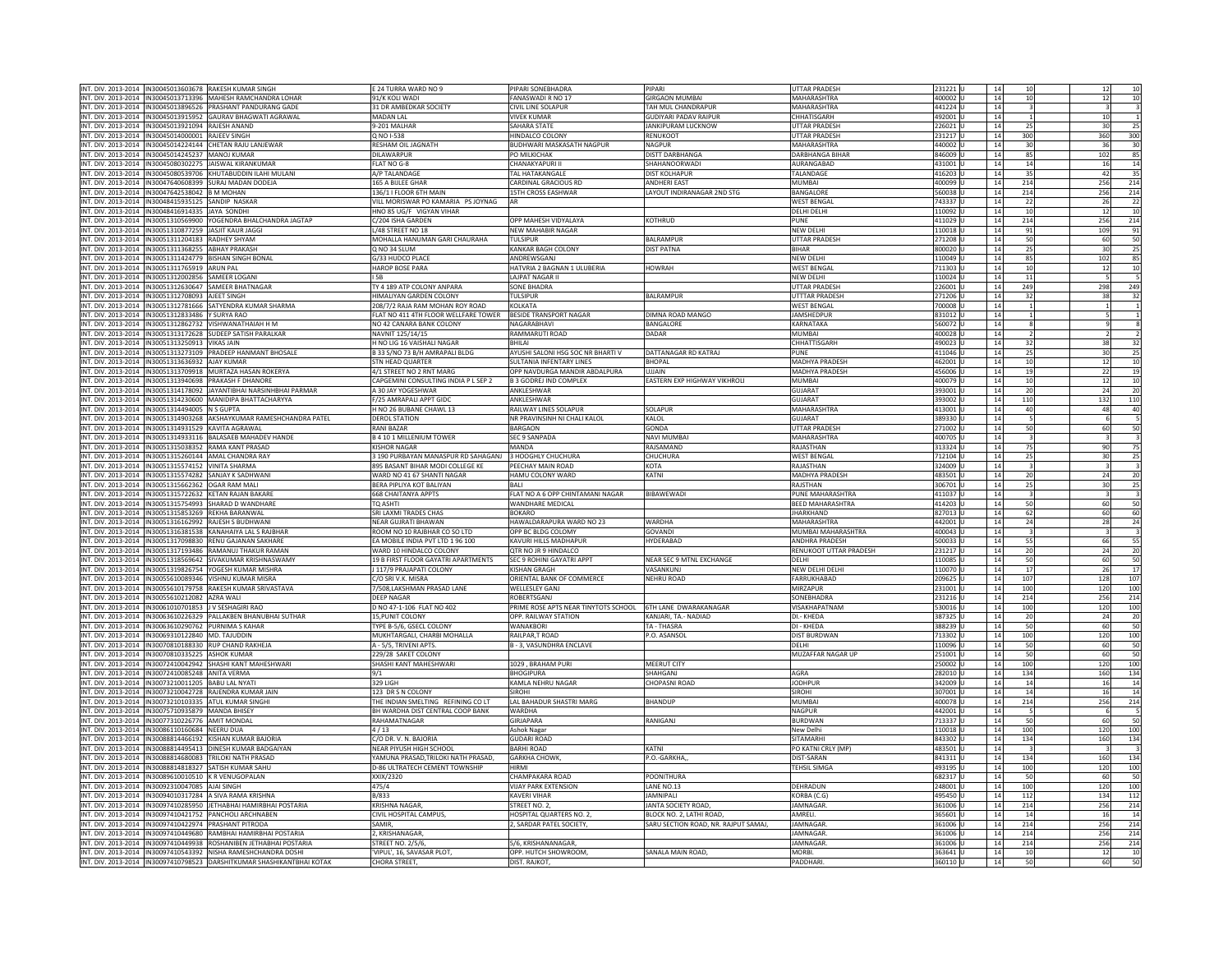| INT. DIV. 2013-2014  IN30102220171683   AMARNATH D                      |                              | 701 EMERALD                        | PUNJAGUTTA                      | <b>AMRUTHA HILLS</b>                | <b>HYDERABAD AR</b>                | 500082 U | 14             | 100  |     | 120 | 100             |
|-------------------------------------------------------------------------|------------------------------|------------------------------------|---------------------------------|-------------------------------------|------------------------------------|----------|----------------|------|-----|-----|-----------------|
|                                                                         |                              |                                    |                                 |                                     |                                    |          |                |      |     |     |                 |
| VT. DIV. 2013-2014   IN30102220220046   M BHANUMATHI                    |                              | FLAT G2                            | RISHU PRAASANTHY RESIDENCY      | SRINAGAR,                           | <b>KAKINADA</b>                    | 533003 U | 14             | 100  |     | 120 | 100             |
| VT. DIV. 2013-2014   IN30102220337025   GOLLAPUDI VEERA VENKATA SIVARAM |                              | 60 22 4/2                          | BANK COLONY 1                   | <b>BEHIND ST NO 1</b>               | VIJAYAWADA                         | 520010 U | 14             | 100  |     | 120 | 100             |
| IT. DIV. 2013-2014  IN30102220812750 MURIKI KASHINATHAM                 |                              | C/O SRI SITARAMANJANEYA            | PARABAILED RICE MILL 1 36       | POTHGAL POST MUSTABAD MANDAL        | KARIMNAGAR DIST                    | 505404   | 14             | 168  |     | 201 | 168             |
| VT. DIV. 2013-2014   IN30102220909658   LUSHA RANI                      |                              | W/O CAPT. A J MANOHAR 92 ROHINI    | SENIOR NAVAL OFFICERS BLOCK     | NOFRA, NEAR R C CHURCH COLABA,      | MUMBAI                             | 400005 U | 14             | 50   |     | 60  | 50              |
| VT. DIV. 2013-2014   IN30102220979665   B S K R V NARASIMHARAO          |                              | 23 A 7 64A                         | <b>RANGOON MEDA STREET</b>      | <b>R R PET</b>                      | <b>ELURU</b>                       | 534002 U | 14             | 214  |     | 256 | 214             |
|                                                                         |                              |                                    | <b>GPRECEXTN COUNTER</b>        | <b>KURNOOL</b>                      | <b>KURNOOI</b>                     |          | 14             |      |     | 60  |                 |
| IT. DIV. 2013-2014   IN30102221273923   E LAKSHMI NARAYANA GUPTA        |                              | <b>ANDHRA BANK</b>                 |                                 |                                     |                                    | 518002 U |                | 50   |     |     | 50              |
| NT. DIV. 2013-2014  IN30102221375449 C RAGHUNATHA KANDALAM              |                              | D NO 1/323 B 9                     | OLD RTC ROAD                    | NEAR SKDR COLONY SANKARAPURAM PO    | KADAPA                             | 516001 U | 14             | 20   |     | 24  | $\overline{20}$ |
| VT. DIV. 2013-2014   IN30102221486226   PRADEEP KUMAR JAISWAL           |                              | 2ND FLOOR SOUTH BLOCK              | FIRE SECTION ONGC EOA           | SUBHADRA ARCADE                     | BHANUGUDI JUNCTION KAKINDA         | 533003   | 14             | 50   |     | 60  | 50              |
| VT. DIV. 2013-2014   IN30102221516883   KANUMILLI BHARATHI              |                              | D NO 2 101                         | KANALROAD STREET                | ATTILI                              | WEST GODAVARI DIST                 | 534134 U | 14             | 107  |     | 128 | 107             |
| JT. DIV. 2013-2014 IN30103924582673 PATFI NIKUI CHANDRAKANT             |                              | AKASH GANGA APPARTMENT             | BLOCK NO 402                    | <b>AMIN MARG</b>                    | RAIKOT                             | 360002 U | 14             | 100  |     | 120 | 100             |
| VT. DIV. 2013-2014  IN30105510154693  ASHFAQ HUSSAIN                    |                              | 4-GH-20                            | <b>VIGYAN NAGAR</b>             |                                     | <b>KOTA</b>                        | 324007 U | 14             | 100  |     | 120 | 100             |
|                                                                         |                              |                                    |                                 |                                     |                                    |          |                |      |     |     |                 |
| NT. DIV. 2013-2014  IN30105510385020 SYED INAM MEHD                     |                              | SINGROSI                           |                                 |                                     | <b>UNNAO</b>                       | 271801 U | 14             | 369  |     | 442 | 369             |
| IT. DIV. 2013-2014   IN30105510398528   RENU BAJAJ                      |                              | 108 / 61 A                         | <b>SANDHI NAGAR</b>             |                                     | KANPUR                             | 208012   | $\overline{1}$ | 200  |     | 240 | 200             |
| VT. DIV. 2013-2014   IN30105510542755   ASHISH AWASTH                   |                              | 236 Z 1                            | <b>HEMANT VIHAR</b>             | <b>BARRA 2</b>                      | <b>KANPUR</b>                      | 208027 U | 14             | 15   |     | 18  | 15              |
| VT. DIV. 2013-2014   IN30105510612306   DHARMENDRA KUMAR GUPTA          |                              | 655                                | <b>TAI NAGAR</b>                | NAURASTA                            | KANPUR                             | 208027 U | 14             | 30   |     | 36  | 3 <sup>o</sup>  |
| IT. DIV. 2013-2014 IN30105510650098 SHOBHA VIJAYVARGIYA                 |                              | $C-102$                            | THERMAL COLONY                  | SAKATPURA                           | <b>KOTA</b>                        | 324008 U | 14             | 20   |     | 24  | $20$            |
|                                                                         |                              | BE-243. IIND FLOOR                 | <b>AVANTIKA COLONY</b>          |                                     | GHA7IABAD                          | 201014 U | 14             |      |     |     |                 |
| VT. DIV. 2013-2014   IN30105510670259 SAMAR PAL SINGH                   |                              |                                    |                                 |                                     |                                    |          |                | 100  |     | 120 | 100             |
| T. DIV. 2013-2014   IN30105510683359   MRITYUNJAI KUMARI SINGH          |                              | 569/40 BARGAWAN                    | LDA COLONY                      | <b>CANPUR ROAD</b>                  | <b>UCKNOW</b>                      | 226012   | $\overline{1}$ |      |     | 6   |                 |
| VT. DIV. 2013-2014  IN30106310024044   ARUN KUMAR                       |                              | HOUSE NO. 25                       | HOUSING BOARD COLONY            |                                     | AMBALA CANTT                       | 133001 U | 14             | 14   |     | 16  | 14              |
| IT. DIV. 2013-2014  IN30108022262033 C V KARUNAKARAN                    |                              | 24 OLD NO31 KAMARAJAPURAM          | <b>IST STREET</b>               | <b>GUDUVANCHERI</b>                 | KANCHEEPURAM DISTRICT              | 603202 U | 14             | 28   |     | 33  | $\overline{28}$ |
| IT. DIV. 2013-2014  IN30108022320450  NAGARAJA KUMARI KOTA              |                              | 60 C BLOCK 7                       | NEYVELI TOWNSHIP                | NEYVELI                             | NEYVELI                            | 607803 U | 14             | 100  |     | 120 | 100             |
| VT. DIV. 2013-2014   IN30108022503336 P ASOKAN                          |                              | ERUKKATTUR                         |                                 | KAMALAPURAM                         | KODAVASAI                          | 614702 U | 14             | 100  |     | 120 | 100             |
|                                                                         |                              |                                    |                                 |                                     |                                    |          |                |      |     |     |                 |
| IT. DIV. 2013-2014 IN30109810662322                                     | <b>UMESH HARSHVADAN SHAH</b> | HARDANAGAR                         | BEHIND TECHNICAL SCHOOL,        | NEAR ICT, BHUSAWAL                  | <b>DIST JALGAON</b>                | 425201   | 14             |      |     | 8   |                 |
| VT. DIV. 2013-2014  IN30109810684640   NARESH PANDURANG BHOLE           |                              | FLAT NO 4                          | SWAMINI APARTMENT               | <b>SHARDA NAGAR</b>                 | BHUSAWAL                           | 425201 U | 14             | 10   |     | 12  | $\overline{10}$ |
| IT. DIV. 2013-2014  IN30112715982613  ANIL KUMAR JAIN                   |                              | <b>18 RAJEEV NAGAR</b>             | OPP- LAL MASZID                 | NEAR GAUSHALA BALKESER ROAD         | AGRA                               | 282004 U | 14             | 100  |     | 120 | 100             |
| VT. DIV. 2013-2014   IN30112716380596   DHAWALE ASARAM ANANDRAO         |                              | <b>JAINPURA</b>                    | A/P / T.Q PAITHAN               | DIST - AURANGABAD                   |                                    | 431107 U | 14             | 200  | 120 | 120 | 80              |
| NT. DIV. 2013-2014 IN30112716924096 KONDIRAM B WAGHMARE                 |                              | 117/3822 VIJAYANTA C H S           | <b>NFHRU NAGAR</b>              | <b>KURLA EAST</b>                   | MUMBAL                             | 400024 U | 14             | 214  |     | 256 | 214             |
|                                                                         |                              |                                    |                                 |                                     |                                    |          |                |      |     |     |                 |
| IT. DIV. 2013-2014 IN30114310097524 GURMEL SINGH                        |                              | 1318/4 A                           | MASTER KARNAIL SINGH NAGAR      | PHASE II                            | PHAKHOWAL ROAD, LUDHIANA           | 141002   | $\mathbf{1}$   | 100  |     | 120 | 100             |
| VT. DIV. 2013-2014  IN30114310136170  RAVI RASHMI DHAR                  |                              | H 84 FIRST FLOOR                   | RESIDENCY GREENS GREENWOOD CITY | SECTOR 46 GURGAON                   | <b>HARYANA</b>                     | 122001 U | 14             | 100  |     | 120 | 100             |
| VT. DIV. 2013-2014   IN30114310219970   RANJANA SEKHRI                  |                              | C 451 TRIVENI APARTMENTS           | <b>SFS FLATS</b>                | SHEIKH SARAI PHASE I                | <b>NEW DELHI</b>                   | 110017 U | 14             | 214  |     | 256 | 214             |
| VT. DIV. 2013-2014  IN30114310405678   ASHA DOBRIYAL                    |                              | <b>SLOCKHART ROAD</b>              | <b>NEW CANTT</b>                |                                     | ALLAHABAD                          | 211001 U | 14             | 100  |     | 120 | 100             |
| VT. DIV. 2013-2014  IN30116030331391   MOHAMMED AFZA                    |                              | S/O ABDUL REHMAN                   | IQBALPURA, MILLAT NAGAR         | MAKRANA                             | DIST-NAGOUR (RAJ.)                 | 341505 U | 14             | 50   |     | 60  | 50              |
|                                                                         |                              |                                    |                                 |                                     |                                    |          | 14             | 100  |     |     | 100             |
| IT. DIV. 2013-2014   IN30125028191273   VIKASH CHANDRA RAI              |                              | H NO 33                            | BARA SUPERVISORS FLAT           | SIDHGORA                            | JAMSHEDPUR                         | 831009   |                |      |     | 120 |                 |
| VT. DIV. 2013-2014   IN30125028485580   REETA CHOUDHARY                 |                              | <b>MAHARAJI HATA</b>               | JANTA CHOWK (EAST)              | PURNIA                              | <b>BIHAR</b>                       | 854301 U | 14             | 100  |     | 120 | 100             |
| IT. DIV. 2013-2014  IN30125028560500   MRS MAYA PAL CHOWDHURY           |                              | C O MR A K PAL CHOWDHURY HILL SIDE | KAHILIPARA COLONY               | PO BINOVA NAGAR                     | GUWAHATI                           | 781018 U | 14             | 134  |     | 160 | 134             |
| IT. DIV. 2013-2014  IN30125028701780  MRS ANASUYA SETHY                 |                              | MUNCIPAL HIGH SCHOOL               | KAPILA PRASAD                   |                                     | <b>BHUBANESWAR ORISSA</b>          | 751012 U | 14             | 100  |     | 120 | 100             |
| VT. DIV. 2013-2014 IN30125028752415 KRISHNA BIHARI PRASAD               |                              | R 1/6                              | <b>HOUSING BOARD COLONY</b>     | ADITYAPUR 1                         | <b>JAMSHEDPUR</b>                  | 831013 U | 14             | 50   |     | 60  | $\frac{50}{60}$ |
| IT. DIV. 2013-2014   IN30131320878085   BODDU VENKATESWARARAO           |                              | 4/138 VEMULAPALLI                  | <b>VIA DWARAPUDI</b>            |                                     | E G DIST                           | 533341 U | $\mathbf{1}$   | 60   |     | 72  |                 |
|                                                                         |                              |                                    |                                 |                                     |                                    |          |                |      |     |     |                 |
| VT. DIV. 2013-2014   IN30133017205826 SHIV RAJ SINGH                    |                              | VILL BHARALA . P.O DAHRALA         | DISTT- MEERUT                   |                                     | MFFRUT                             | 250221 U | 14             | 200  |     | 240 | 200             |
| IT. DIV. 2013-2014   IN30133017849797   RAGHUBANSH PRASAD SINGH         |                              | ROAD <sub>2</sub>                  | KRISHNA TOL                     | BRAHAMPURA PO- M.I.T.               | MUZAFFARPUR BIHAR                  | 842003 U | 14             | 100  |     | 120 | 100             |
| VT. DIV. 2013-2014  IN30133018017453 SURESH KUMAR SHRIVASTAVA           |                              | AT NAYA BAZAR                      | SIWAN ROAD                      | P.O. MAHARAJGANJ                    | DISTT SIWAN BIHAR                  | 841238 U | 14             | 50   |     | 60  | 50              |
| VT. DIV. 2013-2014  IN30133018115191  PRADIP BAGAWADE                   |                              | 5 TYPE IV                          | <b>SECTOR I</b>                 | BHEL RANIPUR NEAR TRAININGSCHOOL    | <b>HARIDWAR</b>                    | 249403 U | 14             | 14   |     | 16  | 14              |
| VT. DIV. 2013-2014   IN30133018161223   MADHU PARMAR                    |                              | <b>EXIDE POWER CENTRE</b>          | <b>NAYA BAZAI</b>               | DHANBAD                             | <b>JHARKHAND</b>                   | 826001 U | 14             | 107  |     | 128 | 107             |
|                                                                         |                              | S/O LATE ARUN JAISWAL              | <b>TIMBER MARCHANT</b>          | NANDGOLA PATNA GHAT                 | <b>PATNA CITY</b>                  | 800008 U | 14             |      |     | 240 | 200             |
| VT. DIV. 2013-2014   IN30133018246498   ARPAN KUMAR                     |                              |                                    |                                 |                                     |                                    |          |                | 200  |     |     |                 |
| IT. DIV. 2013-2014   IN30133018307116 CHANDER GUPTA                     |                              | <b>WB 136 B</b>                    | GANESH NAGAR                    | SHAKARPUR                           | DELHI                              | 110092 U | 14             | 100  |     | 120 | 100             |
| IT. DIV. 2013-2014  IN30133018457969   ANURADHA MALHOTRA                |                              | 8/2                                | <b>BLOCK NO 1</b>               | <b>GOVIND NAGAR</b>                 | <b>KANPUR</b>                      | 208006 U | 14             | 214  |     | 256 | 214             |
| IT. DIV. 2013-2014  IN30133018522573   ASHOK KUMAR PATHAK               |                              | <b>HOUSE NO 785/521D</b>           | GHASIYARIPURA NAWAGARHI         | NEAR REVEENDRANATH TAGORE SCHOOL    | BAHRAICH                           | 271801   | 14             | 134  |     | 160 | 134             |
| IT. DIV. 2013-2014 IN30133018564638 ANIL KUMAR AGARWAL                  |                              | <b>VIRENDRA NAGAR</b>              | KHUTAR ROAD                     |                                     | <b>GOLA GOKHARAN NATH KHERI</b>    | 262832   | 14             | 284  | 280 | 60  |                 |
| VT. DIV. 2013-2014   IN30133018844092   SANTOSH GALAV                   |                              | NIMADI PADA                        |                                 |                                     | ANTA                               | 325209 U | 14             | 25   |     | 30  | 25              |
|                                                                         |                              |                                    |                                 |                                     |                                    |          |                |      |     |     |                 |
| IT. DIV. 2013-2014   IN30133018855443 SANJAY KUMAR SINGH                |                              | C/ORAM BRIKSHA SINGH (HOMEOPATH)   | POST KHAGAU                     | GARIKHANA CANTT, ROAD.              | PATNA                              | 800000 U | 14             | 157  |     | 188 | 157             |
| VT. DIV. 2013-2014  IN30133018936975   MAHESH KUMAR GUPTA               |                              | NH <sub>7</sub>                    | <b>MAIN ROAD</b>                | HANUMANA                            | <b>REWA</b>                        | 486335 U | 14             | 214  |     | 256 | 214             |
| VT. DIV. 2013-2014 IN30133018963263 ASHOK KUMAR PAL                     |                              | III C 51                           | <b>VIDYUT VIHAR</b>             | PO SHAKTINAGAR                      | SONEBHADRA                         | 231222 U | 14             | 369  |     | 442 | 369             |
| IT. DIV. 2013-2014   IN30133018995872   KAMALA CHANDRU                  |                              | B9 KAIRALI CO OP HSG SOCIETY LTD   | 17TH ROAD SRINAGAR ESTATE       | AXMI NARAYAN TEMPLE ROAD GOREGAON W | MUMBA                              | 400062 U | 14             | 107  |     | 128 | 107             |
| NT. DIV. 2013-2014 IN30133019164298 RAJESH KUMAR GUPTA                  |                              | VILL AND PO GONDUAR                | <b>GHAZIPUR</b>                 |                                     | <b>GHAZIPUF</b>                    | 233225 U | 14             | 50   |     | 60  | 50              |
|                                                                         |                              |                                    |                                 |                                     |                                    |          |                |      |     |     |                 |
| T. DIV. 2013-2014  IN30133019288619   KAMAL KISHORE AGRAWAL             |                              | <b>BARDANA WALE</b>                | ROAD NO 5                       |                                     | KANTABANJI DISTT BOLANGIR (ORISSA) | 767039 U | 14             | $10$ |     | 12  | 10              |
| VT. DIV. 2013-2014  IN30133019676484 SUNIL MANDAVGANE                   |                              | MANDAVGANE KA BADA                 | LALA KA BAZAR                   | <b>I ASHKAR</b>                     | <b>GWALIOR MP</b>                  | 474001 U | 14             | 50   |     | 60  | 50              |
| IT. DIV. 2013-2014  IN30133019722723                                    | <b>GAGAN DEEP MITTAL</b>     | C 10                               | <b>COH E FIZA</b>               | <b>BDA COLONY</b>                   | <b>BHOPAL MP</b>                   | 462001   | 14             | 100  |     | 120 | 100             |
| IT. DIV. 2013-2014 IN30133019876406                                     | <b>SUNITA NIMESH</b>         | <b>NO 118KH</b>                    | INDARAGADH                      | <b>TEH SEVADHA</b>                  | <b>DISTT DATIA M F</b>             | 475661   | 14             | 265  |     | 318 | 265             |
| VT. DIV. 2013-2014  IN30133019926220 SHRADHA RANI                       |                              | C/O SRI B.N. SAHAY                 | HOUSE NO. 45                    | KIDWAIPURI                          | PATNA                              | 800001 U | 14             | 214  |     | 256 | 214             |
| IT. DIV. 2013-2014   IN30133019957734   PRANJAL VATSA                   |                              | C/O DR RAVI SHANKER                | M/21 S.K.NAGAR ROAD NO. 25      | BESIDE BANK OF INDIA                | PATNA                              | 800001 U | 14             | 60   |     | 72  | 60              |
|                                                                         |                              |                                    |                                 |                                     |                                    |          |                |      |     |     |                 |
| VT. DIV. 2013-2014   IN30133020067006   TRIPTI AGRAWAI                  |                              | <b>LAL TANKI</b>                   | DANI PARA                       |                                     | RAIGARH CG                         | 496001 U | 14             | 100  |     | 120 | 100             |
| IT. DIV. 2013-2014   IN30133020127341   AKHTARI BEGUM                   |                              | A 3/25 BANGLOW                     | BEHIND HOTEL GAZIBO             | <b>VYAPAR VIHAR</b>                 | <b>BILASPUR C G</b>                | 495001 U | 14             | 100  |     | 120 | 100             |
| IT. DIV. 2013-2014   IN30133020129971 KRISHAN KUMAR AGGARWAL            |                              | H.NO.168 P                         | SECTOR NO.3                     | TRIKUTA NAGAR                       | <b>JAMMU</b>                       | 180012 U | 14             | 50   |     | 60  | 50              |
| VT. DIV. 2013-2014   IN30133020314312 SOHAN LAL NIGAH                   |                              | ARRYAN WALA ROAD                   | NEAR DIST, JAIL                 |                                     | <b>FARIDKOT</b>                    | 151203 U | 14             | 100  |     | 120 | 100             |
| IT. DIV. 2013-2014   IN30135630050733   D L BHARGAVA                    |                              | 1659 KUCHA DAKHNI RAI              |                                 | DARYA GANJ                          | <b>NEW DELHI</b>                   | 110002 U | 14             | 100  |     | 120 | 100             |
|                                                                         |                              | 66 MUKTA RAM BABU STREET           |                                 |                                     | KOLKATA                            | 700007 U | 14             |      |     |     |                 |
| VT. DIV. 2013-2014   IN30137210168526   BHARATI S. CHAVDA               |                              |                                    |                                 |                                     |                                    |          |                | 25   |     | 30  | 25              |
| IT. DIV. 2013-2014  IN30147710036265   ARVIND KUMAR SINHA               |                              | C-1 OFFICERS COLONY                | BEHIND BSEB BHAGA               | BHAGA                               | HANBAD                             | 828301 U | 14             | 134  |     | 18  | $18$            |
| VT. DIV. 2013-2014   IN30147720012632   ASHOK KUMAR BHALLA              |                              | D-5. HARI MANDIR GALI              |                                 | <b>RUDRAPUF</b>                     | DISTT. U.S. NAGAR                  | 263153 U | 14             | 14   |     | 136 | 14              |
| VT. DIV. 2013-2014  IN30147730013398 SUSHIL KUMAR                       |                              | <b>GANESH COLONY</b>               | GALI NO.2                       | CHANDAUSI                           | U.P                                | 202412 U | 14             | 268  |     | 321 | 268             |
| VT. DIV. 2013-2014  IN30147730036842   ATUL KUMAR RASTOGI               |                              | KOT EAST                           | SAMBHAL                         | DIST.-MORADABAD                     | U.P.                               | 244302 U | 14             | 184  |     | 220 | 184             |
| VT. DIV. 2013-2014  IN30147730050533 SUSHIL KUMAR GUPTA                 |                              | PANCHSHEEL PRIMROSE                | FLAT NO UG-01                   | BLOCK NO-4, HAPUR ROAD,             | GHAZIABAD, UTTAR PRADESH           | 201002 U | 14             | 45   |     | 48  | 45              |
|                                                                         |                              |                                    |                                 |                                     |                                    |          |                |      |     |     |                 |
| IT. DIV. 2013-2014 IN30155710831760 SHAHNAZ                             |                              | 1017 RAJAJIPURAM                   |                                 |                                     | <b>UCKNOW</b>                      | 226017   | 14             | 200  |     | 240 | 200             |
| VT. DIV. 2013-2014  IN30155720098702 SURESH KUMAR BAKSHI                |                              | 206, HARJINDER NAGAR               |                                 |                                     | <b>KANPUR</b>                      | 208007 U | 14             | 214  |     | 256 | 214             |
| VT. DIV. 2013-2014   IN30155720150117 BASANT KUMAR SRIVASTAVA           |                              | 11. DEHRADUN ROAD                  | <b>RISHIKESH</b>                |                                     | <b>HARIDWAF</b>                    | 249201 U | 14             | 134  |     | 160 | 134             |
| VT. DIV. 2013-2014   IN30155720160032   KUMARI KAMLESH                  |                              | 4/853, VIKASH NAGAR                | KURSI ROAD                      |                                     | <b>LUCKNOW</b>                     | 226022 U | 14             | 134  |     | 160 | 134             |
| NT. DIV. 2013-2014 IN30155720220242 RAJENDRA RAM                        |                              | OTR NO. B-107                      | <b>NCL NIGHAHLPROJECT</b>       | <b>NIGAHI</b>                       | SIDHI                              | 486884 U | 14             | 134  |     | 160 | 134             |
| VT. DIV. 2013-2014   IN30155720259537                                   | SUDHIR KUMAR JAIN            | 928, BRAHAM PURI                   |                                 |                                     | MEERUT                             | 250001   | 1 <sub>1</sub> | 100  |     | 120 | 100             |
|                                                                         |                              |                                    |                                 |                                     |                                    |          |                |      |     |     |                 |
| VT. DIV. 2013-2014   IN30155720387882   PUSHAP LATA SHUKLA              |                              | 109, RAJYA KARAMCHARI AWAS         | NIGAM COLONY MAHAL GAON         |                                     | <b>GWALIOR</b>                     | 284001   | 14             | 15   |     | 18  | 15              |
| VT. DIV. 2013-2014 IN30155720430173 SUSHIL KUMAR MAZUMDAR               |                              | 3/164, VIDHYA NAGAR COLONY         | RAMGHA ROAD                     |                                     | <b>ALIGARH</b>                     | 202001 U | 14             | 100  |     | 120 | 100             |
| VT. DIV. 2013-2014   IN30155720459698   RAMESH PRASAD                   |                              | VILL-JARAR                         |                                 |                                     | BANDA                              | 210001 U | 14             | 134  |     | 160 | 134             |
| INT. DIV. 2013-2014  IN30155720793162 NOOR MOHAMMAD                     |                              | 6/1216, SARAI RAHMAN               |                                 |                                     | <b>ALIGARE</b>                     | 202001 U | 14             | 214  |     | 256 | 214             |
| INT. DIV. 2013-2014 IN30155720870464 NAR PINGAL                         |                              | 628-M/24-8, MANAS VIHAR            | SARVODAYA NAGAR                 |                                     | LUCKNOV                            | 226018 U | 14             | 50   |     | 120 |                 |
|                                                                         |                              |                                    |                                 |                                     |                                    |          |                |      |     |     |                 |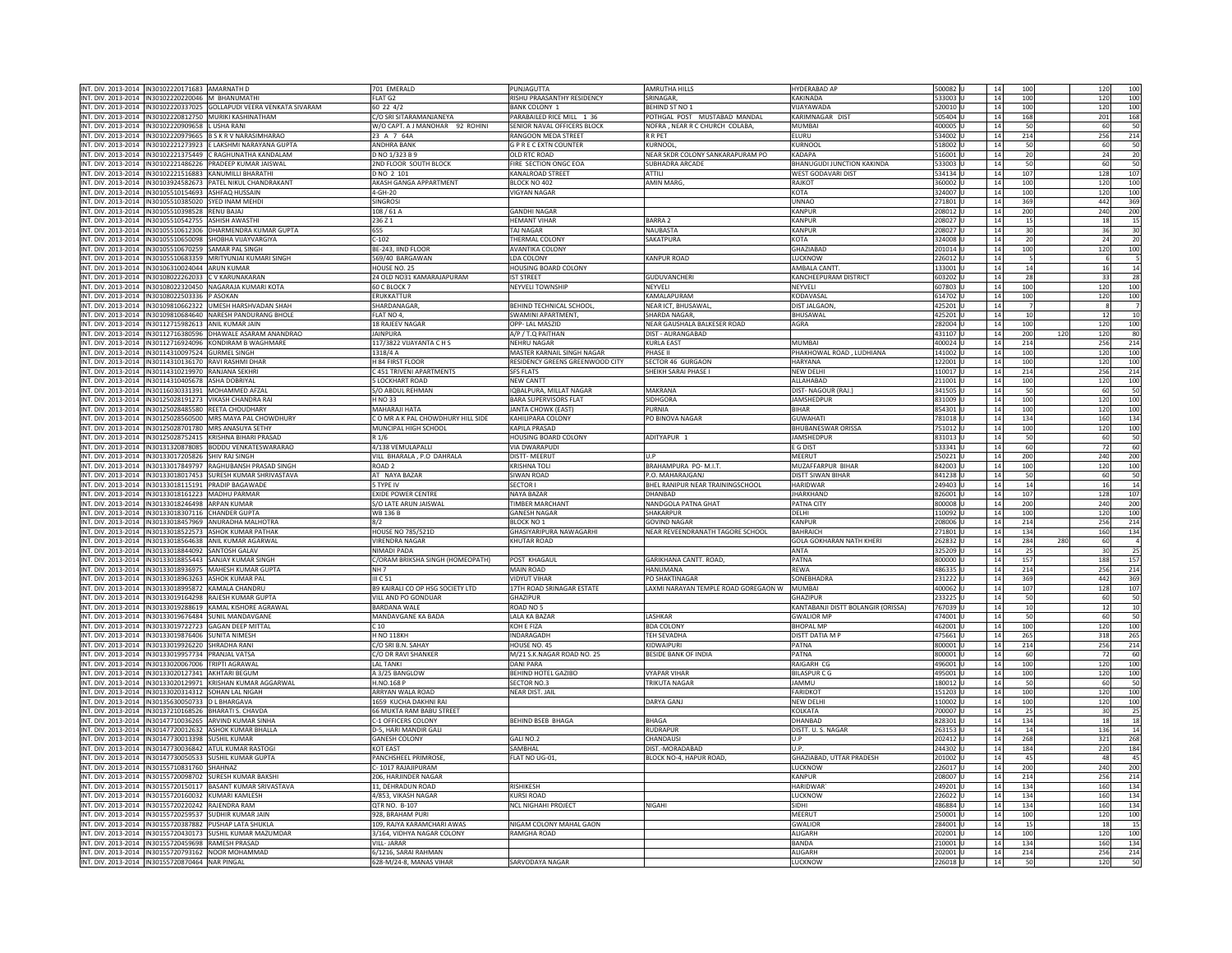|                                                                                                                     |                                                                                | <b>VILL RAMGARHA</b>                 | PO RAMGARHA                                                            | <b>VIA TAKKIPUF</b>         | SIWAN                            | 841244 U            | 14 | 214       | 256<br>214                     |
|---------------------------------------------------------------------------------------------------------------------|--------------------------------------------------------------------------------|--------------------------------------|------------------------------------------------------------------------|-----------------------------|----------------------------------|---------------------|----|-----------|--------------------------------|
| INT. DIV. 2013-2014   IN30155720892039 KEDAR NATH SINGH<br>VT. DIV. 2013-2014   IN30155720915899   AMITABH RANJAN   |                                                                                | 1367. NEHRU KUNJ                     | <b>UPPC NAGAR</b>                                                      | <b>DIBIYAPUR</b>            | AURAIYA                          | 206244 U            | 14 | 107       | 128<br>107                     |
|                                                                                                                     |                                                                                |                                      |                                                                        |                             |                                  |                     |    |           |                                |
| VT. DIV. 2013-2014   IN30155720949646   KRISHAN PAL YADAV                                                           |                                                                                | 1149, CHIPLUNKAR KUNJ                | <b>UPPC NAGAR</b>                                                      | PO DIBIYAPUR                | <b>AURAIYA</b>                   | 206244 U            | 14 | 200       | 240<br>200                     |
| IT. DIV. 2013-2014 IN30155720956328 AMIT SHARMA                                                                     |                                                                                | 208/8, CIVIL LINES                   | SBI COLONY                                                             |                             | BAREILLY                         | 243001 L            | 14 | 25        | 30<br>25                       |
| VT. DIV. 2013-2014   IN30155720958688   VIJAY KUMAR                                                                 |                                                                                | NAJJIBABAD ROAD                      |                                                                        |                             | KOTDWARA                         | 246149 U            | 14 | 100       | 120<br>100                     |
| VT. DIV. 2013-2014   IN30155721042185   MAHENDRA PRATAP SINGH                                                       |                                                                                | VIII GOKULPUR                        | PO KAZISARAI                                                           |                             | VARANASI                         | 221105 U            | 14 | 214       | 256<br>214                     |
| IT. DIV. 2013-2014  IN30155721082204  RAJ NATH                                                                      |                                                                                | I-B-57, VIDHUT VIHAP                 | <b>SHAKTI NAGAR</b>                                                    |                             | SONEBHADRA                       | 231222 U            | 14 | 68        | 68<br>81                       |
| VT. DIV. 2013-2014   IN30155721090097   KIRAN CHANDRA MASIH                                                         |                                                                                | QNO-B/569, BLOCK-4                   | YAMUNA VIHAR                                                           | PO JAMNIPALI NTPC           | <b>KORBA</b>                     | 495450 U            | 14 | 168       | 168<br>201                     |
| IT. DIV. 2013-2014  IN30155721090124   P K CHANDRA                                                                  |                                                                                | <b>B-628, YAMUNA VIHAR</b>           | <b>BLOCK-I</b>                                                         | <b>NTPC</b>                 | <b>CORBA</b>                     | 95450               | 14 | 905       | 1086<br>905                    |
| IT. DIV. 2013-2014<br>IN30155721114363                                                                              | JAGDISH KUMAR SRIVASTAVA                                                       | C-37, NH-5                           | NTPC COLONY                                                            | RIHAND NAGAR, BIJPUR        | SONEBHADRA                       | 31223               | 14 | 922       | 1106<br>922                    |
| JT. DIV. 2013-2014  IN30155721128569  IAI PRAKASH JAISWAI                                                           |                                                                                | MOH. MIRZAPUR                        | <b>PO-GITA PRESS</b>                                                   |                             | GORAKHPUR                        | 23005               | 14 | 107       | 128<br>107                     |
| IT. DIV. 2013-2014 IN30155721166959 VUAY KUMAR SINGH                                                                |                                                                                | II-B-45, VIDYUT VIHAR COLONY         | <b>SHAKTI NAGAR</b>                                                    |                             | <b>SONEBHADRA</b>                | 231222 L            | 14 | 61        | 73<br>61                       |
| VT. DIV. 2013-2014  IN30155721172588   ARCHANA JAISWAL                                                              |                                                                                | 1/10. KORT WARD                      | NICHI AUI                                                              |                             | MAHARAIGAN                       | 273304 U            | 14 | 100       | 100<br>120                     |
| IT. DIV. 2013-2014   IN30155721178933   VIRENDRA KUMAR SINGH                                                        |                                                                                | $2 - C - 59$                         | VIDYUT VIHAR COLONY                                                    | HAKTINAGAR SONEBHADRA       | SHAKTINAGAR                      | 31222               | 14 | 168       | 201<br>168                     |
| VT. DIV. 2013-2014   IN30155721183574   RAM NARESH SAHU                                                             |                                                                                | <b>UMARPUR</b>                       | <b>NEWA</b>                                                            |                             | ALLAHABAD                        | 211001              | 14 | 214<br>16 | 16<br>16                       |
| VT. DIV. 2013-2014 IN30155721213743 VINOD KUMAR                                                                     |                                                                                | NORTH SANJAY CINEMA COLONY           | <b>BRAHAMPURA</b>                                                      | PO-MIT                      | MUZAFFARPUI                      | 842003              | 14 | 100       | 120<br>100                     |
|                                                                                                                     |                                                                                |                                      |                                                                        |                             |                                  |                     |    |           |                                |
| IT. DIV. 2013-2014  IN30155721216250  JAGDISH KUMAR                                                                 |                                                                                | I-B-154, V V SHAKTI NAGAR            |                                                                        |                             | SONEBHADRA                       | 231222 U            | 14 | 100       | 120<br>100                     |
| VT. DIV. 2013-2014  IN30155721222856   MANOJ KUMAR RAI                                                              |                                                                                | UNITED INDIA INSURANCE CO LTD        | DIV OFFICE                                                             |                             | <b>KORBA</b>                     | 195671 U            | 14 | 134       | 134<br>160                     |
| IT. DIV. 2013-2014   IN30155721232561 ABINASH TANTI                                                                 |                                                                                | -415, GOVINDPURAM                    |                                                                        |                             | <b>SHAZIABAD</b>                 | 01002               | 14 | 134       | 160<br>134                     |
| VT. DIV. 2013-2014   IN30155721232780   ARVIND KUMAR JAIN                                                           |                                                                                | 7, NAWABGANJ WEST                    |                                                                        |                             | MUZAFFARNAGAF                    | 251002              | 14 | 214       | 256<br>214                     |
| VT. DIV. 2013-2014   IN30155721237822   AMBARISH KUMAR SRIVASTAVA                                                   |                                                                                | D-3/2. KCIL COLONY                   | RENUKOOT                                                               |                             | <b>SONFRHADRA</b>                | 231217 L            | 14 | 214       | 256<br>214                     |
| IT. DIV. 2013-2014  IN30155721246557   ABHISHEK GUPTA                                                               |                                                                                | 111, MODEL TOWN (EAST)               | <b>SIC ROAD</b>                                                        |                             | GHAZIABAD                        | 201001 U            | 14 | 214       | 256<br>214                     |
| VT. DIV. 2013-2014  IN30155721249761  AJAY KUMUR BUDHIRAJA                                                          |                                                                                | A-1, BHAGAT SINGH ROAD               | <b>NEW GOVINDPURA</b>                                                  |                             | <b>NEW DELHI</b>                 | L10051 U            | 14 | 214       | 256<br>214                     |
| VT. DIV. 2013-2014  IN30155721257851 DEVENDRA KUMAR CHATURVEDI                                                      |                                                                                | BEHIND ASHIRWAD BHAWAN               | CIVIL LINES                                                            |                             | TIKAMGARH                        | 72001L              | 14 | 214       | 256<br>214                     |
| VT. DIV. 2013-2014   IN30155721258415   MAMTA GARG                                                                  |                                                                                | A-35, R.K PURI                       | THATIPUR                                                               |                             | <b>GWALIOR</b>                   | 174011 l            | 14 | 14        | 16<br>14                       |
| VT. DIV. 2013-2014   IN30155721258448   SAHUKAR NAIK                                                                |                                                                                | <b>GOLPARA MADIKA BAZAR</b>          |                                                                        |                             | <b>GWALIOR</b>                   | 174001 L            | 14 | 134       | 160<br>134                     |
| IT. DIV. 2013-2014  IN30155721263775   KULDIP SHARMA                                                                |                                                                                | 237/4, MOHALI THAKUR WARA            |                                                                        |                             | FARIDABAD OLD                    | 121001 U            | 14 | 126       | 151<br>126                     |
| VT. DIV. 2013-2014 IN30155721272470 PAWAN KUMAR SRIVASTAVA                                                          |                                                                                | B-7, SEC-I                           | INDIRA VIHAR, LIC COLONY                                               | ALIGANJ                     | LUCKNOW                          | 226020 U            | 14 | 100       | 100<br>120                     |
| IT. DIV. 2013-2014  IN30155721826178 SAROJ GOYAL                                                                    |                                                                                | 1048. BLOCK-C                        | SAINIK COLONY                                                          | SECTOR-49                   | ARIDABAD                         | 21001L              | 14 | 200       | 240                            |
|                                                                                                                     |                                                                                |                                      |                                                                        |                             |                                  |                     | 14 |           | 200                            |
| VT. DIV. 2013-2014  IN30155721882835 USHA SINGH                                                                     |                                                                                | VILL & POST- KHALISPUR               |                                                                        |                             | <b>GHAZIPUR</b>                  | 233001 U            |    | 10        | 10<br>12                       |
| VT. DIV. 2013-2014   IN30155721984053 NASIR MOHAMMAD                                                                |                                                                                | <b>CHOWK BAZAR</b>                   | <b>JWALAPUR</b>                                                        |                             | <b>HARDWAR</b>                   | 249408 U            | 14 | 10        | 12<br>10                       |
| IT. DIV. 2013-2014   IN30155722017903 SHITALA PRASAD SINGH                                                          |                                                                                | SR-74                                | HINDALCO COLONY                                                        | <b>RENUKOOT</b>             | SONEBHADRA (UP)                  | 231217 U            | 14 | 50        | 50<br>60                       |
| VT. DIV. 2013-2014   IN30155722051869   CHARU CHANDRA SHUKLA                                                        |                                                                                | 44 INDIRA COMMERCIAL COMPLEX         | NFAR TELEPHONE EXCHANGE                                                | <b>TP NAGAR</b>             | KORBA                            | 495677              | 14 | 50        | 50<br>84                       |
| IT. DIV. 2013-2014  IN30155722180262   ASHU BHATNAGAR                                                               |                                                                                | 105 K. GALI NO-1 A                   | <b>SUBHASH NAGAR</b>                                                   |                             | MEERUT                           | 50002               | 14 | 20        | $rac{20}{17}$<br>24            |
| VT. DIV. 2013-2014   IN30155722205913   SANTRA DEVI                                                                 |                                                                                | N-2267 PLANT-2                       | HINDALCO COLONY                                                        | RENUKOOT                    | SONEBHADRA                       | 231217 L            | 14 | 17        | 20                             |
| VT. DIV. 2013-2014  IN30155722225523 USHA GUPTA                                                                     |                                                                                | $A - 4/12$                           | AVAS VIKAS COLONY                                                      | SURAJKUND                   | GORAKHPUR                        | 273015 L            | 14 | 84        | 100<br>84                      |
| IT. DIV. 2013-2014   IN30163740406306 SUMAN C                                                                       |                                                                                | 4, SAROJINI STREET,                  | MAHALINGAPURAM,                                                        | POLLACHI                    |                                  | 642002 U            | 14 | 30        | 30<br>36                       |
| VT. DIV. 2013-2014  IN30163740689400  JAGATHEESAN.T                                                                 |                                                                                | 40/52. EXTENION ST. NO.1             | <b>SINGANALLUR</b>                                                     | COIMBATORE                  | COIMBATORE                       | 641005 U            | 14 | 10        | 10<br>12                       |
| IT. DIV. 2013-2014   IN30163740703072 K R ANAND                                                                     |                                                                                | 114. THIRUVIKA STREET                | CHINNAMODACHUR                                                         | <b>COBI</b>                 |                                  | 38452 U             | 14 | 10        | 10<br>12                       |
| VT. DIV. 2013-2014   IN30164510266072   RAJESH DALSUKHBHAI PANCHAL                                                  |                                                                                | MOMAI IRON WORKS                     | OPP.PRATAP KUNJ SOCIETY                                                | VASNA                       | AHMEDABAD                        | 880007 U            | 14 | 15        | 15<br>18                       |
| VT. DIV. 2013-2014 IN30165310073628 PANKAJ JAISWAL                                                                  |                                                                                | 100 GANGOTRI ENCLAVE                 | NIRANJANPUR                                                            | PO MAJRA                    | DEHRADUN                         | 248001              | 14 | 34        | 40<br>34                       |
|                                                                                                                     |                                                                                | 10                                   |                                                                        |                             | ETAH                             |                     | 14 |           |                                |
| VT. DIV. 2013-2014  IN30165310125713 SIDHANT MEHRARA                                                                |                                                                                | <b>JAIDA</b>                         | PREM NAGAR                                                             | SHIKOHABAD ROAD             | <b>ROURKELA</b>                  | 207001 U            |    | 100       | 120<br>100<br>60               |
| VT. DIV. 2013-2014  IN30165310145243  JAGANNATH TANTY                                                               |                                                                                |                                      | C BLOCK                                                                |                             |                                  | 69043 U             | 14 | 50        | 50                             |
| IT. DIV. 2013-2014   IN30169610541630   MADHU KUMARI                                                                |                                                                                | MAHAVIR COLONEY                      | GALI NO 3, SATSANG NAGAR                                               | DEOGHAR                     | <b>JHARKHAND</b>                 | 14112               | 14 | 50        | 50<br>60                       |
| VT. DIV. 2013-2014  IN30169611058363   BHUPENDRA TIWAR                                                              |                                                                                | BICHHIYA                             | NEAR GOVT BOY SCHOOL                                                   | REWA                        | <b>MADHYA PRADESH</b>            | 486001 L            | 14 | $18\,$    | 18<br>21                       |
| IT. DIV. 2013-2014   IN30169611461603   MANOJ KUMAR KUNDU                                                           |                                                                                | <b>BAJRANG CHOWK</b>                 | <b>BEHIND BUS STAND</b>                                                | <b>GEVRA BAST</b>           | KUSMUNDA.KORBA                   | 495454 L            | 14 | 140       | 168<br>140                     |
| IT. DIV. 2013-2014  IN30169611783612  HEMANT SHRIRAM PATIL                                                          |                                                                                | 1/6/1257                             | RAVI NAGAR JANGAM VADI CHA BHAG                                        | SANMITRA KOLANI JANGAM VADI | EM ES IBI, NANDED                | 131602 U            | 14 | 10        | 12<br>10                       |
| VT. DIV. 2013-2014  IN30174010176622 DEBASHISH GHOSH                                                                |                                                                                | LOKENATH NAGAR                       | <b>NEAR KUSUMKUNJ</b>                                                  | CHAKRADHARPUR               | DIST. SINGHBHUM (WEST)           | 833102 U            | 14 | 100       | 120<br>100                     |
| T. DIV. 2013-2014  IN30175810005233  JAI PRAKASH TYAG                                                               |                                                                                | , Park Road                          | Kazmi Chambers                                                         | J.N.I. Office               | ucknow.                          | 26001               | 14 | 107       | 107<br>128                     |
| NT. DIV. 2013-2014  IN30176610016848   PREM KUMAR BHATT                                                             |                                                                                | 55, NANDANPURI                       | <b>KHAJPURA</b>                                                        |                             | PATNA(BIHAR)                     | 800014 U            |    | 200       | 200<br>240                     |
|                                                                                                                     |                                                                                |                                      |                                                                        |                             |                                  |                     | 14 |           |                                |
| VT. DIV. 2013-2014  IN30176610086883  RAMESH                                                                        |                                                                                | H.NO.849/J                           | WARD 25                                                                | CHINYOT COLONY              | ROAHTAK (HARYANA)                | 124001 L            | 14 | 50        | 86                             |
|                                                                                                                     |                                                                                |                                      |                                                                        | Bareilly                    | U P                              |                     | 14 | 134       | 50<br>160                      |
| VT. DIV. 2013-2014   IN30177410084991   Rani                                                                        |                                                                                | House No 13                          | Behariepur Quarrolan<br><b>BHADANI ROAD</b>                            |                             | KODERMA                          | 243003 U            |    |           |                                |
| VT. DIV. 2013-2014  IN30177410327553  ABHISHEK BHADANI                                                              |                                                                                | H NO 37 WARD NO 6                    |                                                                        | PO JHUMARI TELAIYA          |                                  | 825409 U            | 14 | 100       | 120                            |
|                                                                                                                     | IT. DIV. 2013-2014  IN30177410496220  VISWANATHA GUPTA MARUTHI PRASAD KURUVADI | DO NO 8/6/19                         | KAMSALAPETA                                                            | HINDUPUR                    | HINDUPUR                         | 15201               | 14 | $10\,$    | 12                             |
| VT. DIV. 2013-2014 IN30177410816487 DAMMUR JAGADESAPPA RAVIKUMAR                                                    |                                                                                | A E MECHANICAL                       | O/O E E M-3                                                            | KPCL BTPS KUDITHINI         | BELLARY                          | 583115 l            | 14 | 100       | 134<br>100<br>10<br>100<br>120 |
| IT. DIV. 2013-2014 IN30177411239191 ALKA SINGHAL                                                                    |                                                                                | SINGHAL AUTOMOBILE                   |                                                                        | <b>DHANIPUF</b>             | ALIGARH                          | 202001L             | 14 | 50        | 50<br>50                       |
| VT. DIV. 2013-2014   IN30177411435320   RAKESH JOSHI                                                                |                                                                                | VILL GAUJAJALI BICHLI                | P O OLD ITI                                                            | BAREILLY                    | HALDWANI                         | 263139 L            | 14 | 200       | 96                             |
| IT. DIV. 2013-2014 IN30177411516380 SONAL VASANT PHADKE                                                             |                                                                                | FLAT NO 7 YASH APARTMENT             | MANAS LANE V G KALE ROAD                                               | <b>BHANDARKAR ROAD</b>      | <b>PUNE</b>                      | 111004              | 14 | 50        | 96<br>50<br>60                 |
| IT. DIV. 2013-2014  IN30177411641292  ANANDA JARANGEL                                                               |                                                                                | NO 60/1 1ST CROSS                    | SRIRANGA NAGAR                                                         | <b>BSK 3RD STAGE</b>        | BANGALORE                        | 50085               | 14 |           |                                |
| VT. DIV. 2013-2014   IN30177411801729   DEV BRAT PANDEY                                                             |                                                                                | N 14/227                             | DASHMI SARAI NANDAN                                                    |                             | VARANASI                         | 221010 U            | 14 |           |                                |
| IT. DIV. 2013-2014  IN30177411986598 SANKET VIJAY BEDMUTHA                                                          |                                                                                | KAMSHET                              | TAL MAVAL                                                              |                             | PUNE                             | 110405 L            | 14 |           |                                |
| IT. DIV. 2013-2014   IN30177412055752 SHARDA PANWAR                                                                 |                                                                                | KAGA KI DANDI                        | MAHA MANDIR RLY STATION KE PASS                                        |                             | <b>JODHPUF</b>                   | 342001 U            | 14 | 55        | 66                             |
| VT. DIV. 2013-2014 IN30177412238437 TANWEER AHAMAD ANSARI                                                           |                                                                                | OR NO 3/22 NEW                       | NEW D G M S COLONY                                                     | SARAIDHELA POISM            | DHANBAD                          | 826001L             | 14 | 20        | 24                             |
| IT. DIV. 2013-2014   IN30177412480060 MOHAMED IMRAN                                                                 |                                                                                | NO 24 WARD 250                       | PP JAYANAGAR WATER TANK                                                | <b>NEAR T B SANITORIUM</b>  | <b>BELLARY</b>                   | 583104              | 14 |           |                                |
|                                                                                                                     |                                                                                | 25                                   |                                                                        | PANIPAT                     | PANIPAT                          |                     | 14 | 10        |                                |
| VT. DIV. 2013-2014   IN30177412489180 NARENDRA KUMAR GUPTA<br>VT. DIV. 2013-2014  IN30177412538991   MD KHALID REZA |                                                                                | <b>BHAGWAN MAHABIR PATH</b>          | OLD JAGAN NATH VIHAR<br>ASHANANDPUR                                    | MODEL COLONY                | BHAGALPUR                        | 132103<br>812002 L  | 14 | 40        | 12                             |
|                                                                                                                     |                                                                                |                                      |                                                                        |                             |                                  |                     | 14 | 84        | 55<br>20<br>12                 |
| VT. DIV. 2013-2014  IN30177412726929  BHOLA SHAW                                                                    | IT. DIV. 2013-2014  IN30177412671514 SESHACHALAM NEELAKANTAVENKATA CHIMMAPUDI  | QUALCOMM INDIA PVT LTD<br>M G ROAD   | BLDG NO 8 5TH FLOOR MINDSPACE RAHEJA HITECH CITY MADHAPUR<br>P O UKHRA | DIST BURDWAN                | <b>HYDERABAD</b><br><b>JKHRA</b> | 500081 U<br>13363 L | 14 | 50        | 99<br>45                       |
|                                                                                                                     |                                                                                |                                      |                                                                        |                             |                                  |                     |    |           | 84<br>45                       |
| IT. DIV. 2013-2014  IN30177413299212  SAURABH TRIPATHI                                                              |                                                                                | 4/23 NEW COLONY                      | <b>NEAR DEORIA</b>                                                     | DEORIA                      | DEORIA                           | 74001 U             | 14 | 50        | 50<br>50                       |
| VT. DIV. 2013-2014  IN30177413304296 THANGARAJ                                                                      |                                                                                | OLD NO 6/93 NEW NO 170               | MEETUPALAYAM PERODE PO                                                 | <b>FRODE</b>                |                                  | 538102 U            | 14 | 50        | 60                             |
| VT. DIV. 2013-2014  IN30177413367184   KAILASH CHANDRA KESHRE                                                       |                                                                                | A 308                                | PANCHCHULI APPARTMENT                                                  | PLOT NO E 14 SECTOR 61      | NOIDA                            | 201301 L            | 14 | 20        | 50<br>24<br>20                 |
| VT. DIV. 2013-2014   IN30177413686245   AJITKUMAR BALAKRISHNAPILLAI                                                 |                                                                                | SAROJINI MANDIRAM                    | <b>VENGA PO</b>                                                        | SASTHAMCOTTA KULLAM KERALA  | KULLAM                           | 590569 U            | 14 | 50        | 60<br>50                       |
| VT. DIV. 2013-2014   IN30177413894976 SHEFALI SRIVASTAVA                                                            |                                                                                | P N B MANDI                          | KAI AGARH ROAD                                                         |                             | DHAMPUI                          | 246761              | 14 | 100       | 120<br>100                     |
| VT. DIV. 2013-2014   IN30177414647074 NAVNEET VERMA                                                                 |                                                                                | $II-E-323$                           | <b>JNV COLONY</b>                                                      |                             | <b>BIKANER</b>                   | 334001 L            | 14 | 100       | 100<br>117                     |
| VT. DIV. 2013-2014  IN30177414687668 SATPAL                                                                         |                                                                                | HNO <sub>6</sub>                     | <b>VILL RATTOKHERA</b>                                                 | TEH ELLENABAD               | SIRSA                            | 125055 L            | 14 | 50        | 50<br>60                       |
| IT. DIV. 2013-2014  IN30177414861808  RAJESHWARI KUMARI                                                             |                                                                                | FLAT NO 202                          | MAJESTIC PLAZA                                                         | WEST BORING ROAD            | PATNA                            | 800001 U            | 14 | 20        | 13                             |
| VT. DIV. 2013-2014   IN30177415650672   KAMLA YADAV                                                                 |                                                                                | BISHESWAR YADAV 433                  | <b>BALAK NATH COLONY</b>                                               | MATA DARWAJA                | ROHTAK                           | 124001 U            | 14 | 10        |                                |
| IT. DIV. 2013-2014 IN30177415706961 MANGESH BAJARANG KADAM                                                          |                                                                                | 29 HFIGHWAY PHATA                    | PFTROI PUMP                                                            | A/P VALASE                  | SATARA                           | 15519               | 14 | 15        | 18                             |
| IT. DIV. 2013-2014   IN30177415917181   PRITHWISH DEY                                                               |                                                                                | 95 SHIVPURI COLONY                   | CHAS PO                                                                |                             | <b>BOKARO</b>                    | 327013              | 14 | 20        | 24                             |
| VT. DIV. 2013-2014   IN30177416153324   RITA GUPTA                                                                  |                                                                                | <b>VPO SHAHJAHANPUR</b>              |                                                                        |                             | ALWAR                            | 301706 L            | 14 | 44<br>42  | 42                             |
|                                                                                                                     |                                                                                | 1362L                                | T3. SEC -                                                              |                             | <b>DISTT HOSHIARPUR</b>          |                     | 14 |           |                                |
| VT. DIV. 2013-2014   IN30178210030863   KULDIP KUMAR SHARMA                                                         |                                                                                |                                      | TIRUCHANUR                                                             | TALWARA TOWNSHIP            | CHITTOOR                         | 144216<br>517503 U  | 14 | 214       | 256                            |
| NT. DIV. 2013-2014   IN30181110117638   M. SANKAR REDDY<br>INT. DIV. 2013-2014   IN30184610032213   VINAY MITTAL    |                                                                                | NO 2-85/2 SREENIVASAPURAM<br>HNO.712 | MUNIM COLONY                                                           | PIR KHANA ROAD              | <b>CHANNA</b>                    | 141401 U            | 14 | 250       | 15<br>20<br>214<br>300<br>250  |